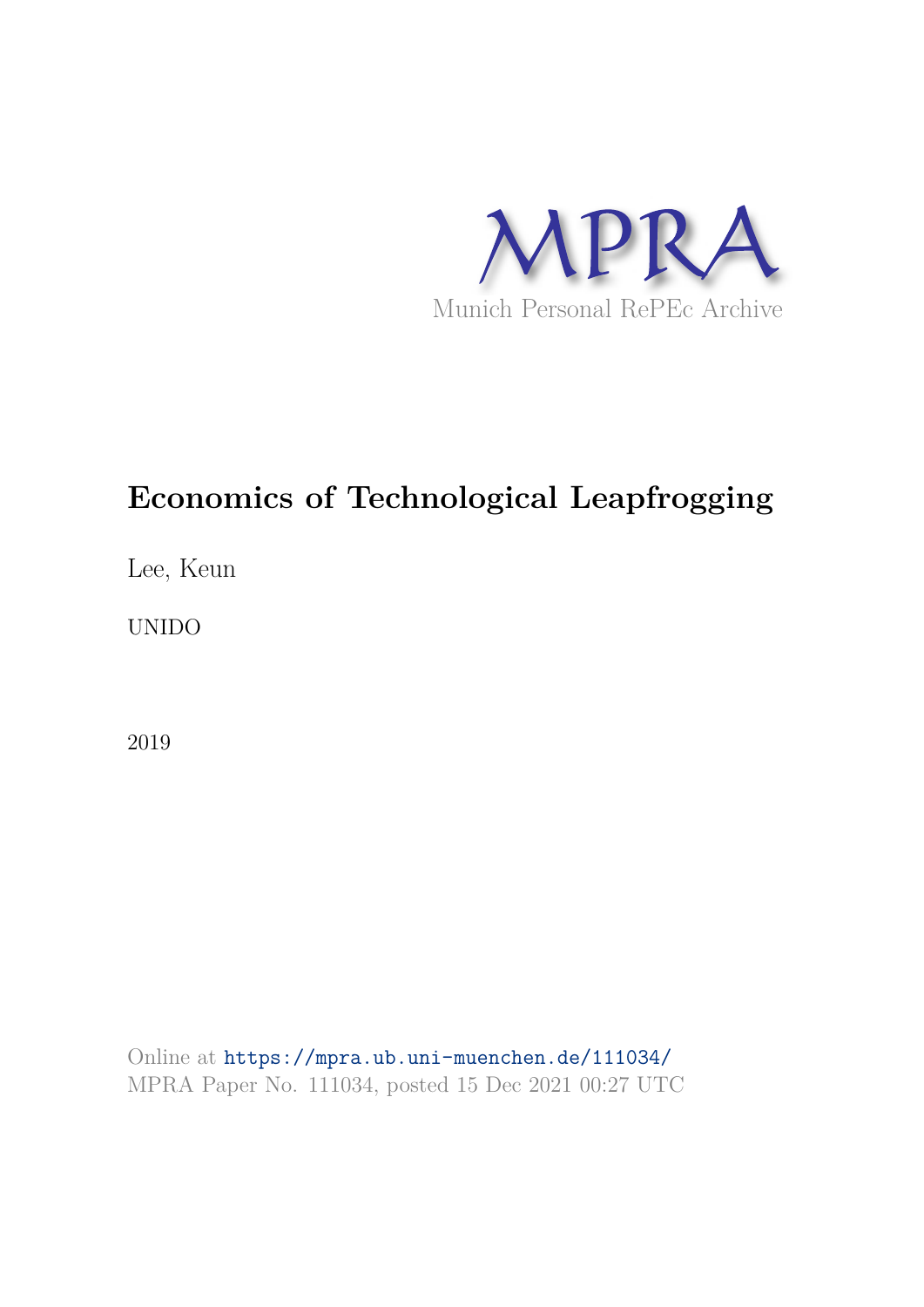A Chapter for, *The Challenges of Technology Upgrading and Economic Catch-Up in Emerging Economies*. Jeong-Dong Lee, Keun Lee, Slavo Radosevic, Dirk Meissner, Nicholas S. Vonortas (eds). Oxford University Press, 2021.

 An earlier version available as: UNIDO, DEPARTMENT OF POLICY, RESEARCH AND STATISTICS, WORKING PAPER 17/2019

# **Economics of Technological Leapfrogging**

This revision; July 2020

# Keun Lee (Seoul national university)

\*This is a short and revised version of the background paper prepared for the UNIDO IDR 2020 Report.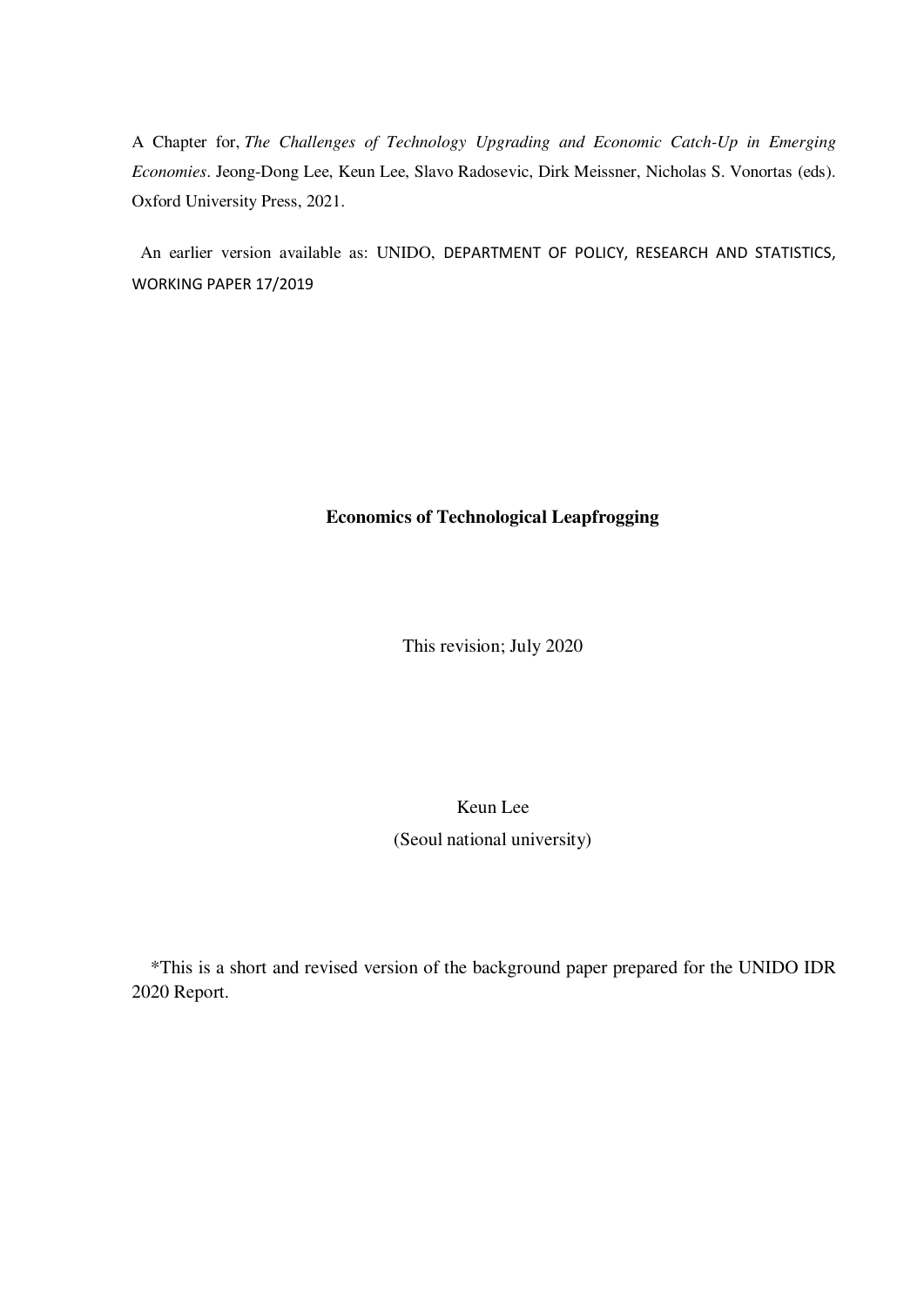#### **Abstract**

Latecomer economies are firms may be able to leapfrog older vintages of technology, and make pre-emptive investments in emerging technologies to catch up with advanced countries in new markets. Leapfrogging can be defined as latecomers trying something different a head of the forerunners, thereby leaping over them. The answer to the question whether the 4th Industrial Revolution represents a new window of opportunity for leapfrogging or whether it constitutes a source of further risks for latecomers is that this depends entirely on the country's response and readiness, i.e. its industrial policy, digital literacy, the skill and education level, as well as domestic market size and position in the GVC. Policy recommendations for leapfrogging can also be made for different types of firms, such as incumbents and start-ups. The former comprises three types of firms, namely leaders, followers and laggards. Pathcreating type leapfrogging is more likely to take place in start-ups because they have invested the least in existing technologies or business models. Leader or follower type firms in emerging economies tend to have some experience with technology and absorptive capacity and are thus likely to be in a position to skip one or several stages, while managing the risks associated with leapfrogging. Lastly, laggard firms should not attempt pre-mature leapfrogging but should first build some absorptive capacity in their niche area and upgrade by moving up the higher end of the GVC.

**Keywords:** leapfrogging; window of opportunity; 4th industrial revolution; GVC; pathcreating; catch up; technological development.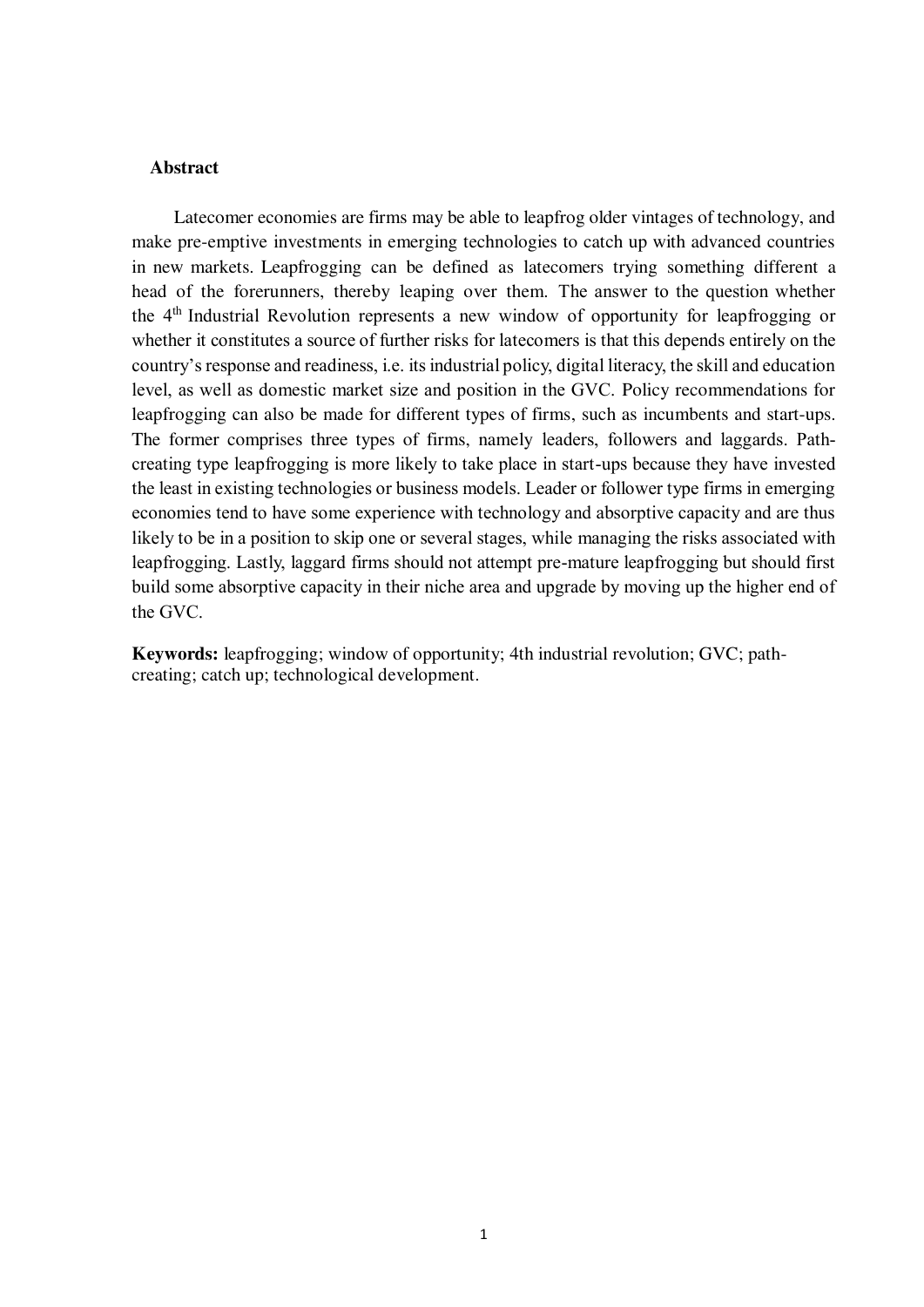# **1. Introduction**

 $\overline{a}$ 

One of the key issues in economic development by latecomers is whether they are to follow the same path of the forerunners or to create a new or different path of development (Lee and Lim 2001). Early literature (Lall 2000; Kim 1980; Westphal, Kim, and Dahlman 1985; Hobday 1995) has observed that the latecomer tends to achieve economic development by assimilating and adapting the forerunner's obsolete technology. This is consistent with product life cycle theory (Vernon 1966). However, an emerging view (Lee and Lim 2001; Lee 2013) points out that the latecomer does not simply follow the advanced countries' path of technological development but sometimes skip certain stages or even create their own path that is different from those of the forerunners. This observation is consistent with the idea of leapfrogging (Perez and Soete 1988) as it states that some latecomers may be able to leapfrog older vintages of technology, bypass heavy investments in previous technological systems or stages, and make preemptive investments in emerging technologies to catch up with advanced countries in new markets. Simply, leapfrogging can be defined as latecomers trying something different ahead of the forerunners, thereby leaping over them.

Several studies have confirmed leapfrogging or path-creating through case studies of catch-up in East Asia (Lee and Lim 2001; Lee et al. 2005; Mu and Lee 2005). Here, catch-up refers to a substantial closing of the market share gap between firms in a leading country and those in a latecomer or follower country. A recent article (Lee and Malerba 2017) and the companion articles published as a special issue in Research Policy also examined the cases of catch-up by the latecomers to see if they involved leapfrogging by the latecomers or not.<sup>1</sup> Having observed that many industries have witnessed numerous changes in industrial leadership and in the successive catch-up by late entrants, they called this phenomenon as the catch-up cycles, in contrast to the product-life cycle (Vernon 1966) which involved only the changes in factory location but not the leadership.

A common finding from this literature is that successful cases of catching-up tend to involve variants of leapfrogging although they may start from imitating and learning from the incumbent at their early state of catch-up. Similarly, Joo et al (2016) analyze the data of patent citations of Huawei and Ericsson to see whether a latecomer (Huawei) catches up with the incumbent (Ericsson) by developing different (or similar) technologies compared with those by the forerunner (Ericsson).<sup>2</sup> The results is that Huawei's patents tended to cite those by Ericsson initially but has eventually reduced such reliance and created a new path different from the incumbent. So, the catch-up paradox (Lee 2019) is that one cannot catch up (meaning overtake) if s/he continues to work on catching up (meaning imitation). In other words, eventual catchup and overtaking require latecomer economies to pursue a path that differs from that taken by its forerunners.

In his most recent book, Lee (2019) proposed a comprehensive theory of economic catchup, consisting of "late entry→ three detours→ leapfrogging," and positioned leapfrogging as the final stage of catching-up after the detour stage of building technological capabilities. The

<sup>&</sup>lt;sup>1</sup> The special issue on catch-up cycles include cases of various sectors, such as that of cell phones, the memory-chip segment of semiconductors, cameras, steel, mid-sized jets, and wine.

<sup>&</sup>lt;sup>2</sup> Similar technologies imply that the latecomer simply attempts to imitate the incumbents, whereas different technologies refer to the latecomer seeking to create new technologies and take a different technological path or trajectory from those of the incumbents.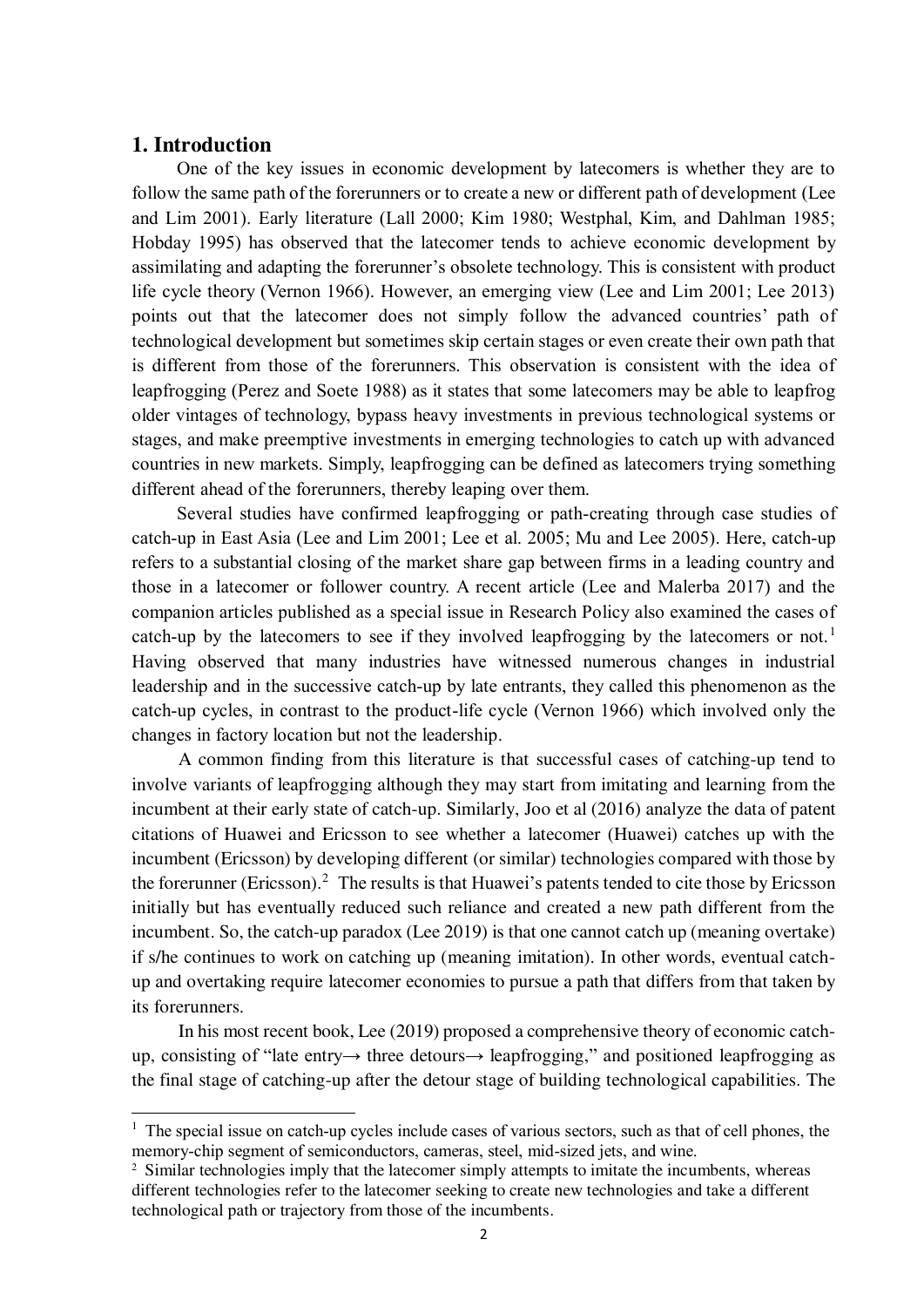three detours, in terms of innovation, includes the following: the first detour is to promote minor innovations via petit patents rather than the high level of innovation via regular patents, the second detour is to increase the share of domestic value-added in exports rather than keep relying on GVCs, and the third or final detour is to pecialize in short cycle technologies rather than long cycle technologies. Taking detours are necessary because of the two failures (capability and size failures) in latecomer economies and one barrier of IPR protection in the north and small space for intervening policy under the WTO regime. In this theory, leapfrogging is necessary because the detours are not enough to raise the latecomers to the level of high income beyond the middle-income trap situation.

In other words, leapfrogging becomes necessary as a means of bypassing the IPR that forerunners hold by jumping ahead into new generations of technologies. Thus, leapfrogging is highly likely to succeed when executed during a shift in paradigm or generation or during exogenous moments of disruption, which early Schumpeterians, such as Perez and Soete (1988), coined as "windows of opportunity." Finding ways to overcome entry barriers is one of the key motivations for utilizing leapfrogging. A window of opportunity is a moment in time in which the entry barriers for latecomers recede. Meanwhile, Hidalgo et al.'s concept of product spaces and economic complexity does not consider entry barriers and related competition with the incumbent.

Latecomers tend to experience difficulties because of entry barriers existing in many product areas, and because they have to compete with the incumbents to be able to enter and occupy spaces. Thus, in our dynamics of economic catch-up, the role of leapfrogging is similar to "flying on a balloon when the conventional ladder used to catch-up is kicked away" (Lee 2019). As we can only fly balloons under favorable weather conditions, economic leapfrogging becomes successful only when exogenous windows of opportunity are available. Certain preconditions for flying also exist, such as having built-up capabilities meaning driving skills. Otherwise, we may fall to the ground instead of flying into sky.

This paper provides an updated review of the literature on leapfrogging. Specific topics to be covered include the followings. Section 2 discusses the origins and variations of the concept of leapfrogging. Section 3 discusses why the latecomer economies and firms need to try leapfrogging in terms of its benefits as a strategy for technological development. Section 4 discusses the pre-conditions to try leapfrogging and the associated risks of leapfrogging and how to manage the risks. Section 5 identifies the three windows of opportunity to try leapfrogging, such as emerging of new techno-economic paradigms, changes in demand conditions, and the institutional windows including asymmetric regulation and industrial policies.

Section 6 discusses how the leapfrogging can be an effective response by the latecomers in preparing for the  $4<sup>th</sup>$  industrial revolution (4IR hereafter) and to achieve the goals of sustainable development, and illustrates diverse cases of leapfrogging in latecomer economies. Finally, the last section, or section 7, discusses the issues of implementing the leapfrogging strategies under the heading of enabling conditions and policies for leapfrogging, and also discusses prospects of leapfrogging-based development. In the last two sections, discussion of policy issues related to leapfrogging will be based on the Schumpeterian conceptual framework, called the NIS (national innovation systems), which is about the relationship among the actors involved in creating, diffusing and utilizing knowledge and innovations, such as firms, public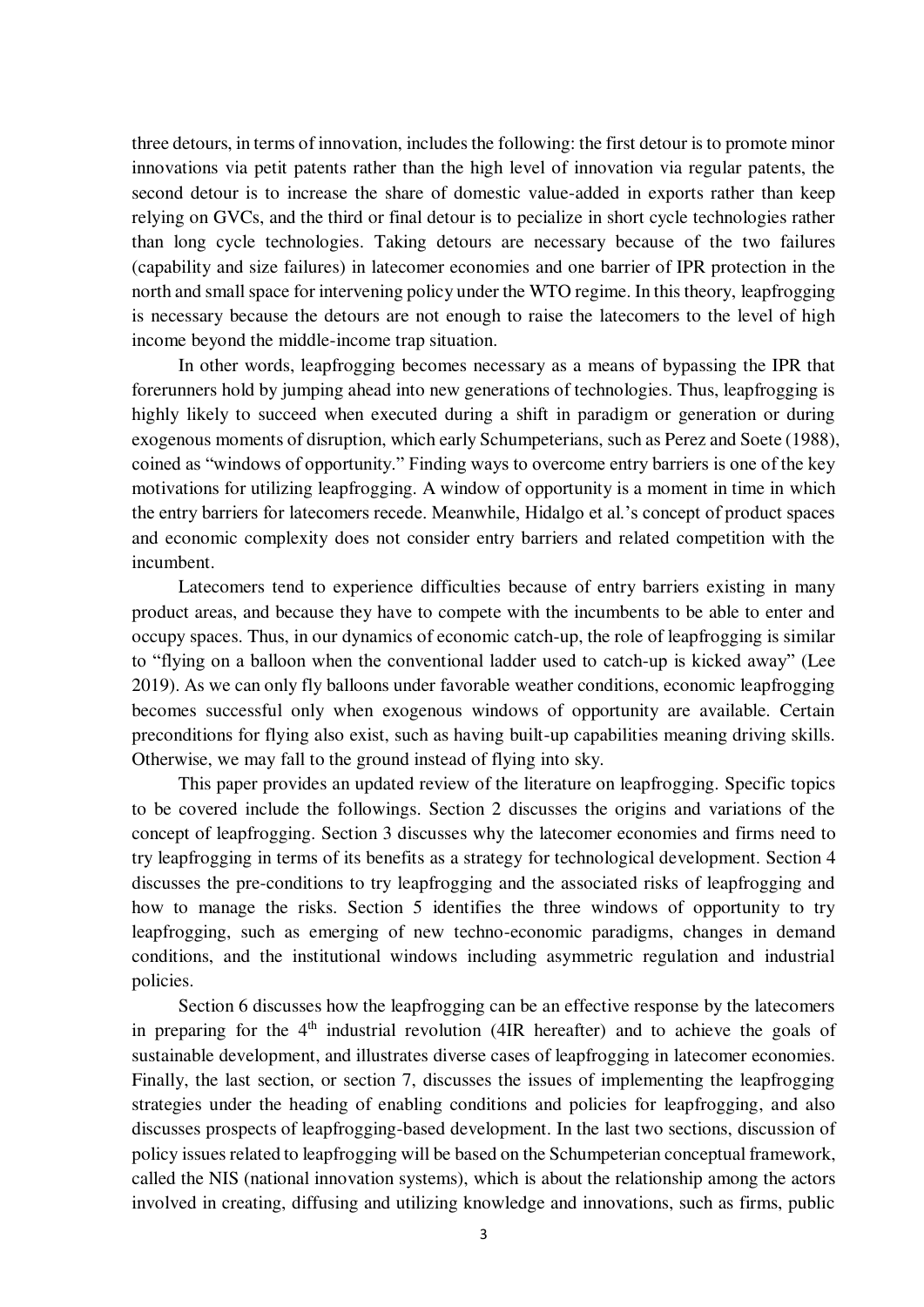labs, government ministries, financial actors, IPRs systems and educational systems (Lundvall 1992). Effectiveness of each nation's NIS would determine innovative and economic performance of countries, and wrong response to new innovations is considered as a symptom of system failure which lead to mal-function of the systems.

# **2. What is Leapfrogging: Origins and Variations**

The origins of the leapfrogging thesis may be regarded as going back to the idea of the so-called latecomers' advantage by Gerschenkron (1962; 1963) that these countries may adopt and use the technology only after it become matured enough to have the standardized capital goods suitable for mass production. However, this discussion was confined to the catching up in the mature technology. It is Freeman and Soete (1997) and Perez and Soete (1988) that apply the idea with focus on the role of the new technological paradigm which brings forth a cluster of new industries. Their insight is that emerging technological paradigms serve as a window of opportunity for the latecomers, not being locked into the old technological system and thus being able to grab new opportunities in the emerging industries.

Perez and Soete (1988) discussed the latecomers' advantages for leapfrogging in terms of the following three aspects of entry barrier, accessibility of knowledge, and the possibility of lock-in by the incumbents. First, since the equipment to produce new industry goods are not developed yet, general-purpose machines should be utilised and production volume is small. Therefore, the entry barrier associated with economy scale does not exist. Second, in the initial stage of new technological paradigm, the performance of technology is not stable and not parochial to a firm. Therefore, if there are only the human resources who could access the sources of knowledge and create new additional knowledge, entry into emerging technology can be easier than during the later stage of technological evolution. Third, catching-up countries can be said to be in a rather advantageous position as they are not locked into old technologies whereas the advanced country tend to be locked into old technologies due to the sunk costs of their investment.

It was in Lee and Lim (2001) that the idea of leapfrogging was provided more flesh from the examples from the Korean industries and the concept was more clarified by the concepts of path-following, stage-skipping and path-creation by the latecomers in their technological development, in which *path* means the trajectory of technologies and *stage* means the stages in the trajectories. Lee and Lim observed that the strategies of path-creation and stage-skipping can be regarded as two variants of leapfrogging.

Following Lee and Ki (2017), these three strategies can be explained in Figure 1, which shows the different trends of the productivities (shown at the vertical axis) of technologies of different generations (with the horizontal axis representing time). Let us suppose that the current time is period 91 in Figure 1 and that the incumbent firms have adopted the currently most upto-date, second-generation technology, and are thus enjoying the highest productivity. Therefore, three choices or strategies are available for a latecomer firm that intends to make a late entry.

## [INSERT FIGURE 1 HERE]

The first choice is to adopt the first-generation or oldest technology with the lowest price, that is, a path-following strategy, which indicates that latecomers move along the old technical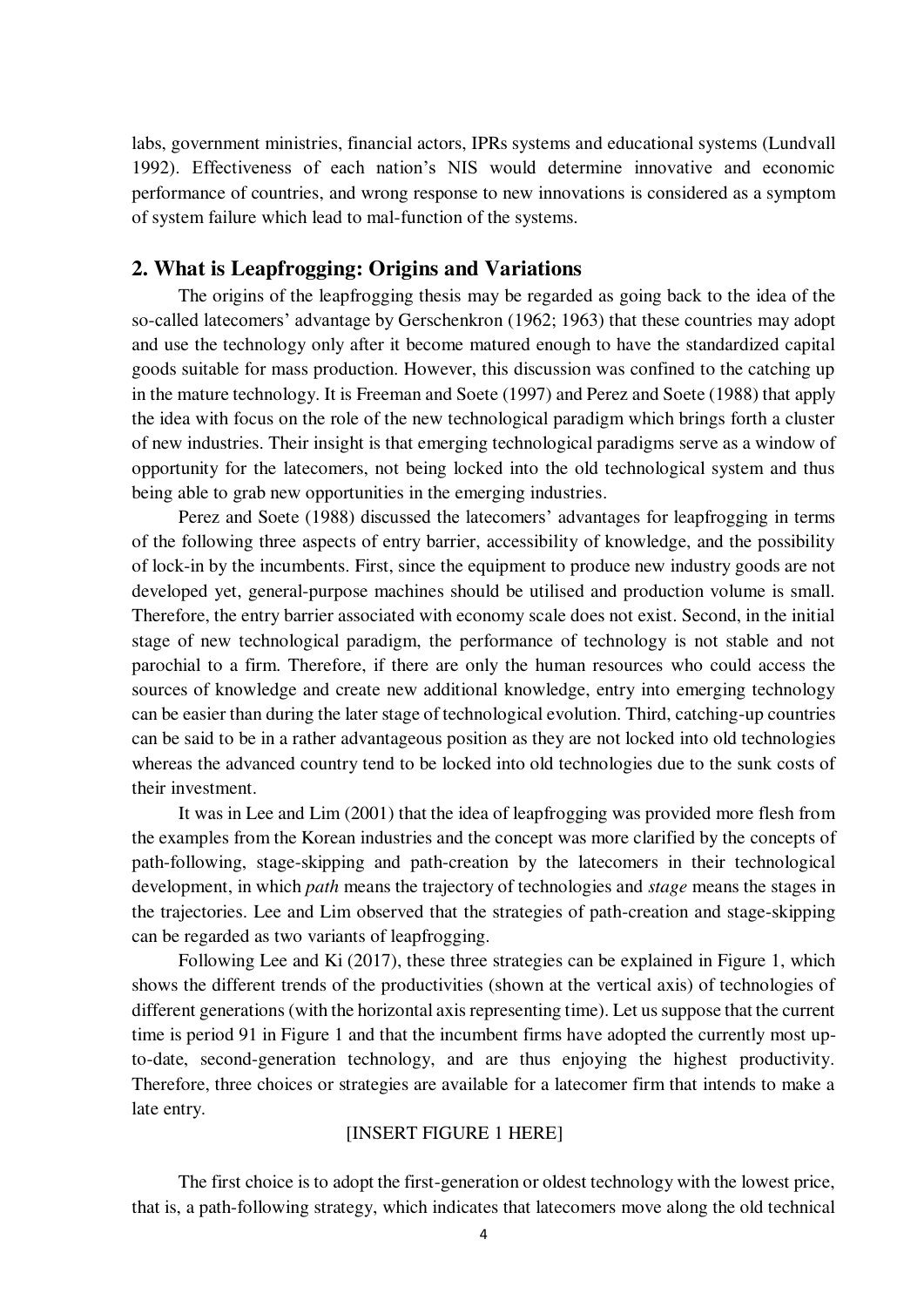trajectories of incumbents. An advantage of this strategy is that established firms care less about the transfer or leakage of proprietary technologies. Old technologies tend to be readily available at low prices, particularly during business downturns. However, given their low level of productivity, late-entrant firms cannot compete with the incumbent in the same market. Thus, these firms must try to enter a different segment (low-end segments).

The second choice is the stage-skipping strategy, which refers to the case in which latecomer firms follow the same path as that of incumbents but skip older-generation technology (Generation 1 in Figure 1) to adopt the most up-to-date technology (Generation 2 in Figure 1); this technology is of the same generation as the technology of incumbents. Thus, fierce competition may occur between incumbents and late entrants as the latter is to adopt upto-date technology. Aside from the matter of available financial resources to purchase up-todate technology, another issue is the market availability of such up-to-date technology or the willingness of an established firm to transfer such technology to latecomer firms (Lee and Ki 2017). In this context, IPR (intellectual property rights)-based protection of technologies may be a barrier for catch-up. Once this matter of technology transfer or acquisition is solved to the benefit of a late entrant, this firm may emerge as a powerful rival because the late-entrant firm not only enjoys the same productivity levels as the incumbent but also utilizes the probably low costs of labor.

The third choice is the path-creating strategy. This refers to the case of a latecomer exploring its own path of technological development by utilizing a new generation of technology. Figure 1 shows that, in this strategy, the late entrant chooses the emerging or thirdgeneration technology ahead of the incumbent. This strategy is consistent with the idea of leapfrogging discussed by Perez and Soete (1988). An apparent advantage of this path creating or leapfrogging is that this strategy is focused on technologies with high long-term potential or productivity as shown in Figure 1. However, a risk is that the emerging or new technology is neither stable nor reliable, and it has low productivity or high costs at its early stage as shown in Figure 1. Despite the high potential of this emerging technology, a firm that adopts the technology has to endure high costs. Thus, losses during the initial stage in the market might be incurred.

As explained in Lee and Ki (2017), the preceding idea is consistent with theory of Scurves (Foster 1986), which states that the inferiority of a new technology at its first appearance discourages incumbents from introducing the new generation of technology. In this sense, a new technology can be a source of the incumbent trap and a window of opportunity for latecomers that are free from the "replacement effect of new technology" (Arrow 1962). In other words, incumbent firms tend to ignore, by rational calculation or mistake, emerging technologies with potential, and these firms remain complacent with high productivity from current technologies. Although this choice may be rational in the short run, incumbent firms may lose out to other firms that take the risk of adopting emerging technologies and eventually attain higher productivity, thereby winning the market from incumbents.

Interestingly, not every firm, but probably late entrants or inferior firms with productivity levels that are lower than those of the leading firm, has many reasons to shift rapidly to new technologies. In this sense, latecomers have a greater incentive than incumbents to take the risk of adopting new technologies. However, even such risk taking by latecomers usually requires initial support from the government. Without subsidies or incentives, few latecomer firms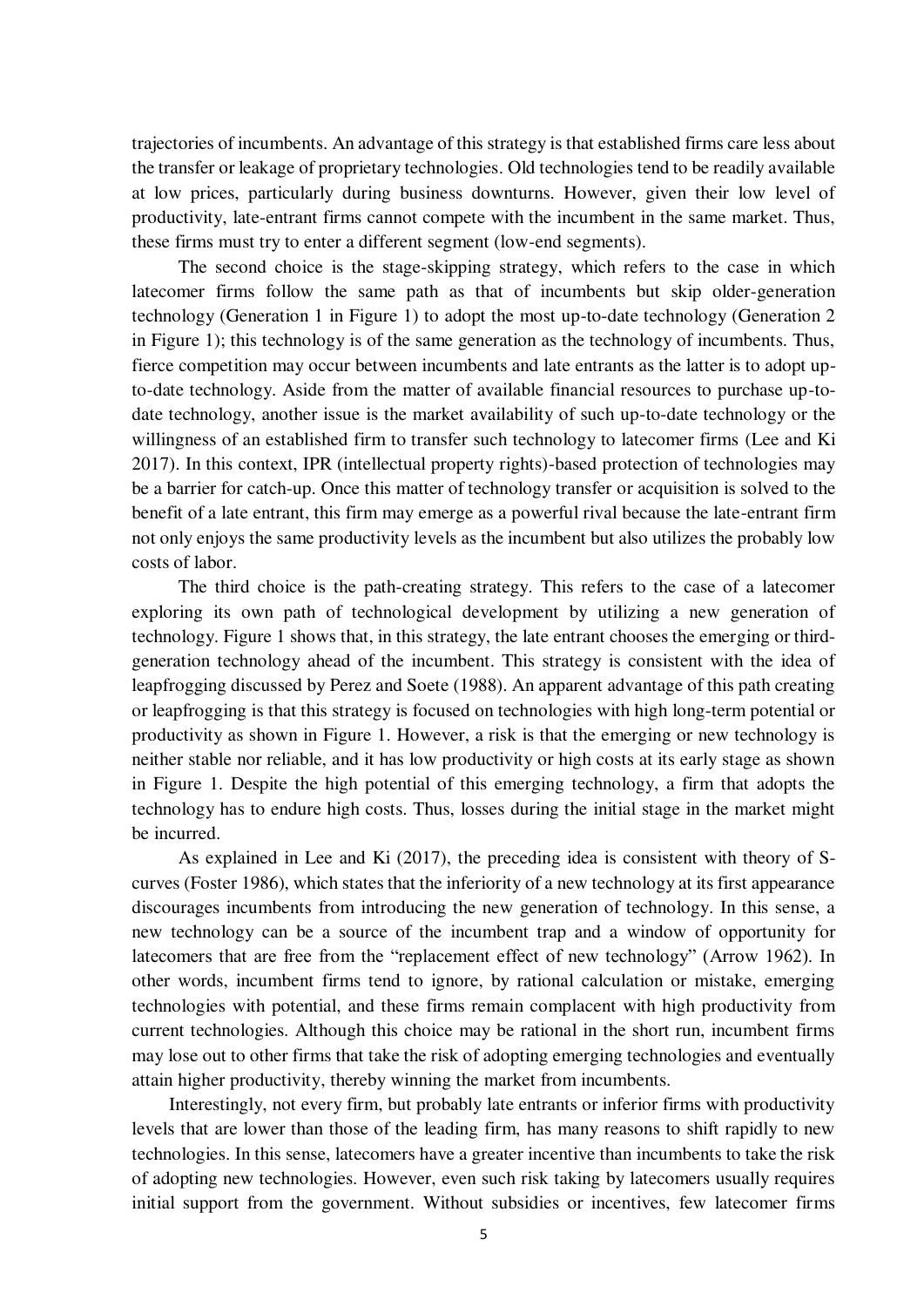would take the risk of adopting emerging technologies because they tend to face small or weak demand during the initial entry stage and thus would have a hard time achieving the initial production volume that would enable some degree of scale economy.

Thus far, technologies are treated as exogenous, and firms, especially latecomer firms, are treated as if they are facing the binary choice of adopting new technologies or not. However, latecomers usually not only assimilate the adopted technologies but also improve them substantially, an approach that is often called *follow-on innovation*, *incremental innovations*, or *reinvention* (Lee and Ki 2017). Rogers (2003) observed that reinvention occurs at the implementation stage for numerous innovations and for many adopters, and reinvention leads to an increased rate of adoption of an innovation. Following this line of thought, we can conceive of two types of path creation depending on whether a new path is created by in-house, endogenous innovation activities by the latecomers, or by adopting the exogenous or supplierdriven innovation earlier than the incumbents do and then further improving the adopted technologies. The former type may be common in product innovation or IT sectors, such as semiconductors, whereas the latter type may be relevant in process innovation-prone sectors, such as the steel industry, and can be termed the *adoption and follow-on innovation mode*. 3

Another dimension of leapfrogging can be conceived in terms of inter-sectoral and intrasectoral leapfrogging depending upon whether it is happening with the same sector or across different sectors. The inter-sectoral leapfrogging is, to a certain extent, similar to "long jump" in Hidalgo et al (2007) which argues that latecomer economies must shift to core product spaces that are located far away from their current or periphery position. By contrast, intra-sectoral leapfrogging involves jumping across generations of technologies within the same sector. Intrasectoral leapfrogging is easier or less risky than the inter-sectoral long jump, as long as latecomers have already built certain absorptive capabilities, such as manufacturing experiences, in the given sectors.

The following Table 1 summarized the above discussion on the several variations of the concept of leapfrogging.

#### [INSERT TABLE 1 HERE]

# **3. Why the Latecomers Need it: Two Reasons**

 $\overline{a}$ 

The two reasons for latecomers to try leapfrogging can be discussed in what follows. First of all, one theoretical point is the possible diminishing of the so-called catch-up effect as the latecomers get close to the frontier. At the earlier stage of development, many immediate benefits can be obtained by learning from and copying the practices of forerunning economies as suggested by Lin's theory of latent comparative advantages (Lin, 2012). However, these lowhanging fruits may be depleted, and some economies may need to reach high-hanging fruits with much effort or less marginal benefits. Eventually, an economy may need to grow its own fruits, and growing fruits that taste differently from those grown by others may be even better because in such a way, an economy does not have to compete directly with others.

 $3$ . This observation was suggested by Martin Bell as a comment to the paper of Lee and Ki (2017).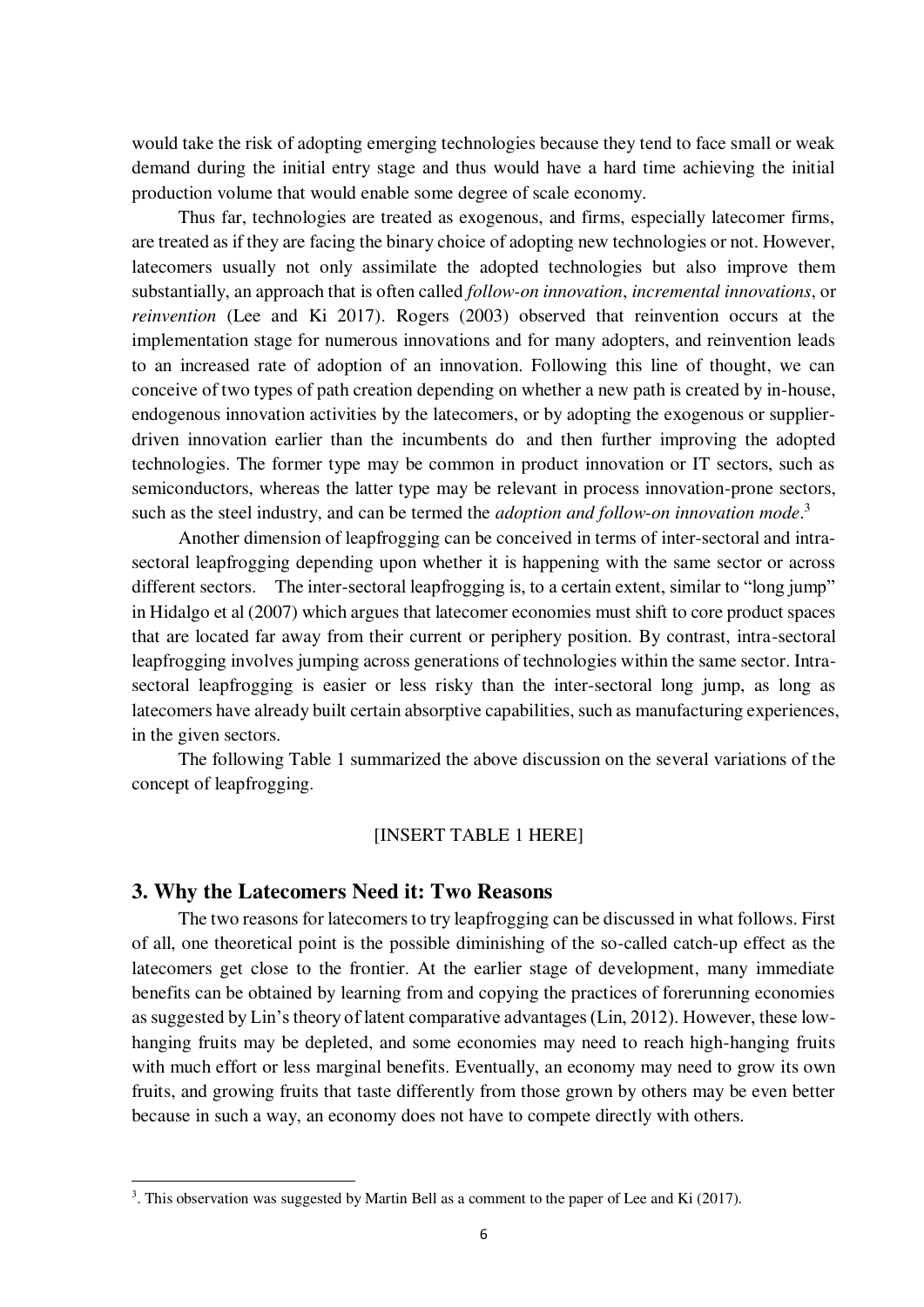The above point is related to the concept of the "catch-up paradox" introduced in a book by Lee (2019). This paradox states that "you cannot catch up if you just keep catching-up," where the former "catch up" means closing the gap between you and your targets, while the latter "catch up" means imitating your targets. This idea makes sense because if the latecomer keeps following the same path taken by his/her forerunners, then the latecomer cannot easily catch up or overtake them. In other words, the inferior cannot beat the superior if the former fights using the same weapon or strategies. In the old fable, David was able to beat Goliath by using a different weapon instead of engaging in physical contact. Another analogy can be made by referring to Xenon's paradox, which is also introduced in Lee (2019). This paradox explains how Achilles cannot overtake a turtle in a marathon by referring to the gradual exhaustion of the catch-up effect, which is observed as the latecomer gets closer to the target. Therefore, the latecomer must find an alternative path to free itself from the exhaustion of the catch-up effect.

The latecomer may also try taking a shortcut. However, this shortcut may become crowded when it becomes known to everybody, thereby jamming the latecomer in the road and preventing him/her from reaching the goal. This phenomenon is similar to the so-called adding up problem (Spence 2012; Lee and Ramanayake 2018), in which latecomer economies all try to export the same or similar products, thereby flooding the market and ending up with recordlow prices. As an alternative, these economies may take detours that may be longer yet less crowded than the main path, thereby allowing them to move fast if they have innovation capabilities.

The second reasons for latecomers to try leapfrogging has to do with the barrier of IPR protection by the incumbents against the possible imitation and imitative creation efforts by the latecomers (Lee 2019; ch 2). Under the auspices of the World Trade Organization (WTO), free trade has been promoted as a vehicle for world economic development. The WTO also regulates and provides guidelines for IPRs through the Trade-Related Aspects of Intellectual Property Rights (TRIPS) agreement, which represents the most extensive multilateral agreement toward the global harmonization of IPRs by setting out minimum standards for protection across member countries. One impact of TRIPS is that developing countries have increased their level of IPR protection to reduce the gap in the IPR protection level of developed and developing countries by 2005. The impacts of the expansion and enforcement of global IPRs contribute on export growth might be different because developed and developing countries correspond to different stages and mechanisms of economic development. Specifically, many exporting firms in the developing world tend to incur high costs when adapting to TRIPS obligations, and the strict enforcement of IPR laws in developed countries may curb the imports from developing countries because the latter's exports is negatively affected when they are too imitative in nature or are invented around existing products.

According to Shin et al. (2016), the US International Trade Commission (US ITC) has witnessed a fourfold increase in IPR-related disputes against foreign imports over the past two decades, and, interestingly, more US firms have complained against IPR violations than against unfair dumping, thereby highlighting the increasing importance of IPRs as a measure of trade protection. In fact, the entry of Korean firms into the US market has been marred by the patent disputes between US and Korean firms since the mid-1980s. One of the most noteworthy cases is the ban on Samsung's computer chip exports imposed by the US ITC for violating the patent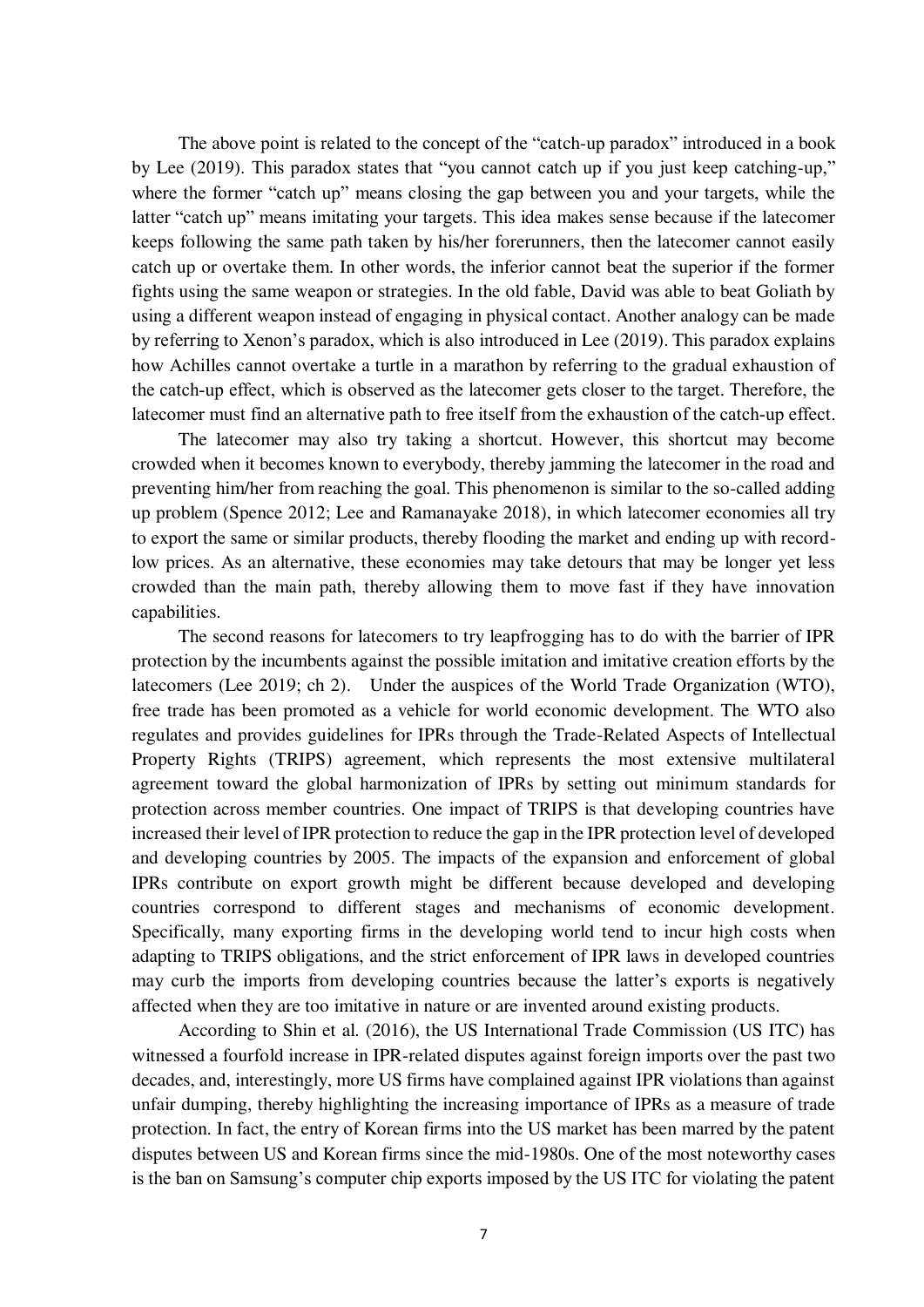rights of Texas Instruments.<sup>4</sup> A leading high-tech firm from China, Huawei, also had a serious patent dispute with Cisco in 2011, thereby explaining the weak performance of Huawei's main product (telecommunication switches) in the US market.

Although Samsung and Huawei are big businesses with many resources to handle such disputes, solving these disputes can be a matter of life of death for SMEs as shown by the examples from Korea.<sup>5</sup> If SMEs are entangled in IPR lawsuits, then the litigation usually hurts these firms in many ways and not only in terms of sales. Prohibitive patent license fees and marketing channels can be lost during the extended lawsuit period. Given these difficulties, most SMEs are highly concerned with patent lawsuits especially during the stage when they are starting to develop a new technology. In one survey, the Korean SMEs in the semiconductor equipment sector answered that while the localization of intermediate materials and goods is not difficult (which feasibility they estimated as "very high" (40.9%) and "high" (59.1%)), they regarded "IPR-related legal disputes" (64.3%) as the biggest obstacle to localization.<sup>6</sup>

The implications of these incidents is that the possibly negative impact of the levels of IPR protection in the North may be greater for rapidly catching-up developing countries than for low-income countries with very low technological capabilities, weak export performance, or exports that are arranged by inter-firm trade in the form of contract manufacturing and FDIs. Such reasoning has been verified by the extensive econometric analysis in Shin et al. (2016), who found that as the IPR level of an importing country increases, the net marginal effect of technology on exports decreases, especially in the case of exports by those countries which technological levels are currently catching up. This finding implies that the strong IPR protection is the North acts as an obstacle to exporting from the South, which countries are currently catching up in terms of their level of technology. In this sense, IPR protection is identified as a source of MIT.

Given the situation that the IPR protection by incumbent economies and firms has acted as a barrier against the technological catch-up by the latecomers, one fundamental way to overcome this barrier is not to follow the same technological trajectory of the incumbent to avoid IPR disputes but to create a new path, take a detour, or try leapfrogging. In general, this means that the latecomer must make eventually a transition from imitation to innovation. In this regard, an interesting case can be that of Huawei, a leading IT company in China.

One study used patent citation data to investigate the catch-up of Huawei in China with Ericsson in Sweden, and found that Huawei relied on Ericsson as a knowledge source in its early days but subsequently reduced such reliance and increased its self-citation ratio to become more independent.<sup>7</sup> The investigation of mutual citations (direct dependence), common citations (indirect reliance), and self-citations strongly indicate that Huawei has caught up with or overtaken Ericsson by taking a different path. Moreover, unlike Ericsson, Huawei developed its technologies by relying on recent technologies, which resulted in a patent folio with short citation lags (which means that its technologies have a short cycle). Huawei also relied heavily on scientific knowledge (so-called non-patent literature), which is a public good that is free

 $\overline{a}$ 

<sup>4</sup> . For details, see Lee and Kim (2010).

<sup>5</sup> . These SME cases are taken from Kim and Lee (2009).

<sup>&</sup>lt;sup>6</sup>. A survey conducted by the Center for Corporate Competitiveness of Seoul National University in 2004 (Kim and Lee 2009).

<sup>&</sup>lt;sup>7</sup>. The study of this leading IT company from China is done in Joo et al. (2016).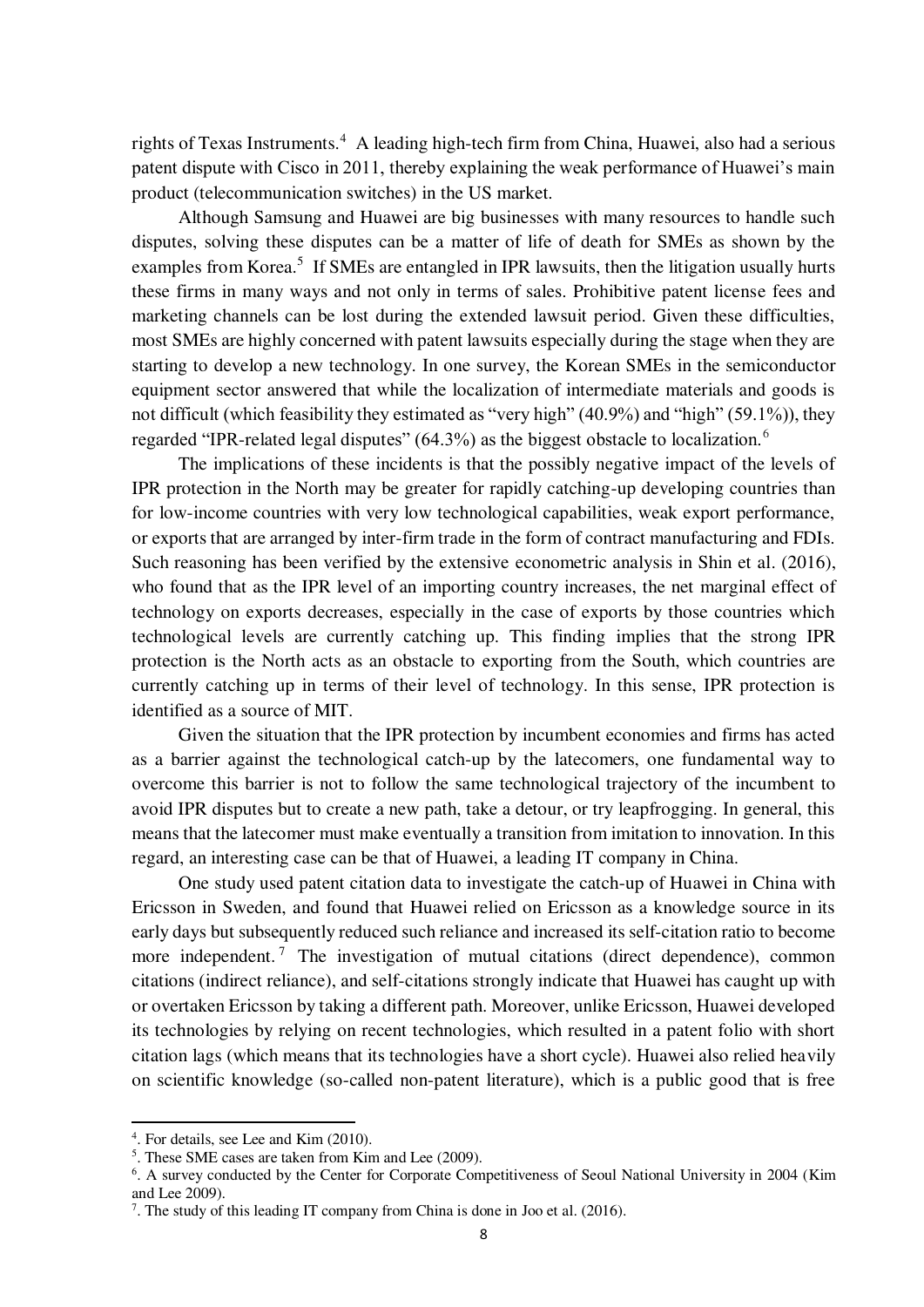from IPR disputes with the incumbents. The citations to non-patent literature and the patent folio with short citation lags all imply that Huawei has extensively explored basic research and maintained up-to-date technologies to accomplish a technological catch-up, thereby avoiding another patent dispute with incumbent firms.

Overall, the examination of successful catch-ups (or overtaking cases) in East Asia suggests that exploring a technological path that differs from that taken by forerunners presents a possible and viable catch-up strategy for latecomers, and, in this sense, a "necessary" condition for overtaking. However, this strategy is not a sufficient condition as it involves a higher amount of risk (than going along a straight yet probably jammed road) and may end up in failure or accidents along the road. We turn to this issue of risks involved in leapfrogging in next section.

# **4. One Pre-condition and the Two Risks of Leapfrogging**

# **4.1. Pre-condition for Leapfrogging**

As discussed in Introduction, leapfrogging is like "flying on a balloon when the conventional ladder used to catch-up is kicked away," and then a certain precondition for flying does exist, that is having built-up technological capabilities. Without such capabilities, one may fall to the ground instead of flying into sky. However, it is not easy to build such capabilities which is quite different from production capabilities. Thus, although consolidating technological capabilities has long been suggested by many as a vital component of economic catch-up, guiding details for this process are lacking. Lee (2019) has thus suggested the three detours in building capabilities.

Latecomer economies must take detours because of the presence of two failures and one barrier: firm capability and size failures and IPR (intellectual property rights) protection from the incumbent North, respectively. Firm capability failure refers to the intrinsic difficulty of building innovation capabilities in developing countries. This type of failure radically differs from conventional market failure which states that R&D subsidies help achieve optimal (or increased) R&D amount. This view is valid only under the hidden assumption that firms are already capable of conducting R&D. Otherwise, or under the lack of such capability, nothing will happen even with increased incentives or subsidies. A similar criticism applies to the notion that strong IPR protection leads to further innovation, which is true only under the assumption that the firm is already equipped with innovation capabilities. Size failure refers to the lack of world-class businesses in developing countries that are currently filled with SMEs, which are considered insufficient in leading a country toward a high-income status. The existence of these "two failures and one barrier" has necessitated latecomer economies to explore a new path or detour in building their innovation capabilities instead of replicating practices employed by advanced economies.

The first detour promotes imitative innovation under a loose IPR regime in the form of petit patents and trademarks instead of promoting and strengthening regular patent rights. The second detour focuses on global value chains (GVCs), specifically a non-linear sequence of the first increased, then reduced and increased GVC. In contrast to Baldwin (2016) who states that increased GVC participation is preferable, Lee (2019) and Lee, Szapiro and Mao (2018) warns against such a linear view. Instead, they suggest a GVC-related detour, in which an economy should initially learn by participating at the GVC but should later reduce its reliance on these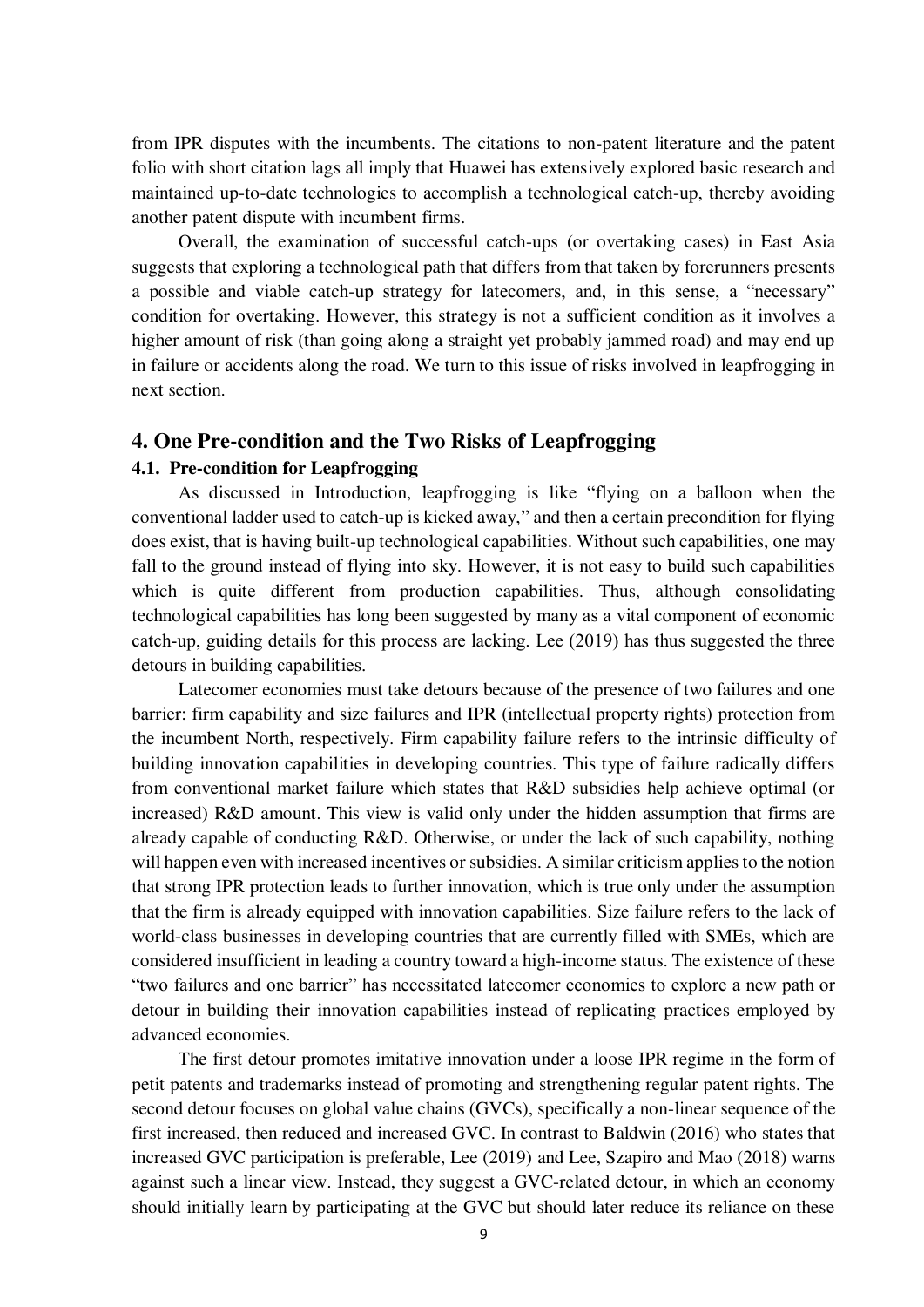chains at a certain point by building increased domestic value chains in sequential entries into high-end segments. Otherwise, the latecomers would remain at low value-added segments, which is an middle-income trap (MIT) symptom. The third detour means specializing first in short-cycle technology-based sectors and products (i.e., ITs) and, only at later stage, in longcycle sectors and segments (i.e., pharmaceuticals). Long-cycle technologies means that previous knowledge remains useful and important for a long period of time. Such technologies act as entry barriers against latecomers although they denote high profitability and thus, desirable attributes. Therefore, latecomers are advised to target short-cycle technologies, where entry barriers are low but growth prospect is good because of high innovation frequency that often disrupts the dominance of the incumbent.

In other words, the pre-condition for leapfrogging is to correct capability failure by providing latecomers with learning opportunities in order for them to enhance their innovation capabilities. Then, a starting point for a latecomer firm to build innovation capabilities is to establish its own in-house R&D center. Independent R&D efforts are required because foreign firms become increasingly reluctant to grant technology licenses to the rising latecomer firms, especially when the latter attempts to enter the higher value-added or profitability markets that are dominated by advanced countries. By establishing in-house R&D laboratories, firms may explore diverse channels of learning and access foreign knowledge beyond simple licensing. Accessing foreign knowledge and trying new modes of learning are crucial because isolated inhouse R&D efforts are often insufficient in building indigenous R&D capabilities. A diverse set of alternative modes of learning is available, including co-development contracts with foreign R&D specialist firms and/or with public R&D institutes, mastering the existing literature, establishing overseas R&D outposts, and initiating international mergers and acquisitions  $(M&As).$ <sup>8</sup> For example, since the early 1990s, a small number of Korean firms began to establish overseas R&D posts to obtain easy and fast access to foreign technologies that cannot be easily acquired through licensing.

Only after building certain level of technological capabilities along the detours, the latecomer firms are getting ready to take the risk of trying leapfrogging.

#### **4.2. The Two Risks involved in Leapfrogging**

 $\overline{a}$ 

One early paper (Lee et al 2015) identified the following two risks involved in leapfrogging. The first kind of risk is that of choosing right technologies out of several possible emerging standards, and the second risk is how to create the initial market after the choice of technology to produce new goods.

In the early stage of technological paradigm, there tend to be available alternative technologies, among which one dominant or successful technology shall emerge eventually in the later stages. Therefore, if the catching up country invests in wrong technologies, the country shall fail in gaining returns from investments. Next, even after the catching up country becomes successful in choosing the right technology, it still needs to be successful in competition with other competitors from the advanced country. What follows discusses each of these two risks and how to manage the risk, using the example of the classical case of leapfrogging happened in TV industry of Korea (Lee et al 2005) and also in cell phone (Lee and Lim 2001).

<sup>&</sup>lt;sup>8</sup> For details on these diverse learning modes, see Chapter 3 Section 2 of Lee (2019).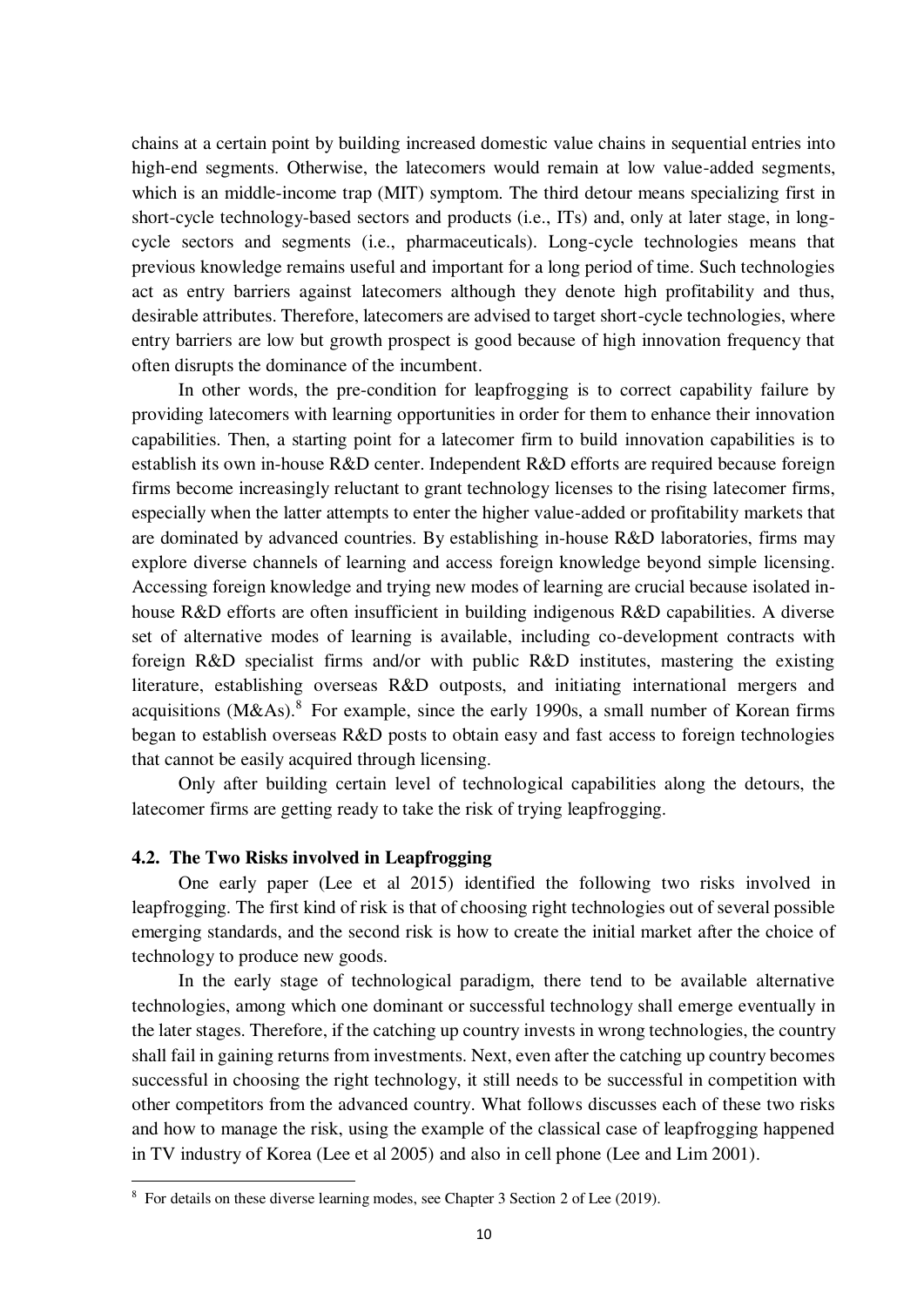#### The Risk of Choice over Alternative Technologies

When the Koreans decided to enter the high-definition (HD) TV technology, they faced tough choices regarding technology standards. Initially, they were heavily influenced by the Japanese leaders in analogue HD TV. The Japanese group arrived in Korea during the 1988 Seoul Olympic Games and staged a promotional tour of their achievement in the hope that the Koreans will follow them as in the past. Recognizing that HD TV would be a next-generation hot consumer item with immense technological and market potential, the Korean government established the Committee for Co-development of HD TV in 1989 with the participation 17 institutions comprising private firms, GRIs (government research institutes), and universities.

One year after Korea began the project, GI in the United States, a leading firm in digital TV technology, staged a historic demonstration of the possibility of digital TV in 1990. At the turn of this event, the Korean consortium decided to target digital HD TV instead of the Japanese developed analogue HD TV. However, the US standard was not yet determined at that time. In this regard, one interesting strategy by the Korean team was the decision to develop several alternative standards simultaneously, with different private companies in the team assigned to watch and follow different standards. This strategy can be called a 'parallel mover' in comparison with the first-mover strategy. Immediately after the so-called 'grand coalition' agreed to a common standard for digital TV, the Korean firms became a first mover in terms of launching their first digital TVs compatible with the common standard in the US markets.

In terms of access to foreign knowledge, Korean firms have been closely monitoring the technological activities of GI and other leading firms in the United States. As early as September 1989, Samsung first established an R&D team for digital TV and a US branch (AML: Advanced Media Lab) in Princeton, New Jersey. In the case of LG, as early as 1990, it acquired a minor share of 15% of Zenith, a US company with a core technology in digital TV as early as 1990. LG eventually acquired 100% of equity of Zenith and was able to use the patented technology without fear of patent violation.

Another case of leapfrogging by the Korean consortium was cell phones, one of the most successful cases of a path-creating or leapfrogging event led by the private–public collaboration. When the Korean firms and the government authorities considered entry into this sector, the leader was the US firm Motorola, and the analogue system was dominant in the United States, whereas the TDMA-based GSM system was the dominant system in Europe. However, the Korean authorities (i.e., the Ministry of Information and Telecommunication) considered an emerging alternative of CDMA technology with higher efficiency in frequency utilization and higher quality and security in voice transmission. Thus, despite great uncertainty in the development of the world's first CDMA system as well as the strong reservations expressed by the telephone service provider and private manufacturers (e.g., Samsung and LG), the Ministry and the Electronics and Telecommunication Research Institute (ETRI) decided to support the CDMA. One of the main reasons for the decision is the consideration that if Korea merely followed the already established standards, the gap between Korea and its forerunners would never be reduced and thus catching up would take even longer. Thus, Korea chose a shorter but riskier path.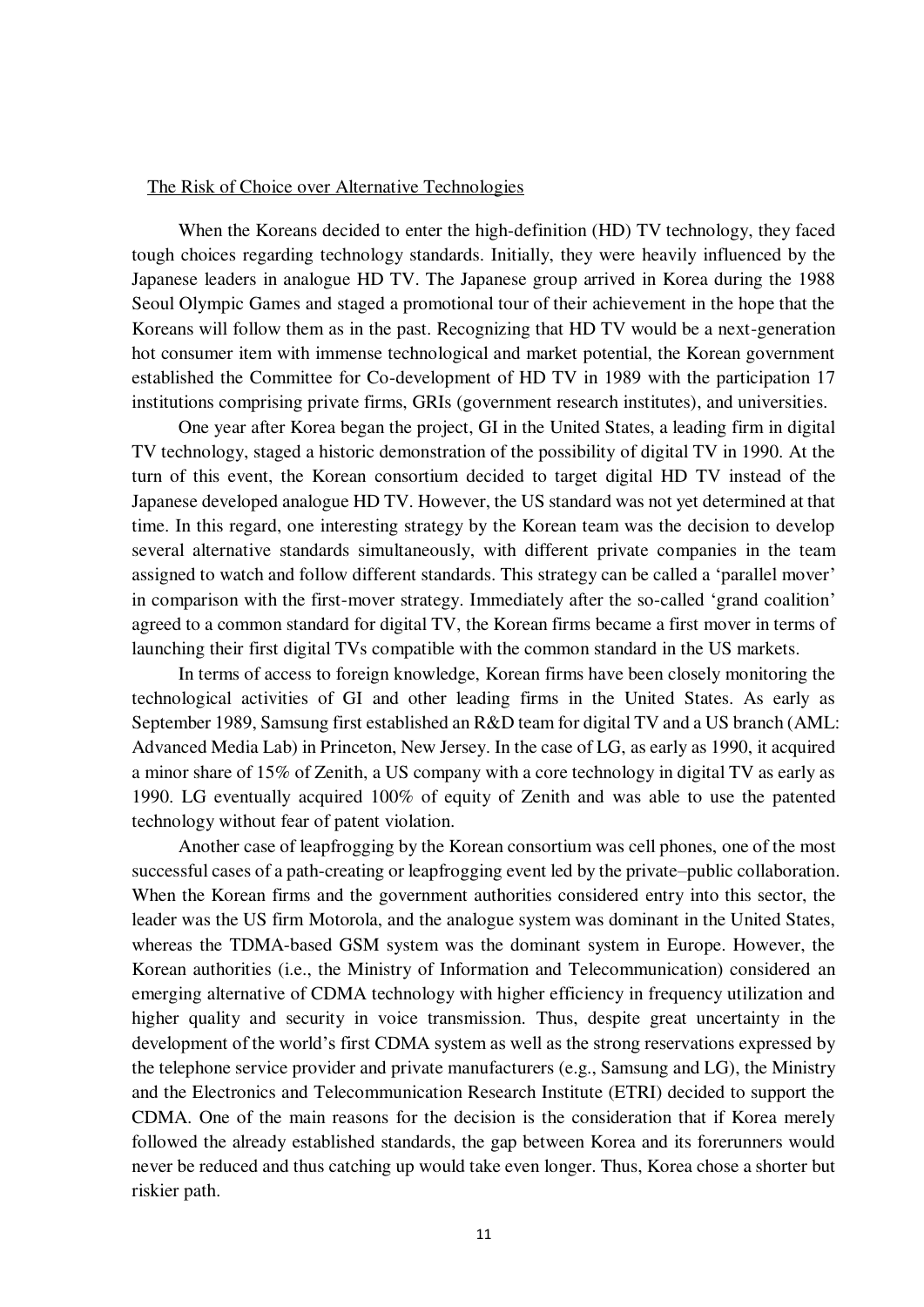The Korean government first designated the CDMA system development as a national R&D project as early as 1989. In 1991, the contract to introduce the core technology from and to develop the system together with the US-based Qualcomm was forged. In 1993, the Ministry declared CDMA to be the national standard in telecommunication. Given the high frequency of innovation and the high fluidity of trajectory, the telecommunication industry does not provide the latecomers any incentives for R&D effort. Expected profits and other related gains from first-mover advantages served as a strong attraction, and the high risks were shared by the government-led R&D consortium and knowledge alliance with Qualcomm. The ETRI also contributed to reducing technological uncertainty by providing accurate and up-to-date information on technology trends and by identifying the correct R&D targets that are more promising than alternatives.

#### The Risk of Finding the Initial Market

In mitigating the second risk of the existence of initial markets or not, we may first emphasize the importance of standard which is a critical factor in the market success of the new innovations, in particular digital technology. When the involved products are in the area of information or other emerging technology, an isolated development without paying attention to the issue of standards might lead to a failure of the whole project. In standard setting, collaboration and getting partnership with rivals or suppliers of complementary products are important. Also important is who create and get to the market first as the size of the market determines the success or failure of one standard against other. Again, in this competition for standard setting and market creation, the role of the governmental can be noted as it can plays the role of facilitating the adoption of specific standards and thereby influencing the formation of markets at the right times.

# Implications: Public-Private R&D Consortium and the Incumbent Trap

The above cases of digital TV and mobile phones in Korea demonstrate how the emerging new technological paradigm can serve as a window of opportunity for the catching-up firms.<sup>9</sup> Actually, a long list of success with the public–private R&D consortium, from digital telephone switches to memory chips (D-RAM), wireless phones (CDMA), and finally digital TV in Korea, confirms the positive role of the government and the GRIs in technological catch up by the latecomer firms. The private firms that participated in the public–private consortium all acknowledged the important function of the government in providing legitimacy to the large projects that are often difficult for private firms to support. The consortium also served as a field to pool together the domestic resources from various sources, especially resources in the universities. The contribution of public research laboratories is also critical in conducting the role of 'technology watch' to interpret and monitor the state-of-the art trend of R&D activities in foreign countries.

In the meantime, the reasons why the Japanese digital TV producers became laggard toward Korean digital TV producers can be discussed in terms of the concept of the incumbent's trap. Japan was locked into 'analogue' HD TV since the 1980s as it created the first HD TV system in the 1980s. Although the Japanese government attempted to shift to digital TV in 1994, the effort was stifled by the firms that invested greatly in analogue HD TV. This early start and

 $\overline{a}$ 

<sup>&</sup>lt;sup>9</sup> These implications are also explained in Lee et al (2005).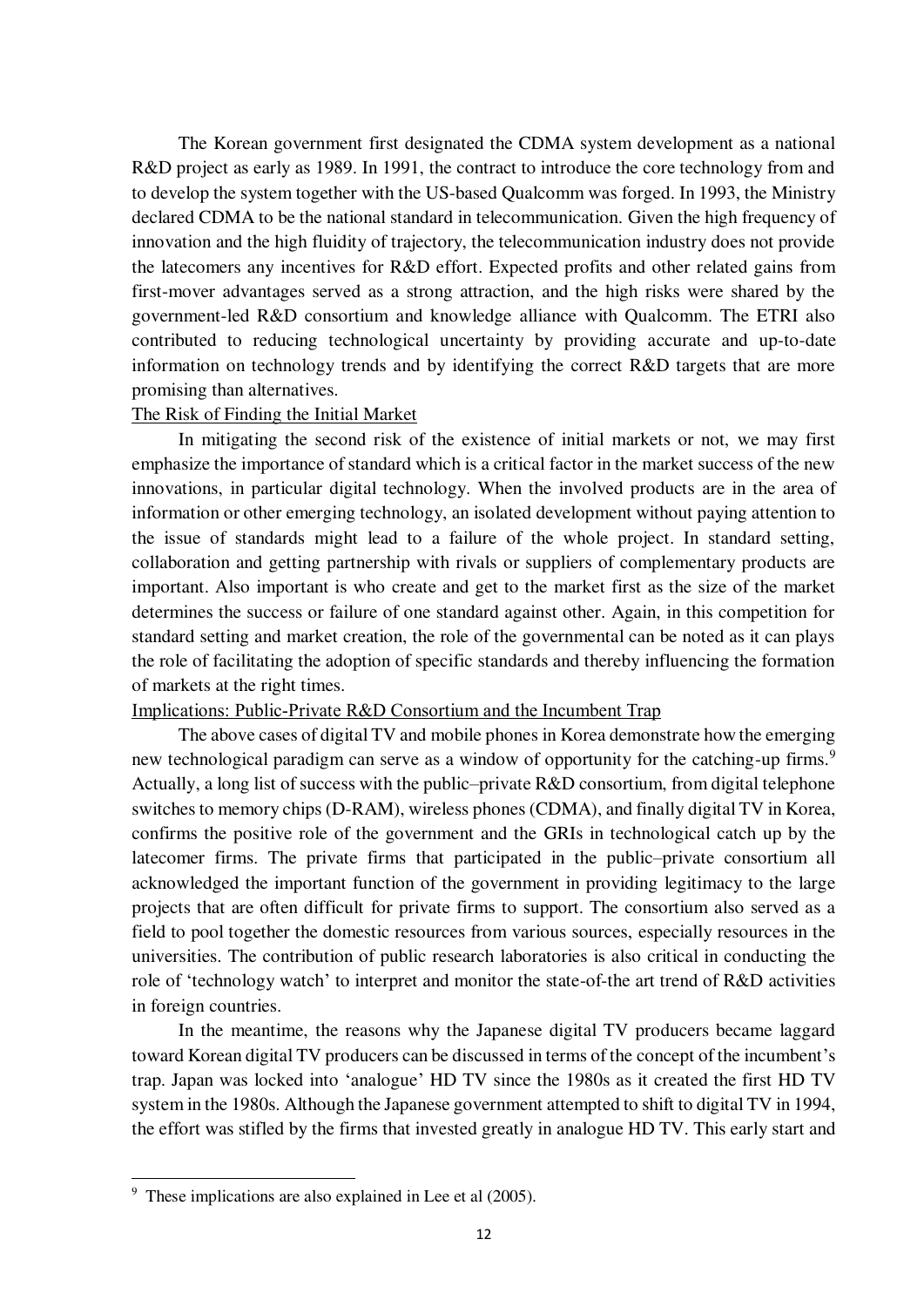lock-in by the Japanese firms signify the disadvantages and risk of being the technological pioneer, which is close to the so-called innovator's dilemma proposed by Christensen (1997). Japan was the forerunner in taking initiatives toward HD TV, but it was along the trajectory of analogue technology. However, Japan's merits turned into debt as the United States and other countries accepted the digital TV as the standard, and the latecomers decided to follow this trajectory. In this sense, this case eloquently demonstrates that shift of technological paradigm can penalize the leader while serving as a window of opportunity for latecomers who command complementary assets for using a new technological opportunity.

# **5. Three Windows of Opportunity for Leapfrogging**

The preceding sections observed that leapfrogging involves latecomers accomplishing something ahead of the forerunners, thereby leaping over them. Thus, leapfrogging is highly likely to succeed when executed during a shift in paradigm or generation or during exogenous moments of disruption, which early Schumpeterians, such as Perez and Soete (1988), coined as "windows of opportunity." A window of opportunity is a moment in time in which the entry barriers for latecomers recede. Latecomers tend to experience difficulties because of entry barriers existing in many product areas, and because they have to compete with the incumbents to be able to enter and occupy spaces. Thus, in our dynamics of economic catch-up, the role of leapfrogging is similar to "flying on a balloon when the conventional ladder used to catch-up is kicked away." As we can only fly balloons under favorable weather conditions, economic leapfrogging becomes successful only when exogenous windows of opportunity are available.

The concept of leapfrogging has been also utilized in the theoretical framework called "catch-up cycles" developed by Lee and Malerba (2017), which pertain to successive changes in industrial leadership. Many industries have witnessed numerous changes in industrial leadership and in the successive catch-up by late entrants. The incumbent often fails to maintain its superiority in production or market shares, and a latecomer catches up with the incumbent. The latecomer who gains leadership then loses to another latecomer. In addition to the lead article by Lee and Malerba (2017), attempts to explain these phenomena are sectoral studies collected in a special issue on catch-up cycles published in Research Policy, which include cases of various sectors, such as that of cell phones, the memory-chip segment of semiconductors, cameras, steel, mid-sized jets, and wine.

The framework of catch-up cycles originated from the belief that product life cycle theory of Vernon (1966) cannot explain the phenomenon because the theory merely focuses on the location change of factories from advanced to developing countries, and leadership is assumed to remain with firms from advanced countries. The catch-up cycle concept is based on Schumpeterian notions of innovation systems applied at the sector level and on the evolution of these systems over time.<sup>10</sup> Several discontinuities may occur during such an evolution of systems. These discontinuities are called windows of opportunity, which refer to the role of the rise of new techno-economic paradigms in generating leapfrogging. These windows of opportunity can be extended to additional dimensions corresponding to the building blocks of

 $\overline{a}$ 

<sup>&</sup>lt;sup>10</sup> For the concept of the national systems of innovation, see Freeman (1987), Lundvall (1992), Nelson (1993), and for the SSI, see Malerba (2002, 2004) and Malerba (2005).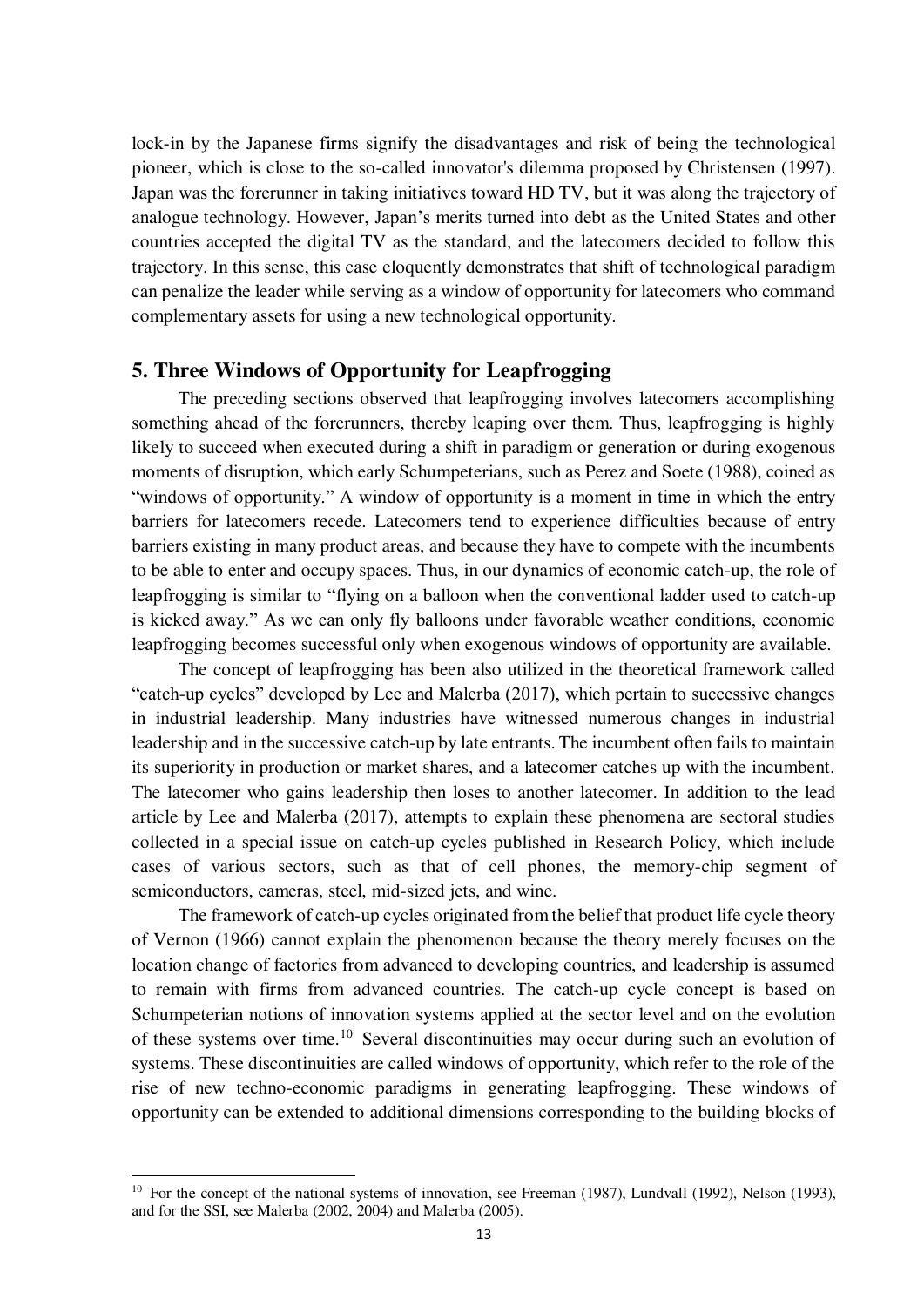a sectoral system, such as changes in demand conditions or in regulation and policies by the government.

Three window types can be opened for late entrants. One is the rise of a new technoeconomic paradigm that tends to threaten the advantage of existing first movers or incumbents involved in investment in the existing capital vantage. When a new paradigm arrives, latecomers and incumbents stand by the same starting line with the new technology. However, incumbent may fall behind by grasping on to old technology, with which they hold a dominant position. The propensity for incumbents to remain with the old paradigm for a prolonged time can be considered rational as they considerably invested in it. Thus, incumbents want to fully recover their investment costs. Depending upon the situation, instead of the full scale technoeconomic paradigm shift, a mini-paradigm, a new generation of technologies, or a new trajectory, can be a such window.

The second window of opportunity type is derived from the secondary components of SSI (i.e., demand conditions or market regimes), that is, a business cycle and/or abrupt change in market demand, including the rise of new consumers. Mathews (2005) indicated that business cycles create opportunities for challengers to rouse the industry as downturns play a cleansing role. Thus, weak players are forced into bankruptcy, and resources are released at low prices to be acquired by challenger firms aiming to enter the industry. These demand changes can be exogenous or intrinsic to the sector but exogenous to firms (e.g., the short-term cyclical behavior of prices of IT sector memory chips and panels).

The third window of opportunity can be opened by the government. This opportunity usually generates an asymmetric environment for incumbents and entrants through a range of regulations and supportive actions for entrants. Latecomers can utilize such asymmetries to offset initial cost differences associated with late entry.

Although the three types of windows of opportunity are assumed to be events that are often exogenous to latecomer firms, the firms should recognize and take advantage of these open windows to realize their potential. In other words, together with the notion of windows of opportunity, the catch-up cycle framework also uses the concept of "responses" by firms and systems at sectoral or national levels. A few firms from emerging countries and the sectoral system supporting them may respond to the opening of windows and then successful catch-up or rise in local or global markets. Current leaders from a certain country may fall behind due to a lack of effectiveness in firm and sectoral system response, such as in "incumbent trap" behavior, leading to misalignments with the new window. The gist of our theory is that diverse combinations of windows of opportunity and the responses of firms and sectoral systems of latecomers and incumbents determine the pattern of successive catch-ups that most likely emerge in a sector.

# Two Industry Cases

It is also interesting to see that one or more windows come into play in a single sector over evolution of sectors. Here some example stories of some sectors are in order, starting from a case of steel industry. The **steel** industry has experienced two leadership changes (Lee and Ki, 2017). The first change was from the US to Japan in the late 1970s and early 1980s, and the second was from Nippon Steel in Japan to POSCO in South Korea during the late 1990s.

In this steel sector, the leadership shift from the US to Japan involved the technological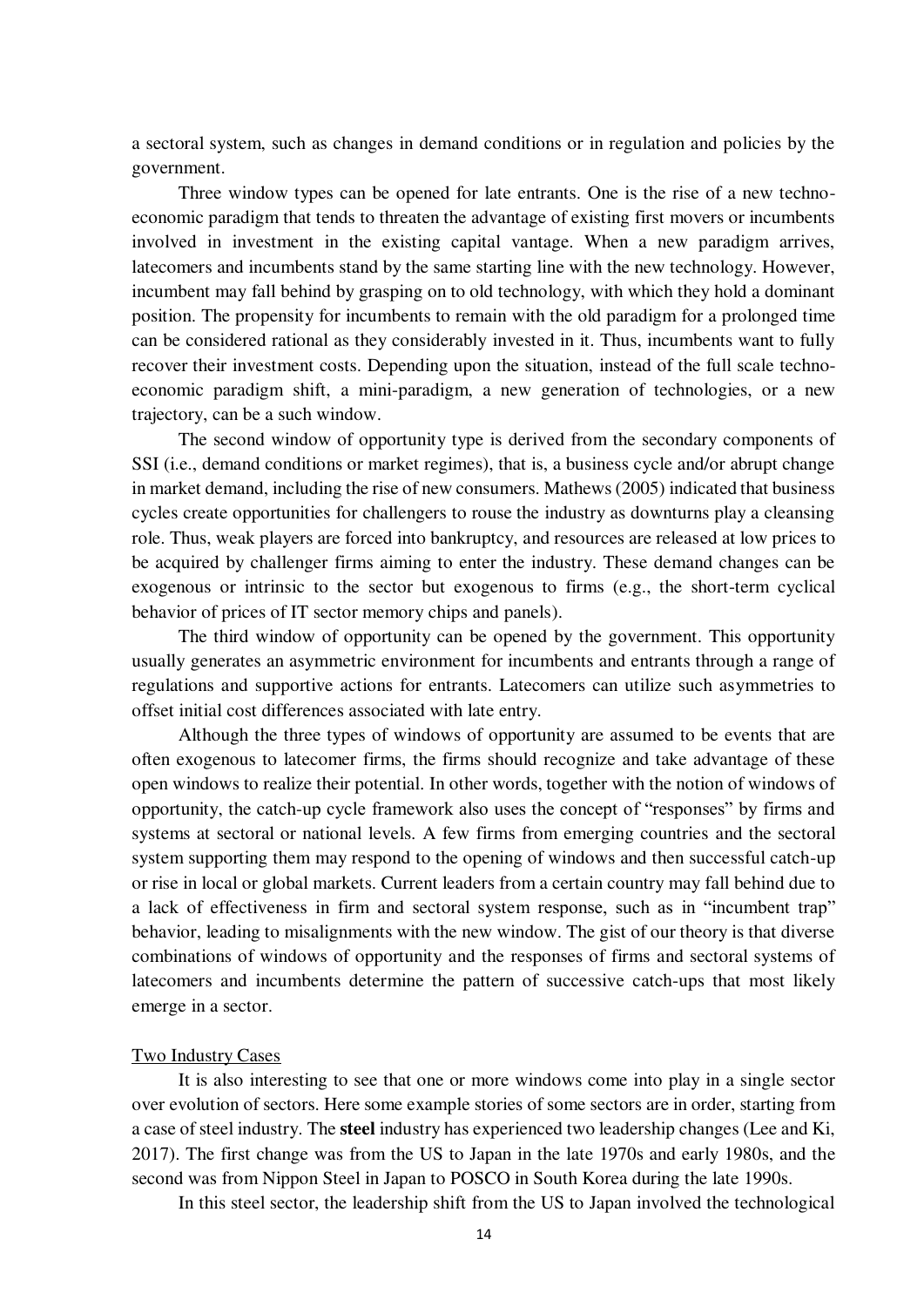and institutional windows but not the demand window. Japanese firms immediately adopted the Austrian innovation of the basic oxygen furnace method (BOF) that they further improved through follow-on innovation (Yonekura, 1994). The Japanese government was also involved because it arranged the collective licensing of BOF for significantly reduced royalty fees (Nakamura and Ohashi, 2012). In contrast, the US firms fell into an incumbent trap of remaining with existing methods (OHF).

Then, in the rise of the Korean steel company, called POSCO, the downturns in the global steel industry provided windows of opportunity for this latecomer. POSCO first initiated gradual catch-up from the low-end segment, adopting a path-following strategy of importing mature technologies from Japan, and then switched to the stage-skipping strategy for forging ahead by adopting up-to-date technology and capitalizing on downturns. The demand window in this case was significant because POSCO purchased state-of-the-art technologies at considerably low costs as a result of the global recession in the 1980s (D'Costa, 1999). The institutional window was also present for POSCO because the government participated in indicative planning for the growth of steel-consuming sectors, such as shipbuilding and automobile sectors. Eventually, POSCO, outperformed its "teacher" firm, Nippon Steel, in Japan in the late 1990s.

The POSCO case indicates that not upturn but downturn in business cycle can be a window of opportunity that allowed the latecomers to purchase and install state-of-the-art technologies at lower costs because of the downturn. The role of downturns was also noted in semi-conductors in the study of Shin (2017), which indicated that the Japanese firms (in the 1980s as late entrants to the US firms) and then the Korean firms (in the 1990s as late entrants to the Japanese firms) conducted aggressive investment during the downturns, while the incumbent firms were more cautious in their investment.

It is also worthwhile to look at the case of cell phone sector. Giachetti and Marchi (2017) found that leadership change in the cell phone sector occurred twice, with an interval of 14 years. The first change was in 1998 when Nokia and its digital cell phones dethroned Motorola, which invented analog cell phones. The second leadership change occurred in 2012, during the transition from regular cell phones to smartphones, when Samsung, together with Apple, dethroned Nokia in market shares.

In the cell phone sector, technological change was the most significant window of opportunity in both leadership change incidents. The emergence of digital technology was the window of opportunity in the transition from Motorola to Nokia, and the change from regular phones to smartphones was the significant window of opportunity in the transition from Nokia to Samsung. Unlike previous mobile operating systems, such as the Symbian of Nokia, the Android OS of Google was custom-built to support the touch interface that gained popularity among consumers. The first mobile phone vendor that incorporated the Android OS was Samsung. The demand window was significant in the first leadership change as individual phone users increased instead of business users, and the institutional window associated with the exclusive support of EU for digital GSM standards compared with the support of the US for multiple standards. In the transition from Nokia to Samsung, the role of the demand or institutional window was unclear during the forging-ahead stage in 2000, whereas the entry and gradual catch-up of Samsung in the 2G era in the 1990s were facilitated by regulatory intervention by the Korean government that established the code division multiple access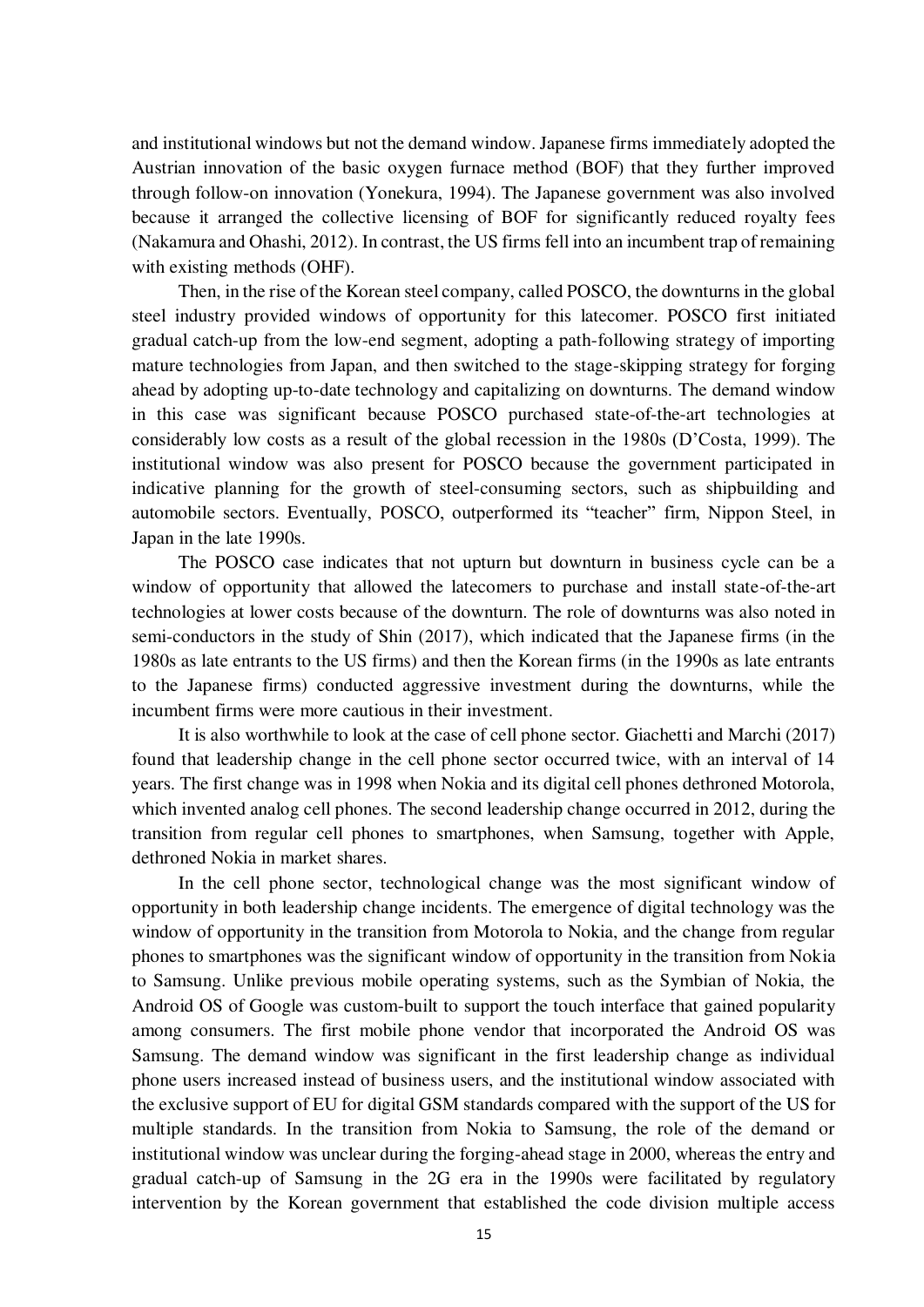(CDMA) as exclusive standard in Korean market. $^{11}$ 

In general, the stories of catch-up in several sectors (Lee 2019; Ch. 5) suggest that although the path-following strategy based on initial factor–cost advantages may permit the gradual catch-up of the late entrants' market shares, a sharp rise of the latecomers' market shares is more likely to occur with a shift in technologies or demand conditions (particularly downturns). These shifts are facilitated by variants of leapfrogging, either the path creation or stage skipping by latecomers. Decisive investment on the opening of new windows irreversibly changes the leadership of the industry, namely, a forging ahead, which pushes the old incumbent towards the cliff of falling behind. Windows are always likely to open because generations of technologies and business cycles change frequently. Therefore, leadership change and catch-up by latecomers can be predicted to occur repeatedly. The decline of leadership can be predicted not only from the rise of latecomers but also from the "falling into trap" behavior of the incumbent. That is, leaders tend to be complacent with the current success and pay less attention to the emerging technological or market paradigm, including new types of consumers.

# **6. Leapfrogging for the 4th Industrial Revolution and Sustainable Development.**

# **6.1. Leapfrogging for the Forth Industrial Revolution**

With the arrival of the  $4<sup>th</sup>$  Industrial Revolution (4IR) noted by the Schwab (2016) at the 2016 World Economic Forum, the question and challenge today, is whether the next generation of latecomer economies can also use manufacturing as a path to prosperity. The 4IR refers to the new waves of innovations consisting of several technologies comprising 3D-printing, IoT (Internet of things), AI (artificial intelligence), Smart car, big data, and on-demand economy (sharing economy), but could include smart health, renewable energies, and VR (virtual reality) technologies which are not much mentioned in his book.

Thus, it can be said that the existing mode of economic catch-up faces many challenges with the arrival of the 4IR in several aspects (Lee et al 2019). First, the Fourth Industrial Revolution is re-writing the rules of manufacturing. As the cost of automation plummets, lowcost labor is a less effective strategy to attract manufacturing investment. Second, with the 4IR, we see possibly the beginning of a trend towards re-shoring of manufacturing back to the rich world (eg, Apple in the US and Adidas making shoes in Germany). Third, some expect global supply chains would become flatter, and more regional and even national in order to reduce delivery times and to make manufacturing more responsive to local tastes and local demand conditions. This potentially reduces the level of economies of scale required for the producing for the whole world.

The ride and response of latecomer economies to these challenges would determine their eventual economic fortune. Those capable in performing new innovations would take advantage of the 4IR a new window of opportunity (Perez and Soete 1988) while those who are unable would see it as window of falling behind (destruction) and be stuck in the low income or middle-income trap (Lee 2013). In Schumpeterian economics, this 4IR can also be considered as an arrival of the new techno-economic paradigm, and thus could also be a window

 $\overline{a}$ 

<sup>&</sup>lt;sup>11</sup> See Lee and Lim  $(2001)$ .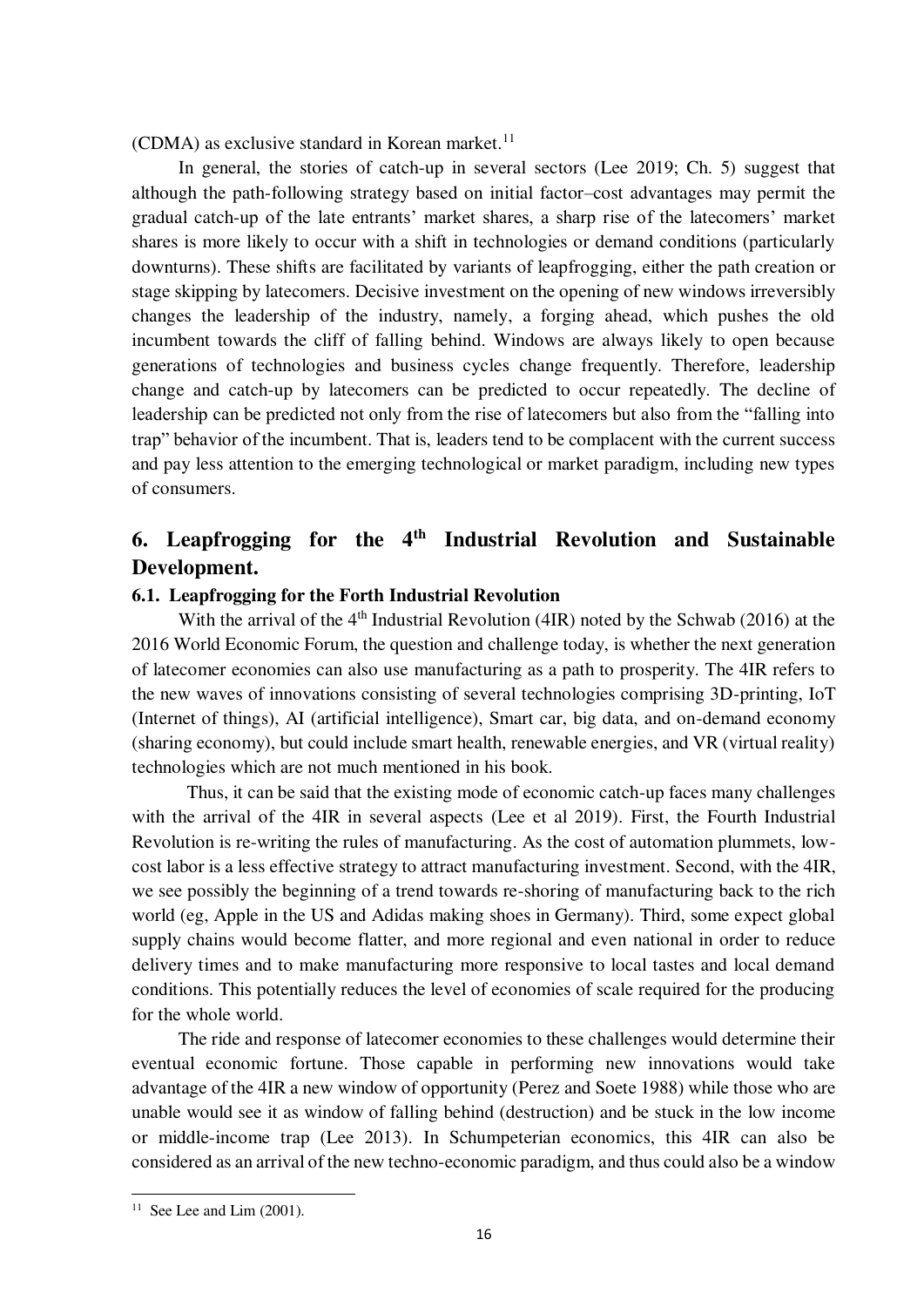of opportunity for latecomers to leapfrog. At the moment, most of 4IR technologies tend to be initiated not by latecomers but by the advanced economies, and also the response by the latecomer economies have been perceived as slow or in smaller scale (ILO 2016a). To the extent that this is true, the 4IR seems to be a counter-attack by the incumbent countries against the recent catch-by the latecomers, in particular against those in east Asia. In other words, the incumbent and latecomers do not stand at the same start line but the former has already departed from the line, leaving the latter behind again.

Despite the above conjecture, it still seems necessary to explore the possibility of the 4IR becoming a window for the latecomer economies and how they should do prepare for the 4IR revolution so as not to be stuck in the development trap. In general, we do not think it is already too late but there is still left a time to respond and take strategic actions. Ideally, while the 3IR was a window of opportunity for the first tier Asian economies, there is a possibility that 4IR can be so for the next tier latecomer economies.

Another dimension of the window of opportunity implied by the 4IR can be discussed in terms of startups and young SMEs versus incumbent firms in emerging economies. In other words, the 4IR can be a new window of opportunity more for startups and young SMES than incumbent firms in emerging economies in the sense that the latter firms are more like to be locked in, or be complacent with, existing technologies or business models or to take the inertiatype behavior and lukewarm attitude toward new technologies. In contrast, new firms have no or less sunk investment in old or exiting mode of technologies and business models and thus more inclined to try, or switch to, new technologies and business models.

Now, given that the scope of the 4IR is very broad and many of the related technological revolution are not much happening in developing countries, one may take a flexible definition of the 4IR. In this context, the concept of industry 3.0 (automation) and industry 4.0 (smart factory) would be more relevant for countries with some manufacturing basis. As a matter of fact, typical factories in developing countries are at the stage of industry 2.0 or mass-production stage, and thus even the automation (industry 3.0) is not much progressed, not alone transformation into a Smart Factory or industry 4.0 (ILO, 2016a: 4 and ILO, 2016b: 3). In general, the 4IR is expected to expedite the transition from mass-production (industry 2.0) to automation or leapfrogging into the Smart Factory system (industry 4.0).

Even if one takes the option of leapfrogging, it should be carefully managed because it comes together with both potentials and risks (Lee et al 2005). As discussed in the preceding section, the primary risk has to do with the choice of right technologies or standards. For instance, regarding 5G, we are seeing emergence of multiple standards. While Korean and US companies are about to launch the world-first 5G services and the associated cell phones, there exist differences in specifications of the standards. While Korean firms, like Samsung and LG, are preparing to produce the full scale 5G-compatible phones, the Verizon and Motorola team may launch LTE phones that may insert 5G module chips. In contrast, the Chinese firm, like Huawei, is reported to opt for a different standard, called 5G Advanced, which is supposed to be further improved version of the 5G products first released in 2019. Possibility of diverse 5G standards might affect choices by firms which plan to launch new products or services associated with 5G, such as health-related wearables, autonomous driving solutions and products, drones and other IoT based products and services in smart factory systems.

In the meantime, an ILO study also illustrates both the opportunity and threat side of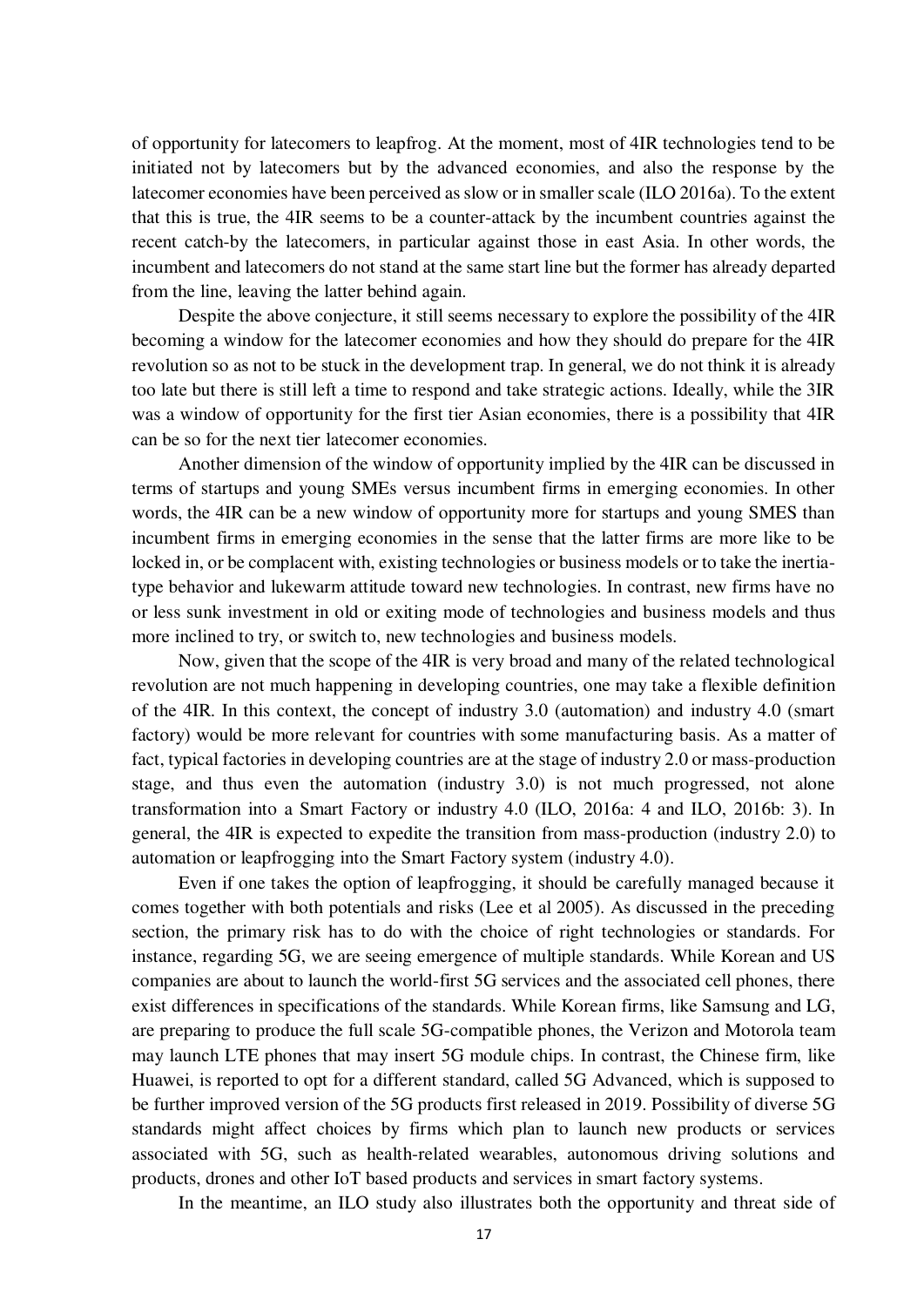robotic automation. An ILO study of the sector finds that robot-based automation is basically "human centric," occurring in the form of collaborative robots, or "cobots", able to perform repetitive, high precision and difficult tasks, and thus this automation aids workers rather than replaces them (ILO 2016a: 32 and xx). Thus, the report by ILO determined that people still exceed the capabilities of robots in overall assembly, perception, flexibility, dexterity and adaptation to new duties, which means human workers are (for now) more cost-effective. However, the threat side is also there because compounded with predicted uptakes in 3D printing, displacement of lower skilled packaging and assembling jobs is possible.

#### **6.2. Leapfrogging for Sustainable Development**

Another impetus for leapfrogging can be discussed in terms of the global consensus toward sustainable development for which leapfrogging can serve as an effective way to switch to an environment-friendly, sustainable, mode of development (Lee 2019; Ch. 7). Figure 3 below shows the so-called, Environmental Kuznets Curve, where the degree of environmental damage is measured along the vertical axis and with per capita income on the horizontal axis. The idea of this curve is that an increasing environmental damage is expected with the initial rise of per capita income. Environmental damage may be mitigated after a certain point of growth of the income levels. Given this path of the forerunning economies, if all current latecomer economies continue to follow the path of the existing economic model of growth, the global goal to reduce carbon emission would be impossible and with substantial damage to the global environment. A better alternative is to skip a middle point, such as Point C, by jumping or leapfrogging to Point D from B. With proper composition of economic activities and the use of better technologies, such leapfrogging becomes a possibility.**<sup>12</sup>**

# [INSERT FIGURE 2 HERE]

If the advanced countries see their path blocked by "carbon lock-in" (excessive dependence on fossil fuel systems), then latecomer countries can bypass such blockages by leapfrogging to cleaner and greener technologies. Mathews (2017; 2018) calls this alternative, "green development," based on the green industrial system free from fossil fuels and extensive resource throughput. Actually, a green window of opportunity has been opened up with the rise of various renewable energy technologies enabling the production of solar panels, wind turbines, new smart grid devices, electric vehicles, recharging stations, and others.

Thus, considering this green window of opportunity, late latecomers (those economies other than several East Asian economies who are already achieving significant catch-up) are in an appropriate position to attempt leapfrogging into an environment-friendly trajectory of development. Certainly, such leapfrogging requires the pre-existence or building up of a certain level of capabilities.

In what follows, we discuss several examples of leapfrogging in latecomer economies to explore the possibility of leapfrogging as the key latecomer development strategies for the 21<sup>st</sup> Century.

<sup>&</sup>lt;sup>12</sup> This remark was also made in Lee and Mathews (2013; 2018).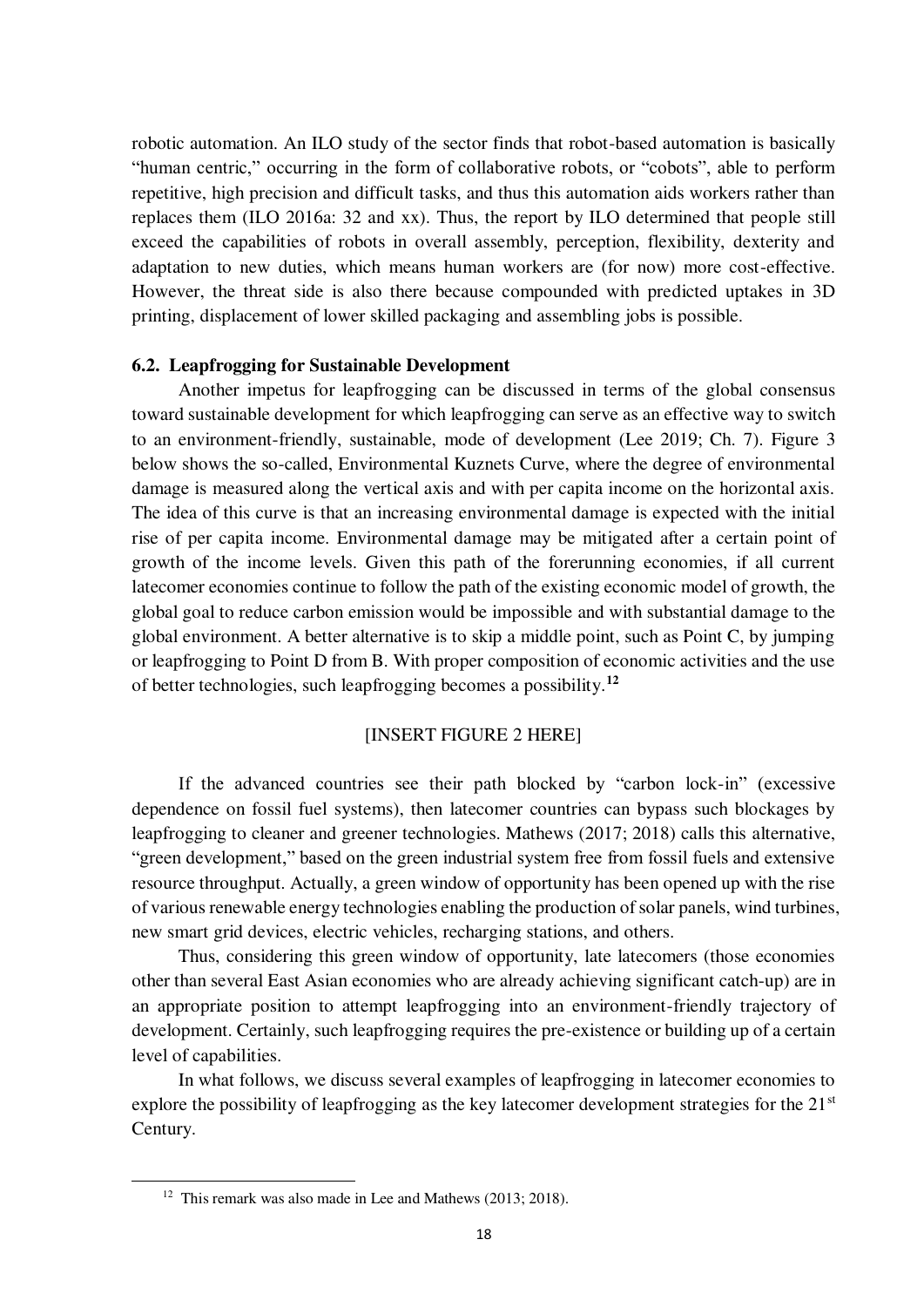# **6.3. Cases of Leapfrogging in Latecomer Economies**

In a certain context and under certain conditions, such as the availability of foreign assistance, access to knowledge and/or funding, latecomers may attempt to leapfrog into newly emerging sectors, such as renewable energy or broad spectrum of technologies associated with the 4IR. In what follows, we discuss diverse cases of leapfrogging in latecomer economies.

#### Two Cases from China

Solar thermal technology is one of alternative sources of energy in the search for low carbon energy solutions. However, its diffusion has been slow or not effective. In contrast, China is making a notable success, especially in rural areas rather than in urban areas (Zhou et al. 2012).**<sup>13</sup>** Solar thermal technology in China was developed early, in the 1980s, as a result of the R&D project executed by the Tsinghua University as a part of China's national R&D initiatives. After the University disclosed the vacuum tube patent so that the technology may be easily transferred to manufacturing sector, its production has increased to large scale. Now an interesting story in this market expansion is that it did not succeed in urban area due to the mismatch with the existing urban architecture but succeeded in rural areas. In other words, compared to gas and electric thermal system which are already installed in cities, solar thermal systems which function for only six months cannot be attractive to urban dweller. In contrast, solar thermal systems in the rural market can be successful because rural buildings tend to be of more simple structure which could been rebuilt by individual owners who care more about the practical utility and less about appearance. Most importantly, compared to no hot water at all, six months of hot water supply is a big attraction for rural users.

This case of solar thermal energy in China indicates that rural area bypassed the stage of gas or electricity-based heating but leapfrogged into the stage of solar thermal based heating. It also indicates that not only supply-side (technology) but also relative match or mismatch with the demand side factor can be a source of a leapfrogging. Solar water heater meant a huge disruption on the existing life and residence style of high-end or urban dwellers, whereas underdeveloped areas had no such high degree of lock-in which allowed them more receptive attitudes to alternative energy systems.

A case involving directly 4IR technologies can also be introduced, which may be considered a broadly-defined leapfrogging, such as Deep Glint which is one of the leading intelligent IoT technology company located in Beijing, China. It was founded by Zhao Yong in April 2013, who used to be a senior researcher at Google's research institute and one of the core members in R&D team for Google Glass. <sup>14</sup> It was started as a hi-tech camera and advanced security system company which uses computer vision to help monitor crowds. Currently this company utilizes advanced AI (artificial intelligence) technology to create products and services at low cost and can be deployed in a large scale. In 2018, DeepGLint was in the top 30 Chinese artificial intelligence (quasi) unicorn list and the top 100 Most Emerging Growth Enterprises list. It is a very technology-intensive company, with an increasing number of patents; by the end of 2018, Deep Glint has obtained 13 invention patents, 5 utility model patents, 3 design patents, and 10 software copyrights.

<sup>&</sup>lt;sup>13</sup> This case is originally from Lee and Mathews (2013; 2018).

<sup>&</sup>lt;sup>14</sup>. The basic information about this company is from the company website, [http://www.deepglint.com/aboutus.](http://www.deepglint.com/aboutus)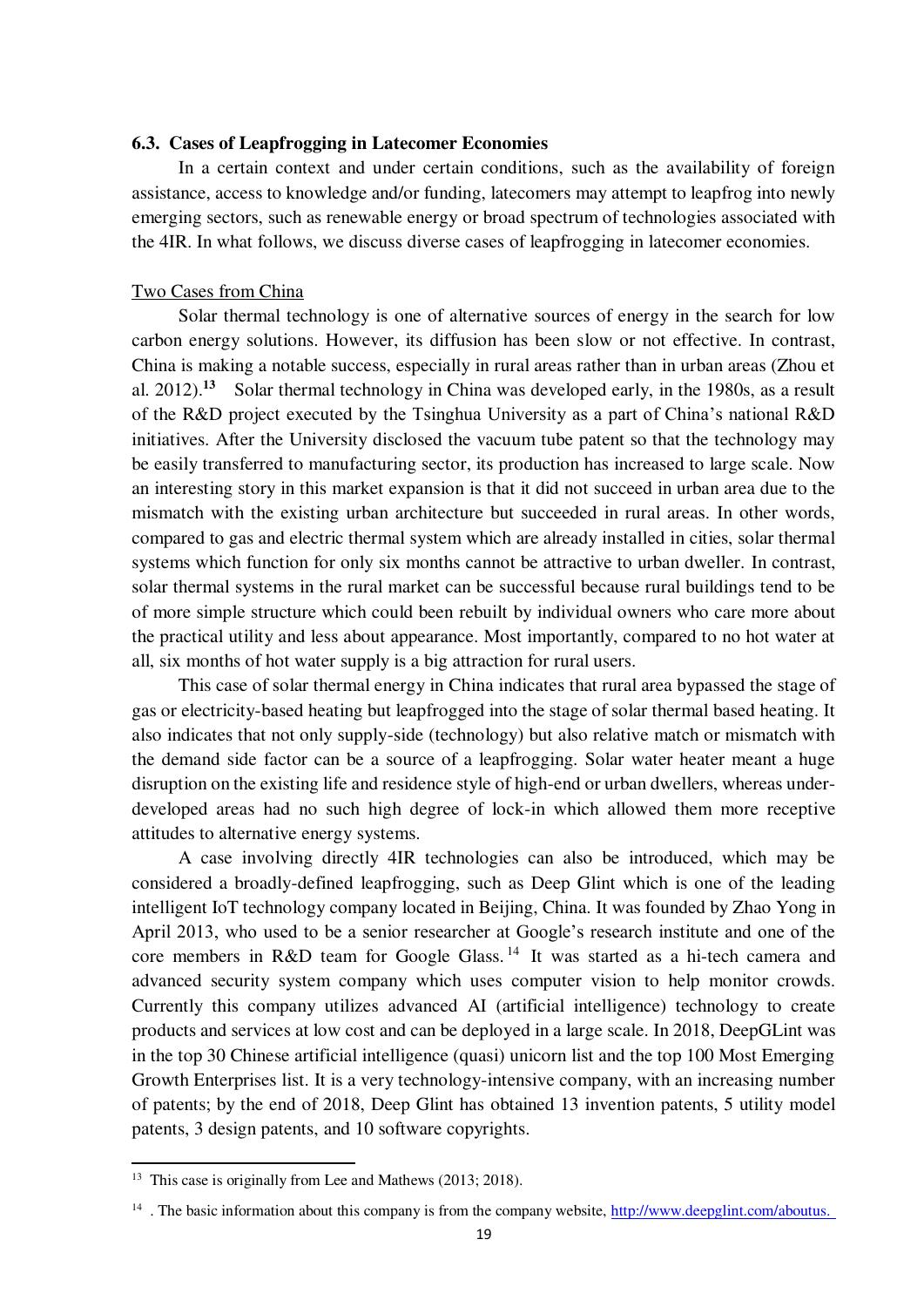Given its original strength in face recognition technologies, its area for future growth seems to be autonomous driving which require AI-based technology to monitor a large number of moving objects and that seems to be why this company received equity investment from Hyundai Motor Company from Korea. So far, it has gone through the first two stages (A and B) of venture-capital funding with each stage's amount of investment of more than 18 million Chinese Yuan.<sup>15</sup> Before it got investment from market, this company was also supported by several Chinse government program, such as the Torch Program and the Start Entrepreneur Program, which targeted, among others, the AI industry.

# Using IoT technologies for Fish Farming in Indonesia.

Founded in 2013, eFishery is one of the first "fishtech" startups in Indonesia. It provides an Internet of Things (IoT) solution for fish and shrimp farming businesses. According to eFishery, feeding cost accounts for around 80% of total fish farming expense but feeding is done inefficiently by unskilled labor with no control or supervision.<sup>16</sup> Thus, this company created a device that enables automated feeding of stock in fish farms; which results in lowering feeding expense, better feed performance, fish growth, water quality and eventually multiplying profit of fish and shrimp farmers. On average, the company's smart feeding product helps reduce the amount of feed used by around 21 percent.<sup>17</sup>

eFishery's product comprises hardware and software, including several sensors to monitor fish's movements and ripples in water in a pond. In this sense, it is a manufacturing company. If the sensors detect certain motions, the feeders can determine that fish are hungry and agitated, then dispense food appropriately. Farmers can watch the whole process in realtime on their smartphone and even schedule the system when they want to do so. The device also collects information on fish behaviors and farm production patterns, which eFishery wants to utilize to improve their products and create more solutions for the aquaculture industry.

It took eFishery several months to see its business to flourish. The company first won first place in two Indonesia startups competitions. With a price of US\$975 per piece, eFishery sold 140 units in only 7 months from February to September 2014 with total revenue of this year exceeded \$100,000 dollar.<sup>18</sup> In 2015, the company disclosed to have more than 17,000 fish and shrimp farms in its sales pipeline<sup>19</sup>. It claimed to be profitable in 2018 with 261 times revenue growth in the 2016-2018 period. These initial successes help the company to raise total funding of \$5.2 million dollars until now.<sup>20</sup>

aqualife

<sup>15</sup> *Source: https://www.crunchbase.com/organization/deep-glint#section-funding-rounds and [https://pulsenews.co.kr/view.php?year=2019&no=151329.](https://pulsenews.co.kr/view.php?year=2019&no=151329)*

<sup>&</sup>lt;sup>16</sup> eFishery's website at [https://efishery.com/en/home/;](https://efishery.com/en/home/) also https://www.techinasia.com/this-startup-is-building-

smartphone-powered-fishtech-for-indonesias-commercial-aqualife

<sup>17</sup> https://www.techinasia.com/indonesia-startup-efishery-funding-news

<sup>&</sup>lt;sup>18</sup> https://www.techinasia.com/this-startup-is-building-smartphone-powered-fishtech-for-indonesias-commercial-

<sup>&</sup>lt;sup>19</sup> https://www.techinasia.com/indonesia-startup-efishery-funding-news

<sup>20</sup> https://www.techinasia.com/indonesian-aquaculture-startup-efishery-nets-4m-funding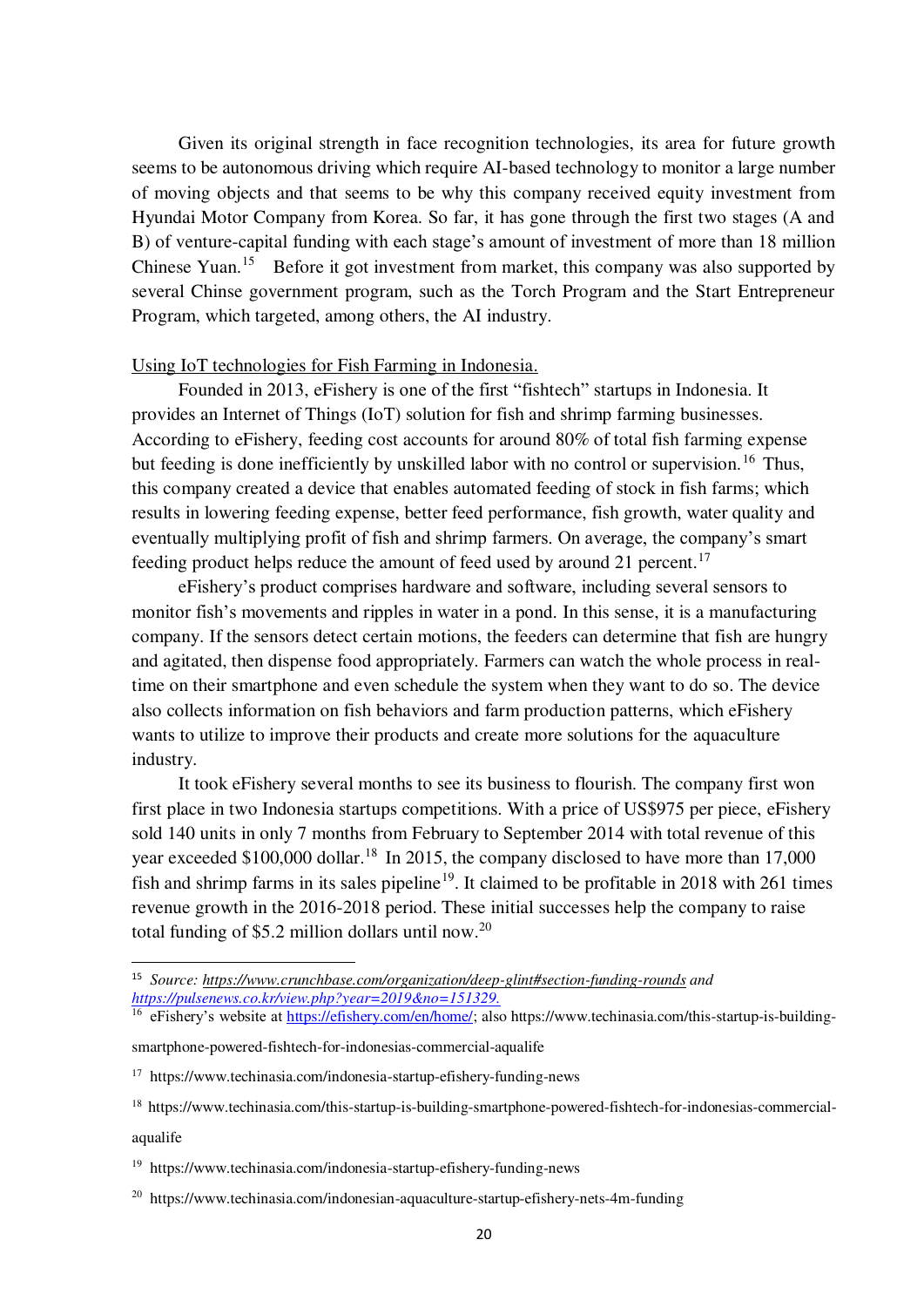eFishery could have a massive impact on Indonesia aquaculture. The company's products can help enhance the lives of more than 3.3 million Indonesian fish farmers (FAO, 2018). With 3.3 million fishponds and 2.7 million fish farms, Indonesia aquaculture machinery is a million-dollar industry thus the huge impact of eFishery has not yet to come. The company's products are currently used in thousands of farms in 16 provinces and 67 cities/districts in Indonesia; from Maluku to North Sumatera. The company also received orders from Singapore, India, Thailand, China, Brazil, and some countries in Africa and is operating pilot projects in Bangladesh and Vietnam as well. The future of eFishery is to become a platform that connects the entire ecosystem in fish and shrimp farming, creating a more accountable and profitable industry across the region.

# Biofuels in Brazil **<sup>21</sup>**

Brazil has been able to build an urban private transport system based largely on homegrown and processed ethanol and (now) biodiesel. Brazil developed its bioethanol program in the 1980s through utilizing its own domestic resources (sugar cane plantations fed by rainfall without the need for irrigation) and technology. Through the National Alcohol Program, dating back to the military dictatorship in the 1970s, a market for ethanol was mandated as a means of saving oil imports. Domestic producers were encouraged as well as local suppliers of equipment (such as Dedini) thus creating an entire value chain on the supply side. On the demand side there was initial resistance because cars had to be either ethanol-adapted or conventional, and consumers that switched to ethanol-only vehicles in the 1980s were then burned as the global price of oil fell and ethanol became non-competitive. But in the 2000s Brazil's ethanol program was revived with the strong support of the government, of the national oil company Petrobras, and with the demand-side innovation (developed in Brazil) of flex-fuel vehicles, which could run on ethanol, gasoline or any combination of the two.

The success of the Brazilian bioethanol program (now being replicated in the case of biodiesel) is not a conventional story of import of product, followed by import of equipment and insertion in global value chains in order to access technology. Rather, Brazil was already a sugar producer at the world frontier in terms of technology and world leader in terms of costs – and was able to carry these initial advantages across to the production of ethanol. Technology for ethanol production was initially imported and rapidly domesticated (leading to formation of domestic equipment suppliers such as Dedini) and then diffused rapidly through the R&D efforts of the national R&D institution, EMBRAPA. This was the body (equivalent to ITRI in Taiwan) that maintained a technological watch on global developments, and utilized advanced technological methods for researching Brazil's sources of comparative advantage, e.g. soils suitable for sugar cane cultivation as revealed by satellite surveillance. But these advantages inherent in Brazil's situation would have been reduced to naught had it not been for strong government support in mandating a steadily increasing market share for domestically produced ethanol, and the role of the national oil company Petrobras in acting as primary distributor of ethanol through pipelines and terminals and fuel outlets across the country. Now Brazil is building an entire value chain for production of first-generation ethanol as well as creating companies to usher in the second generation (in competition as well as collaboration with US

<sup>&</sup>lt;sup>21</sup> This case is originally from Lee and Mathews  $(2013; 2018)$ .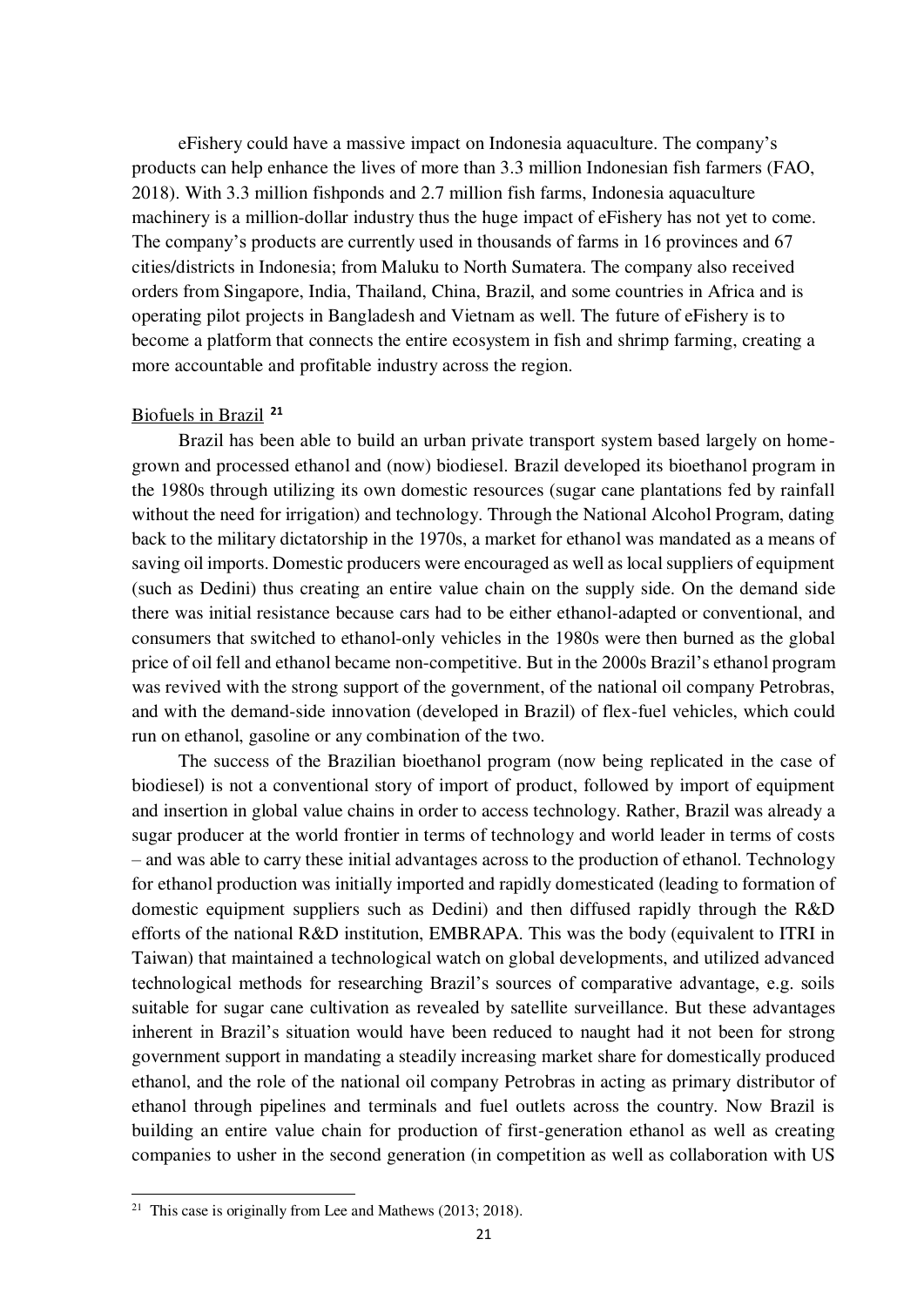### and European firms).

#### Cases from Africa

There do exist several cases of leapfrogging in Africa.<sup>22</sup> A notable example of leapfrogging in Africa is the M-Pesa in Kenya, which serves as efficient and convenient mobile banking and payment systems for African people without access to offline banking.**<sup>23</sup>** M-Pesa's founders were looking for a method to apply their mobile payment system to solve other problems. Thus, they started another company called M-Kopa Solar to provide solar energy to rural households in Africa. Their system uses three readily available technologies, namely, solar generation and low-energy LED lights, mobile payments similar to M-Pesa, and the SIM cards embedded in the M-Kopa control unit. M-Kopa's innovation is to package these technologies and combine them with a mobile payment system, thereby providing solar energy products at affordable prices. M-Kopa is an effective off-the-grid solar system for Africa, with poor landbased infrastructure and frequently erratic electricity supply. M-Kopa enabled children in rural area to study after school and relieved their mothers from the burden of fetching firewood and burning kerosene late into the night. Thus, the process is a leapfrogging out of kerosene-based lighting, bypassing the grid-based electricity into off-grid renewable energies. This system is an innovation not only in technological terms but also in terms of business models suited to African conditions.

An example from Africa is the use of solar power in desert grasslands in rural areas in Jigawa, Nigeria (Lee and Mathews 2013). This semi-desert area has no water supply. The traditional option was to open wells with ropes and buckets, hand pumps, or governmentsupplied diesel-powered pumps that worked until they broke down or until villagers ran out of money to buy the expensive diesel. This problem was solved through solar-powered pumps designed to run maintenance-free for at least 8 to 10 years.

Another example is the O&L Group in Namibia (Lee et al. 2014). Established by Mr. Shilongo, this company started in retail and brewery and then diversified into dairy and solar energy. O&L survived and expanded quickly with government support (against a South African company's effort to sabotage this company by price dumping) with sales reaching approximately 4 percent of the GDP of Namibia. O&L plans to enter into the energy business, including wind power, because Namibia imports electricity from South Africa and Angola. However, the company must first solve the hurdle of a government-imposed grid monopoly.

# India: A Case of Country-Level Stage-skipping Leapfrogging<sup>24</sup>

In the economics literature, a contrast has been made between China's manufacturingled growth and service-led growth.<sup>25</sup> China's impressive catch-up since the 1980s is deemed classical, as its catch-up growth has been accompanied by typical structural changes, with the

 $\overline{a}$ 

 $22$ . These cases are also presented in Chapter 7 of Lee (2019).

<sup>&</sup>lt;sup>23</sup> This story of M-Pesa and M-Kopa relies on Shapshak (2016).

<sup>&</sup>lt;sup>24</sup> This case of India is a summary based on Chapter 8 of Lee (2013).

 $25$  For instance, see Winters and Yusuf (2007).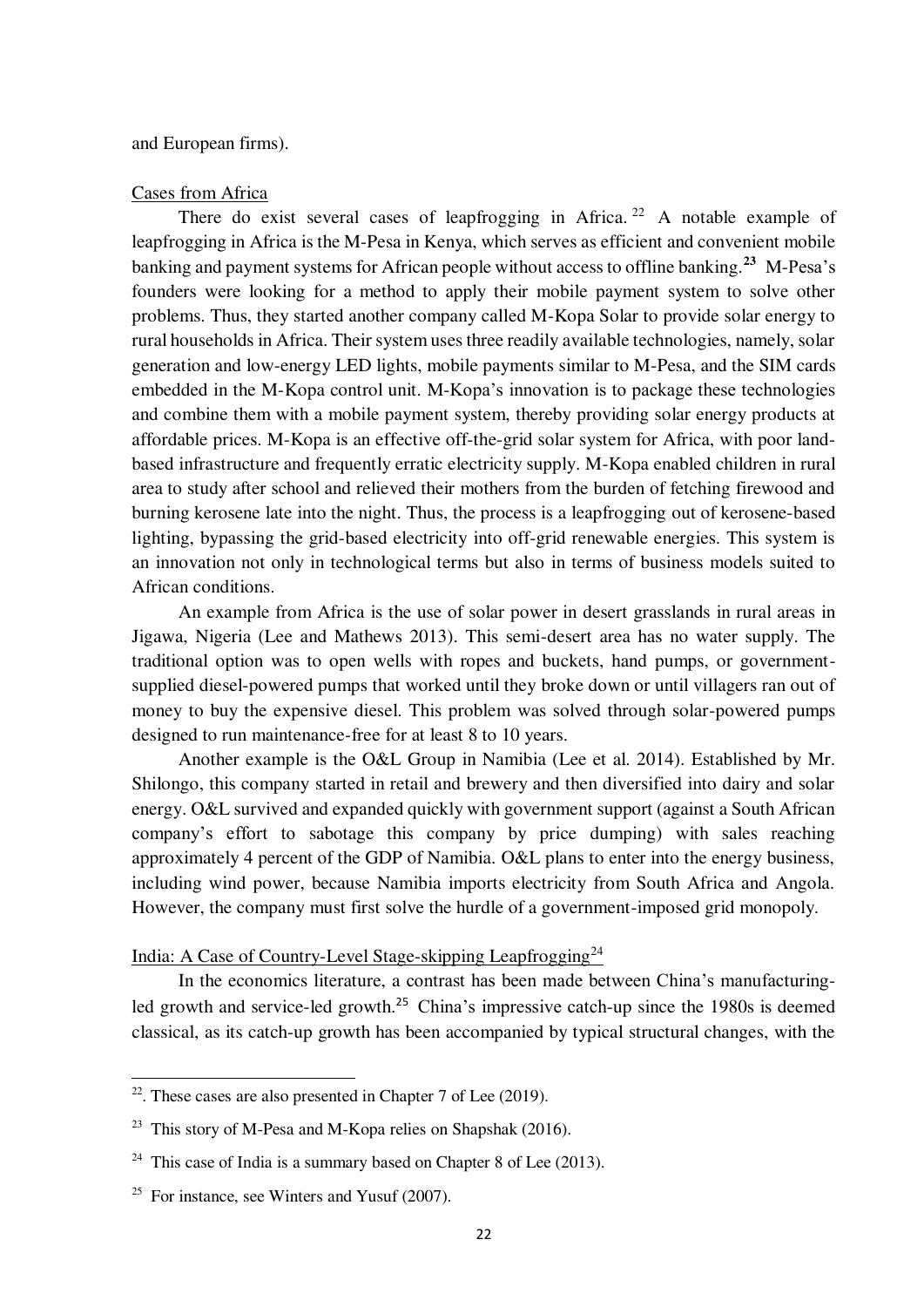share of primary sector shrinking over time, whereas that of the secondary and tertiary sectors is increasing. India's case is unusual because the increase in the share of the service sector is matched closely by the decrease in agriculture, whereas the share of the secondary sector remains almost flat.<sup>26</sup> Actually, India's service sector has grown steadily since the 1980s, with its GDP share exceeding 50%. There is some view among economist that the growth of India's service sector might be another story of premature tertiarization typical in developing countries, in which generally low-paying service jobs are generated in the urban informal sector. Although this may be partly true in India, it is not representative of India's whole service sector. In particular, India's IT service industry has generated high-paying jobs and upgraded into higher value-added segments of the value chain.

Another impressive indicator of India's success is its rising share of service exports in relation to total exports. This share reached 35% in the mid-2000s in India and now more than 50% in the 2010s, one of the highest in the world, surpassing even that in advanced economies. In contrast, the export share of service in China stayed at around 10% in the 2000s. Therefore, if India follows the proven success path of export-led growth, then it is likely to do so through service exports (tertiary) and not through manufacturing (secondary) or agriculture (primary) exports, as in other developing countries.

Growth in most of industrialized countries in the world has been fueled by manufacturing, with the service sector increasing only after this stage of manufacturing-based growth ends. Such pattern has been explained in terms of the income elasticity of service, or service as an intermediate input to manufacturing. However, in India, the service sector progressed even without going through the usual growth stage in the manufacturing sector (Ok et al 2014). Thus, we consider the case of India as leapfrogging in terms of industrial structure because the service sector developed first even before the manufacturing sector grew to take some share in the economy. Now under the Modi's leadership, India is trying to promote manufacturing too. In this sense, it is a detour via leapfrogging; India bypassed the stage of manufacturing-led growth but leapfrogged into the service-led growth and then back to promote manufacturing.

It is to be noted that this service-led growth has been led by the three giants, such as, Infosys, Tata Consultancy Services (TCS), and Wipro, and that these Indian firms have undergone the three stages of upgrading: body shopping, offshoring, and global delivery model (GDM), which are similar to the manufacturing stages of OEM, ODM and OBM, respectively (Lee et al 2014). Among these three, the case of Wipro is a perfect fit in this story of leapfrogging. This company was established as an agro-business company that produced and sold vegetable oil products (Hamm 2007). However, with its entry into the personal computer era, Wipro engaged in the business of assembling and selling personal computers as well. Shortly thereafter, the firm realized its weak competitiveness against foreign products and thus switched to PC maintenance and repair service. The Y2K panic near to year 2000 brought a decisive boost to Wipro's business, turning the firm into a global IT service company listed in the New York Stock Exchange. Wipro's historical evolution illustrates a company's leapfrogging into IT service, bypassing the stage of IT manufacturing.

<sup>&</sup>lt;sup>26</sup> According to the figure 8-1 of Lee (2013), in China, the manufacturing sector's contribution to the total GDP has steadily increased, reaching 30% by the 2000s and accounting for the sharp decrease in agriculture's contribution to GDP. By contrast, the GDP of India's manufacturing sector has never exceeded 20%, with its size remaining constant at around 15% for over two decades.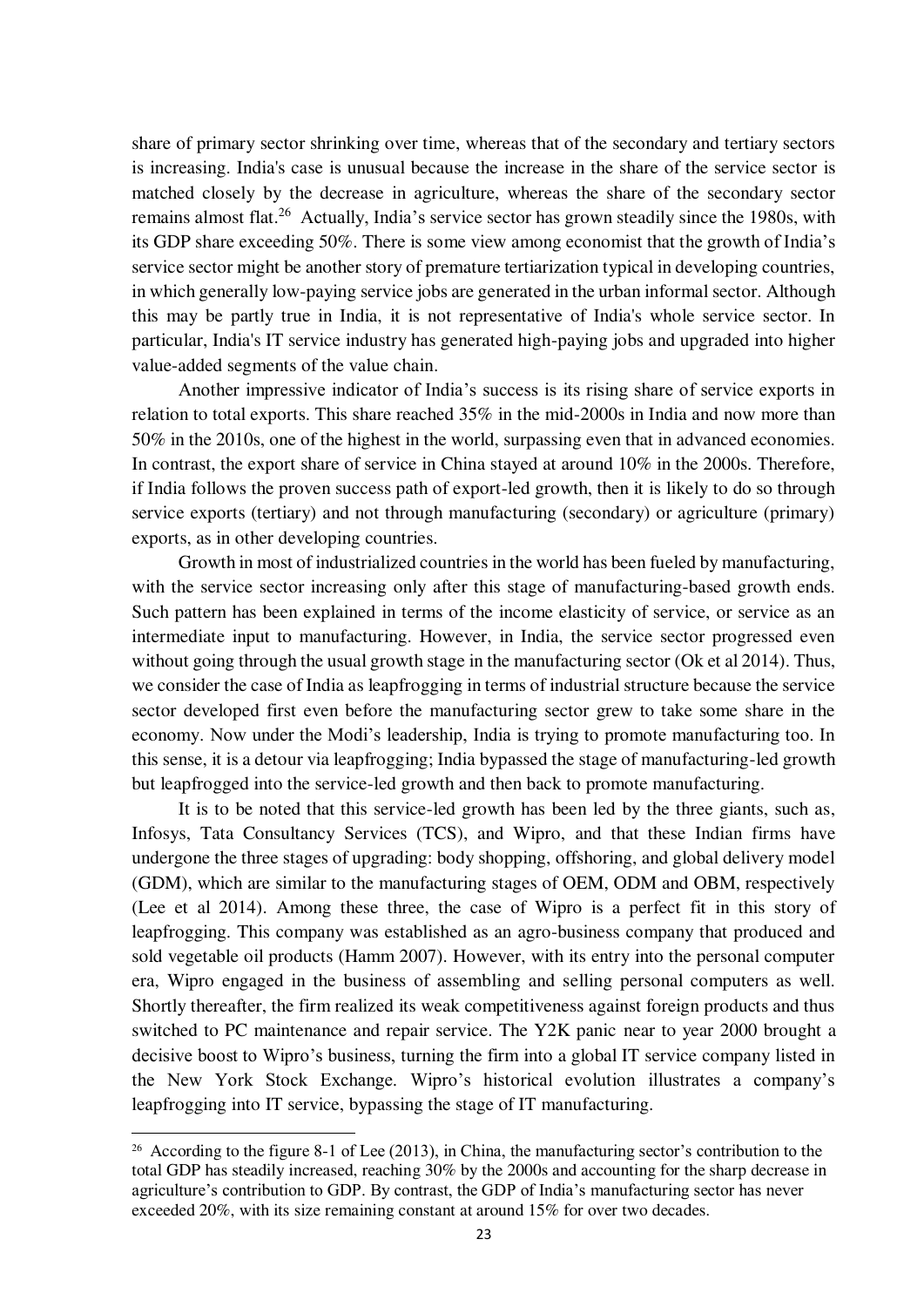# **7. Enabling Policies and Prospect for Leapfrogging**

# **7.1. Enabling Conditions and Policies**

The enabling conditions and policies for leapfrogging can be discussed in terms of the NIS (national innovation systems). Specifically, implementation of leapfrogging strategy should first start from considering the one-pre-condition and two risks of leapfrogging discussed in the section 4. In other words, the first thing for a latecomer economy to do is to build up a certain level of capabilities in production technologies, if not innovation capabilities. As discussed in section 4, Korean case of leapfrogging into digital TV ahead of Japan was possible because Korean companies had the experience of making analog TV.

The need for building certain level of technological capabilities does not necessarily mean isolated style of indigenous R&D effort. If it is going to lead to leapfrogging, local R&D effort should go together with getting access to the global knowledge base, without which leapfrogging catch-up is almost impossible as the late-comer firms cannot generate radically new technologies themselves. Although we are trying leapfrogging, the products from leapfrogging are often a combination of the latecomer production capability with the seed technology from the forerunning firms. Although what the late-comer firms developed is a new product, it was possible by applying the foreign sourced sciences and the seed technology to the specific development target.

Thus, possibility of leapfrogging also calls for a need to modify the theories of technological development (Lee et al 2015). According to the stage theories of technological development, the latecomer country moves from 'internalization stage' to 'generation stage' to produce 'new knowledge' to the world**.** Now, this sequential mode of learning has to be modified, specifically in terms of the change in the channels for knowledge access. While in the past or in the path-following catch-up, the main channels have been licensing or FDI, the current cases of a path-creating or leading catch-up during the paradigm shift period show the importance of new channels such as co-development with, and acquisition of, foreign firms or university startups as well as collaboration based on complementary assets owned by late-comer firms. Horizontal collaboration with universities, public research organization, or forerunning firms is possible only when the late-comer firms have something to give in return. While absorption capacity was emphasized in the old story of technology transfer via license or FDI, now complementary assets, which have been created with speedy R&D activities and investment in production, seems to be important in these new ways of accessing knowledge.

The next important thing is to manage the risks involved in leapfrogging. The primary risk with leapfrogging has to do with how to make a right choice among the several alternative technologies. In this regard, cooperation with public R&D organs, universities, and other entities is critical as such R&D consortium can reduce the involved risk by pooling knowledge together. These collaborating entities may contribute critically by conducting "technology watch" to interpret and monitor the state-of-the art trend of R&D activities in foreign countries (Lee et al 2015). For example, in the case of Korean leapfrogging into mobile phones or digital TV, it was the ETRI (a government research institute) which identified the small firm like Qualcomm as the R&D partner to develop digital cellular phone systems, and the KITECH and ETRI that carried out R&D activities and coordinated the consortium of research projects in in digital TV.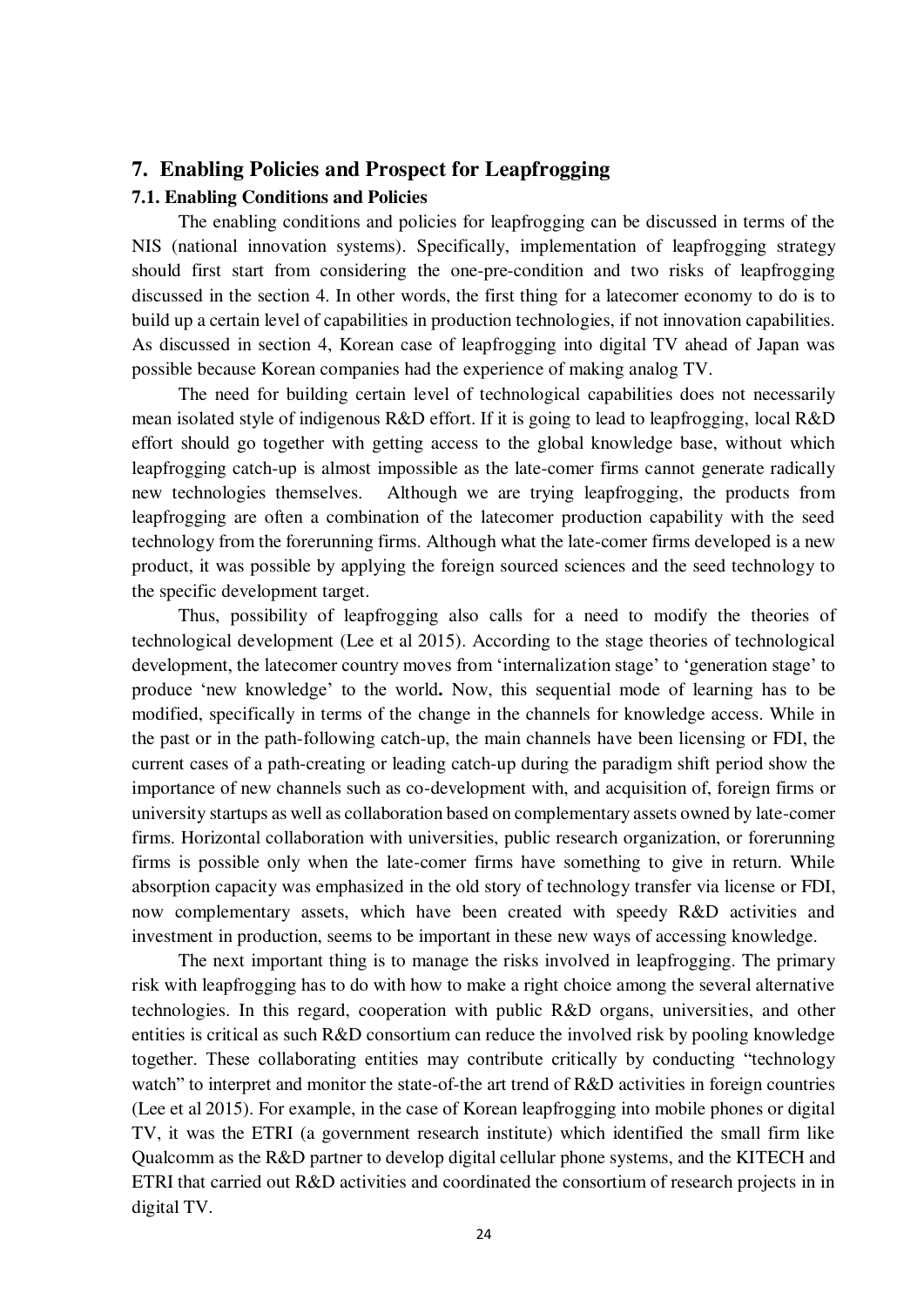Despite the possibility of mitigating the risk of making right or wrong choice among emerging technologies, the issue of whether sensible targeting is possible has always been a controversial issue. But, in such debate against targeting, design failure is often mixed up with targeting failure (Lee 2017). An example is the case in South Africa, where they developed their own electric cars called 'Joule'. Swart (2015) explained that the South African government provided the initial funding and established a state-owned startup called Optimal Energy in 2005. The company initially succeeded and had four roadworthy prototypes by December 2010. However, the company closed in June 2012 despite the technical success. The government, who was the major shareholder, decided to stop the funding required to start large-scale production of the electric cars because of uncertainties in marketing success. The failure of 'Joule' cars was caused by the lack of involvement of private companies to take the role in volume production and sales. Thus, existing foreign multi-national companies and local auto companies did not want this new 'disruptive innovator', a state-owned company, to grow as another rival that sells cars. The government should have formed a public-private consortium with the plan that volume production would be carried out by private actors after the consortium developed the prototype (Lee 2017).

Thus, this South African case can be considered one of 'design failure' rather than a 'targeting failure' (Lee 2017). The reason that the process should involve private firms in terms of design is twofold: they know where market demand is, and they eventually run the show. Caution against government activism often does not distinguish whether the sources of failure are due to targeting or design. The sources are often mixed together. While one might expect more cases of targeting failure, this is not always the case. Uncertainty diminishes if targeting is seen in terms of identifying the potential or existing markets as long as the private sector with knowledge about the markets are involved. If not on the frontier, the targets may be obvious because there often exists a clear benchmark case, and then you may attempt to identify niches between existing firms and projects. Numerous public initiatives fail because of design or capability failure, where the latter means low execution capabilities.

While the above discussion is about avoiding design failure, targeting failure does exist. One way to minimize the possibility of target failure is to utilize the idea of entrepreneurial discovery (ED) suggested by the smart specialization framework (Foray 2015). The process would be as follows (Lee 2017). First, policy makers should organize a public-private joint taskforce, which includes representatives from the private sector, and administer a survey to existing private firms and entrepreneurs on the nature of business items or technological areas where they see near-future potential, opportunities, risks, and bottlenecks when entering or starting out in these future areas. The business areas to be identified by surveys are those areas where the private sector see certain market potentials often associated with emerging technologies but with some technological, financial, and other related environmental (regulation) uncertainties. Private firms may know better where the next markets are, but cannot be sure whether they will be able to develop the necessary and right technologies and whether they will be able to raise the funds for such R&D and initial marketing. In other words, new business/technology areas with more certain market potential but uncertain technological, financial, and regulatory uncertainty will be targetable areas. Policy intervention promotes these identified areas by mobilizing public and private resources and competencies that correct market and coordination failures.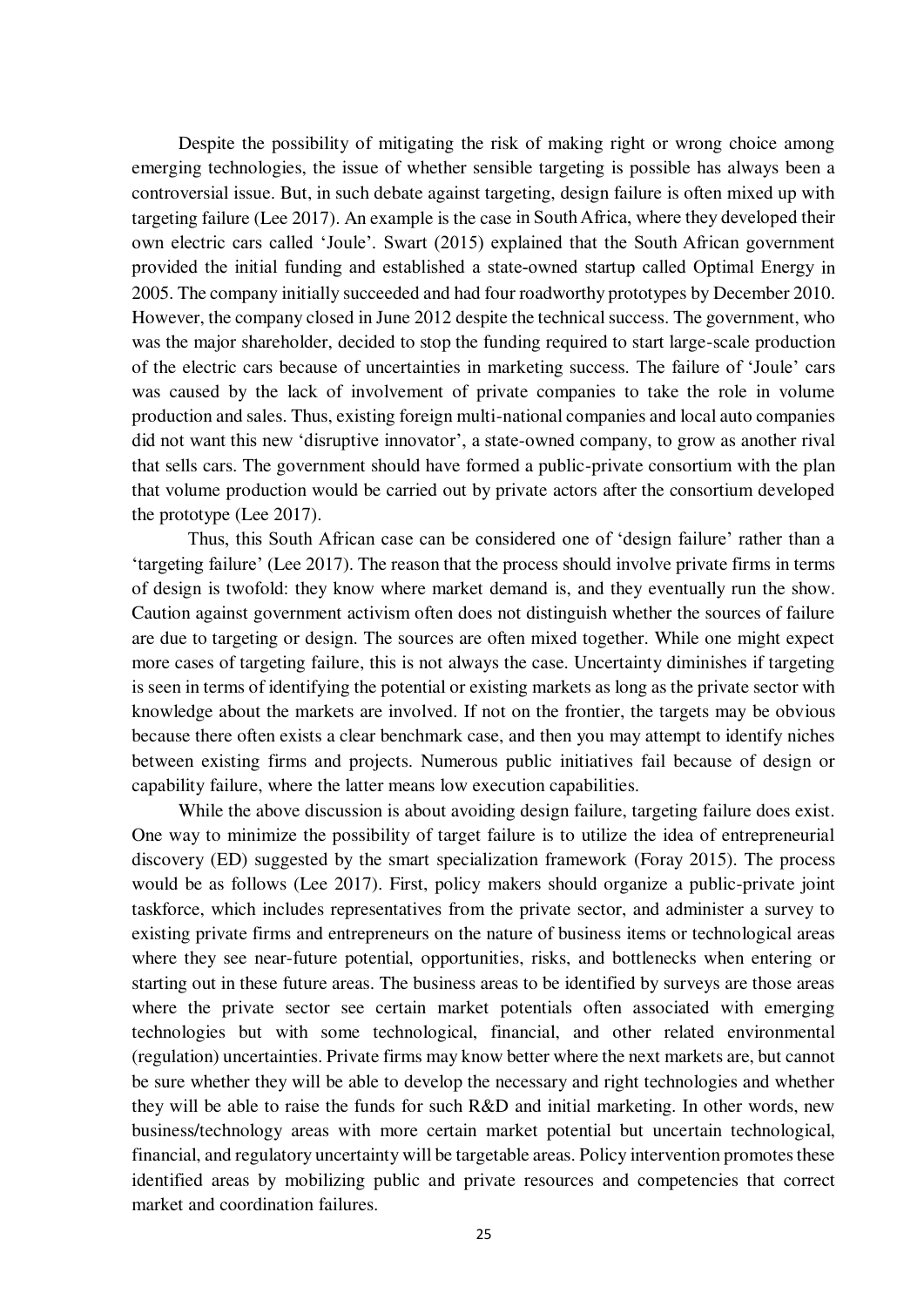# **7.2. Prospect of Leapfrogging-based Development**

The answer to the question of whether the 4IR can be either a new window of opportunity for leapfrogging or sources for further risk for the latecomers is that it depends on each country's responses and readiness, including industrial policy, digital literacy, skill and educational level compared to wage rates, and domestic market size and position in GVC (Lee et al 2019). We can conceive of the following three groups of countries (Table 2).

# [INSERT TABLE 2 HERE]

The first group of countries may correspond to a most promising scenario consistent with a proper leapfrogging from industry 2.0 (mass production) to industry 4.0 (smart factory) bypassing the intermediate stage of industry 3.0 (automation). This seems to be possible or happening in an economy with certain level of indigenous manufacturing basis, like China, South Korea or Brazil, supported by the commitment from the government and consensus at the society level. Smart Factory paradigm has also risen also a solution to maintain competitiveness by overcoming the issue of the increasing wage rates or labor shortage in several economies, which is basically similar to the underlying motivation for Germany to initiate Industry 4.0. A mode of implementing this initiative toward smart factory (or automation) can take the form of public-private partnership or collaboration, in conjunction with active industrial policy. Of course, the possible risk in the regards is the wastes of public resources or budget in case of failures with such initiatives.

The second group of economies are those with FDI-based manufacturing, like those in Southeast Asia or Latin America, where leapfrogging is up to the choice of parent MNCs. In these economies, MNCs faces diverse alternatives, such as relocation to other economies looking for cheaper wages and reshoring back to home countries. In this regards, some promising stories of from the FDI-based electronics sector in Penang, Malaysia and auto sector in Thailand about some automation and upgrading into higher end segments indicate that the key factor for success is the local institutions which has enabled training and upskilling of local force, and thereby held MNCs to remain in the localities (Lee et al 2020).

The last group may include other latecomer economies where more promising areas and stories related to the 4IR seem to be happening in service sectors or servicitized-manufacturing sectors. Possible example countries may include Indonesia, Philippines, Argentina and many countries in Africa. For instance, there is recently some boom of startups in Southeast Asia but successful cases tend to be all in services, like mobility, ecommerce, games, mobile payments, travel, music and entertainments, and other apps-based services.<sup>27</sup> Some of these, like Grabs are very successful and large-scale and even thus competing with global giants like Uber, and are creating many jobs locally. Most importantly, they should have spillover effects on related manufacturing too; for instance, GO-JEK is Indonesia's first unicorn which started as a motorbike and taxi-hailing app and then expanded to food delivery, groceries, massages, and mobile payments.

 $27\,$ See the list of top 15 startups in Southeast Asia at the https://www.techinasia.com/15-mostwellfunded-startups-southeast-asia.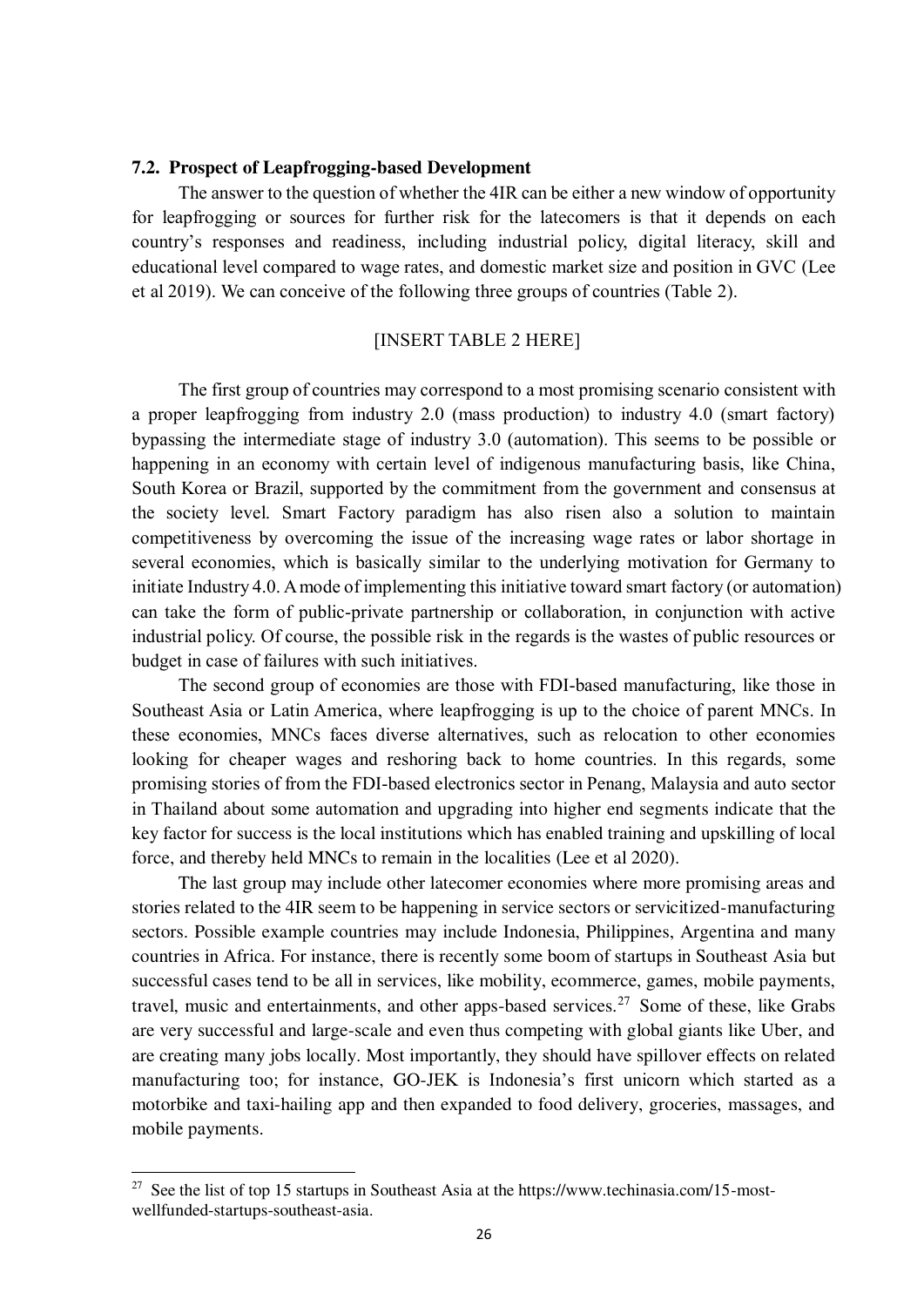It is quite plausible that success in services may have boosting effect on local manufacturing, given the emerging trend of blurring of boundary between service and manufacturing. The cases of companies like eFishery and DeepGlint introduced in section 6 can be considered an example companies sitting border line between manufacturing and solution providers; eFishery provides an Internet of Things (IoT) solutions for efficient feeding of fishes and produces hardwares for fish and shrimp farming businesses. DeepGlint produces a security camera and provide a face-recognition system based on big data.

Of course, the possible risk facing these kinds of local startups would be the entry and competition from big businesses from abroad. Thus, these startups are advised to seek niches unless there is market protection by the government against foreign firms; it is well-known that many of IT startups and later giants in China (eg, Baidu, Alibaba and Tencent) were able to grow owing to asymmetric regulations against foreign firms, like Google, Amazon, Uber, and Facebooks.

The case of Indian leapfrogging into IT service followed by recent promotion of manufacturing discussed in the preceding section indicate the possibility of the idea of the service-first leading to manufacturing later as a development strategy. Service sector in India has risen as a viable export sector accounting more than half of total exports, the highest ratio in the world. The earnings in convertible currency generated by such exports has become a basis for Indian promotion of manufacturing which requires imports of capital goods by dollars. We do not have to discount this already-occurring phenomenon by labeling as premature deindustrialization. Some latecomer economies might have to go along this road of economic growth, given the high entry barrier in manufacturing compared to services.

One insight from emerging promising cases in these latecomer economies would be that latecomers do not have to be original inventors of new innovations but often suffices to be follow-on innovators or even fast-adopters with local twists, which have been classified as one variation of leapfrogging in section 2 above. Leapfrogging is possible not only by hard technological innovations but also by business model innovations adopting technological innovation abroad. This has important implications for more laggard economies, like those in Africa. The cases of leapfrogging in Africa discussed in the preceding section tend to be like adoption of new technologies than local innovations. However, adoption is a beginning or stepping stone for learning and eventual innovation. Learning is not possible without adoption. Manufacturing firms in East Asia, such as Samsung and Hyundai Motors in Korea, all started from the adoption of foreign technology for production, learning from using, enhancing productivity by mastering production technologies, and finally acquiring design technology (Lee 2005; 2013a). Recent examples can be found in the renewable energy markets of China, Brazil, and India, which involve the transition toward low-carbon economies. Options for LDCs in low-carbon technologies include wind, solar, biogas, and geothermal energy sources. In this case, coordinated initiatives and incentives for early adopters are essential in reducing the risks associated with weak initial markets.

While the discussion above centered upon the different types of economies facing the different initial conditions, policy suggestions involving leapfrogging can also be made in terms of different types of firms with different level of initial capabilities. Here we may divide firms in an economy into incumbents and startups, and the former can further include three types like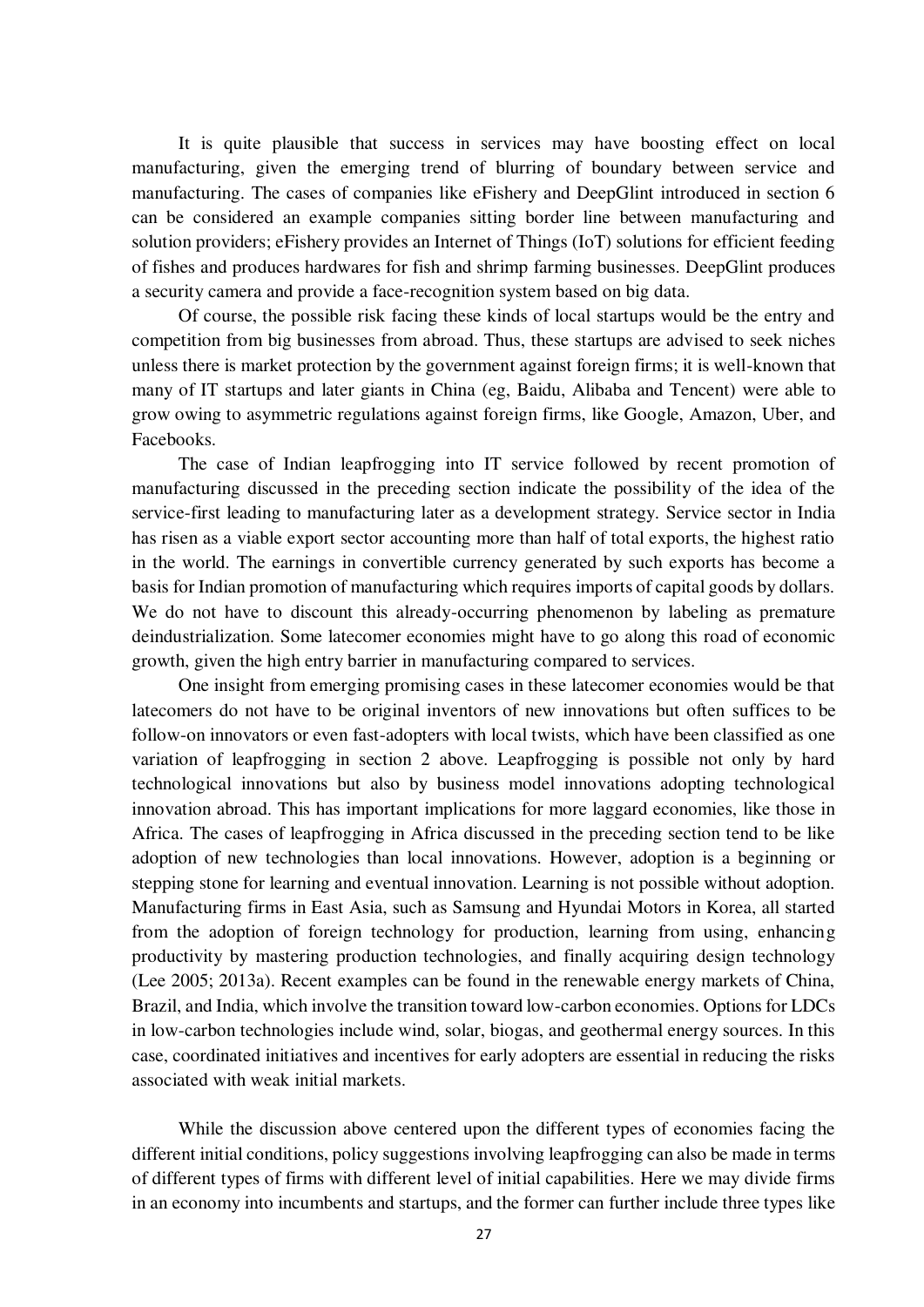leader, followers, laggards in terms of their level of capabilities. Then, we can discuss the issue of which types of leapfrogging or other alternative might be suitable for which types of firms.

Relatively speaking, one can argue that path-creating type leapfrogging would be more likely to happen to startup because they are the ones which has made least amount of investment into the existing or old modes of technologies or business models. In other words, diverse technologies associated with the 4IR can be a source for product (or business model) innovations than for process innovation which is more relevant for incumbents. Of course, even the product innovation does not have to be really new or radical but follow-on innovation or adopt-then-improve type innovation.

Next, leader or follower type firms in emerging economies tend to have some experiences and absorptive capacity and thus are likely to be in a position to try stage-skipping leapfrogging. Given their accumulated know-how and production experience, they can be considered to satisfy the pre-conditions for such leapfrogging but they should be aware of the two risks involved in leapfrogging discussed in the preceding section (4.2). Given that they are incumbents, their leapfrogging is likely to be not inter-sectoral but intra-sectoral leapfrogging over different generations of technologies; for instance, from mass-production to smart factory bypassing the stage of traditional automation; or from lean production to smart production bypassing the stage of integration production. Also, the nature of innovation would be more process innovation than product innovation.

Last, laggard firms are advised not to try pre-mature leapfrogging but build first absorptive capacity and technological capabilities in their niche areas and thereby to try to upgrade by moving into higher ends segment of GVC. In other words, they need to go through the stage of 'several detours' (Lee 2019) which is a pre-condition for trying leapfrogging. Some of the detours include the detour from imitation to innovation by providing somewhat weak IPR protection to promote imitative R&D and diffusion of innovations, as well as from building certain degree of domestic value chains while participating at the GVC (Lee 2019).

Also, supportive policies can also be different across firm types. For instance, for startups venture capital (VC) funding including public-private joint VC, may be more relevant, whereas, whereas for incumbents more relevant modes of financing would be conventional loans from commercial banks or subsidized loans from public sector, as well as conventional financing from equity markets.

In general, new innovations in the 4IR and sustainable development seems to require new forms of public policy and public-private partnerships. Its comprehensiveness and across-board nature require policy response not by one specific gov't ministry but consultation and responses by multi-ministries with the coordination by the prime minister's office. Also, the responses should be timely because some negative impacts of 4IR could happen earlier than expected, such as losses of some assembly jobs and BPO jobs. Also, the 4IR would also disrupt and reshape the current GVC, and then new forms of insertion into the new GVC could be not necessarily at the level of firms but at the level of individuals. In this light, education and training would take a decisive role, and it would be desirable to integrate labor market at the regional level and to promote start up by young entrepreneurs by spreading the successful role models and cases.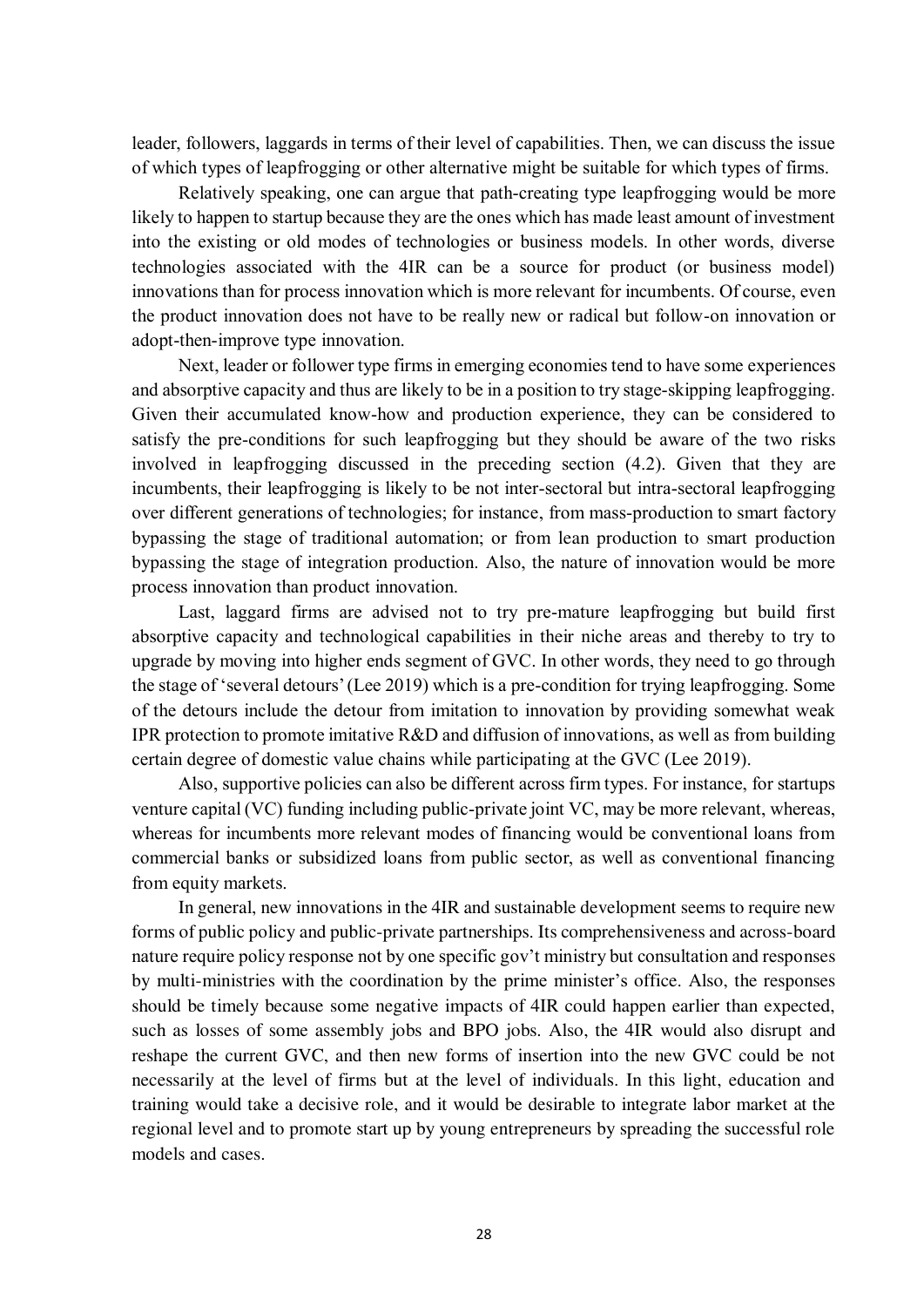# REFERENCES

Arrow, K. J. (1962). The Economic Implications of Learning by Doing. Review of Economic Studies, 29(3): 155-173.

Abernathy, W. J., and J. M. Utterback. (1978). Patterns of Industrial Innovation. Technology review, 80(7): 40-47.

Baldwin, R. E. 2016. The Great Convergence: IT and the new globalization, The Belknap and Harvard UP.

Bell, M. and Pavitt, K. (1995). The Development of Technological Capabilities, in Haque, I. (ed.), Trade, Technology and International Competitiveness. Washington D.C.: The World Bank.

Christensen, C. M. (1997). The Innovator's Dilemma: When New Technologies Cause Great Firms to Fail. Boston, Mass: Harvard Business School Press.

D'Costa, A. P. (1999). The Global Restructuring of the Steel Industry: Innovatons, Institutions, and Industrial Change. London; New York: Routledge.

FAO. 2018. The State of World Fisheries and Aquaculture.

Freeman, C. (1987). Technology Policy and Economic Performance: Lessons from Japan. New York: Pinter.

Freeman, C. and L. Soete. (1997). Development and the diffusion of technology in Freeman, C. and L. Soete (eds.), The Economics of Industrial Innovation, Pinter Publishers, London.

Foray, Dominique (2015). Smart Specialization, London: Routledge

Foster, R. (1986). Innovation: The Attackers Advantage Macmillan. London: Pan Books.

Gerschenkron, A. (1962). Economic Backwardness in Historical Perspective. Harvard University Press, Cambridge,Mass.

\_\_\_\_. (1963). The early phases of industrialization in Russia: afterthoughts and counterthoughts in W. W. Rostow.(ed.), The Economics of Take-off into Sustained Growth, Macmillan, London.

Giachetti, C., and G. Marchi. (2017). Successive Changes in Leadership in the Worldwide Mobile Phone Industry. Research Policy, 46(2): 352-364.

Hamm, S. (2007). Bangalore: How Indian tech upstart Wipro is rewriting the rules of global competition. New Delhi: Tata McGraw-Hill.

Hidalgo, C. A., B. Klinger, A.-L. Barabási, and R. Hausmann. (2007). The Product Space Conditions the Development of Nations. Science, 317(5837): 482-487.

Hobday, M. (1995). Innovation in East Asia: The Challenge to Japan. Edward Elgar, Hants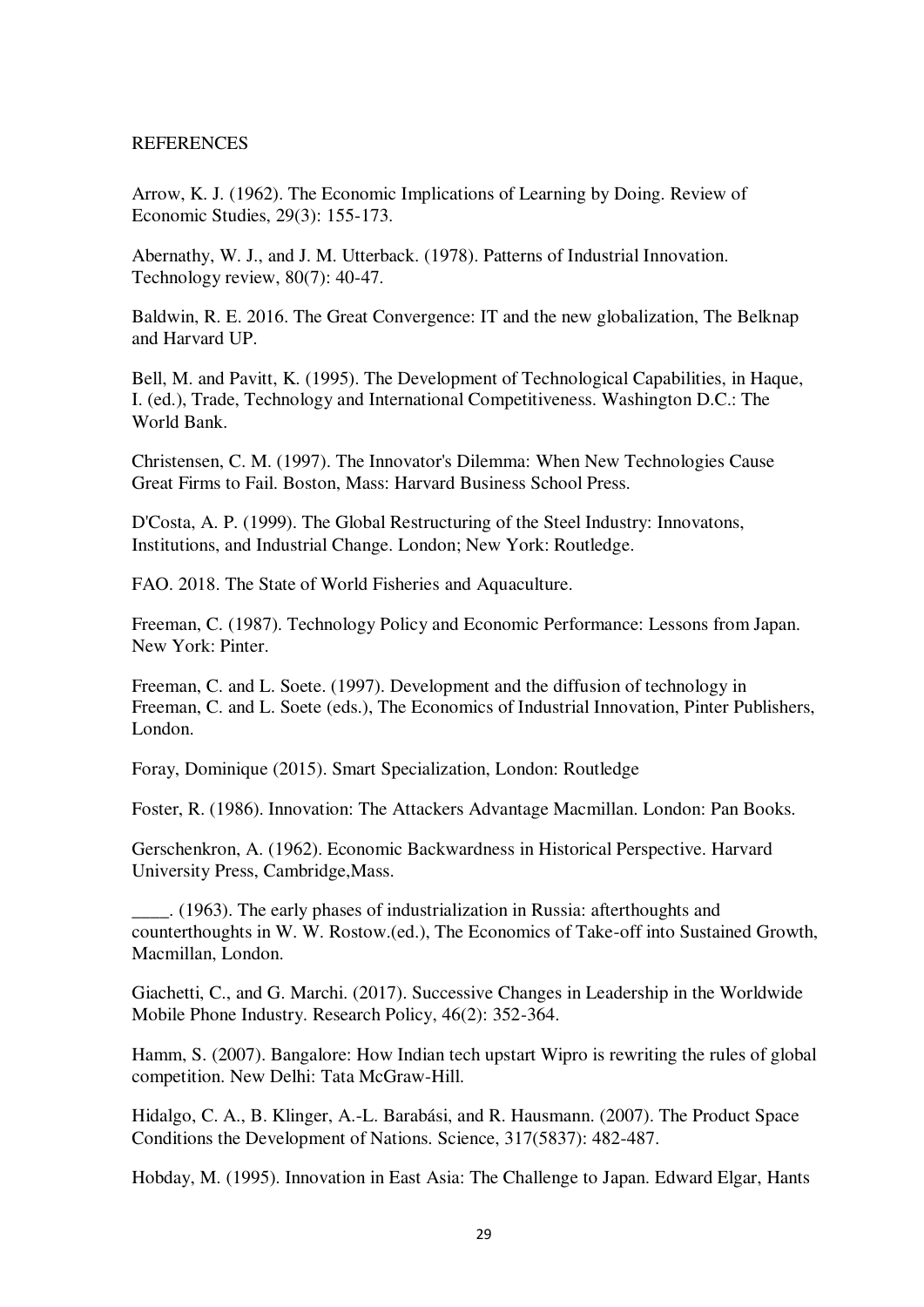ILO (International Labor Organization: J. Chang, R. Gary, & P. Huynh). (2016a). ASEAN in Transformation: How Technology is changing Jobs and Enterprises. Geneva: ILO.

\_\_\_\_. (2016b). ASEAN in Transformation: The future of Jobs at Risk of Automation. Geneva: ILO.

Ivus, O. (2010). Do Stronger Patent Rights Raise High-Tech Exports to the Developing World? Journal of International Economics, 81(1): 38-47.

Joo, S. H., C. Oh, and K. Lee. (2016). Catch-up Strategy of an Emerging Firm in an Emerging Country: Huawei Vs. Ericsson. International Journal of Technology Management, 72(1-3): 19-42.

Kim, L. (1980). Stages of Development of Industrial Technology in a Developing Country: A Model. Research Policy, 9(3): 254-277.

Kim, Y.-Z., and K. Lee. (2009). Making a Technological Catch-Up in the Capital Goods Industry: Barriers and Opportunities in the Korean Case. In Malerba, F. (Ed.), Sectoral Systems of Innovation and Production in Developing Countries, pp. 259–286. Cheltenham, UK: Edward Elgar Publishing.

Lall, S. (2000). "The Technological Structure and Performance of Developing Country Manufactured Exports, 1985‐98." Oxford Development Studies, 28(3): 337-369.

Lee, Keun. (2019). The Art of Economic Catch-up: Barriers, Detours and Leapfrogging in Innovation Systems. Cambridge Univ. Press.

Lee, Keun. (2017). "Smart Specialization with Short-Cycle Technologies and Implementation Strategies to Avoid Target and Design Failures." in Radosevic, S., et al. (Eds), Advances in the Theory and Practice of Smart Specialization, pp. 201-224. London: Academic Press.

\_\_\_\_. (2013). Schumpeterian Analysis of Economic Catch-up: Knowledge, Path-creation, and the Middle-income Trap. Cambridge Univ. Press.

\_\_\_\_. (2005), Making a technological catch-up: barriers and opportunities, Asian Journal of Technology Innovation 13(2), 97–131.

Lee, K., and Ki, J.-h. (2017). Rise of latecomers and catch-up cycles in the world steel industry. Research Policy 46(2): 365–375.

Lee, K., C. Juma, and J. Mathews. (2014). Innovation Capabilities for Sustainable Development in Africa. in Monga, C. l. and J. Y. Lin (Eds), Handbook of Africa and Economics. Oxford: Oxford University Press.

Lee, K., and C. Lim. (2001). Technological Regimes, Catching-up and Leapfrogging: Findings from the Korean Industries. Research Policy, 30(3): 459-483.

Lee, K., and F. Malerba. (2017). Catch-up cycles and changes in industrial leadership: Windows of opportunity and responses of firms and countries in the evolution of sectoral systems. In: Research Policy 46: 338–351.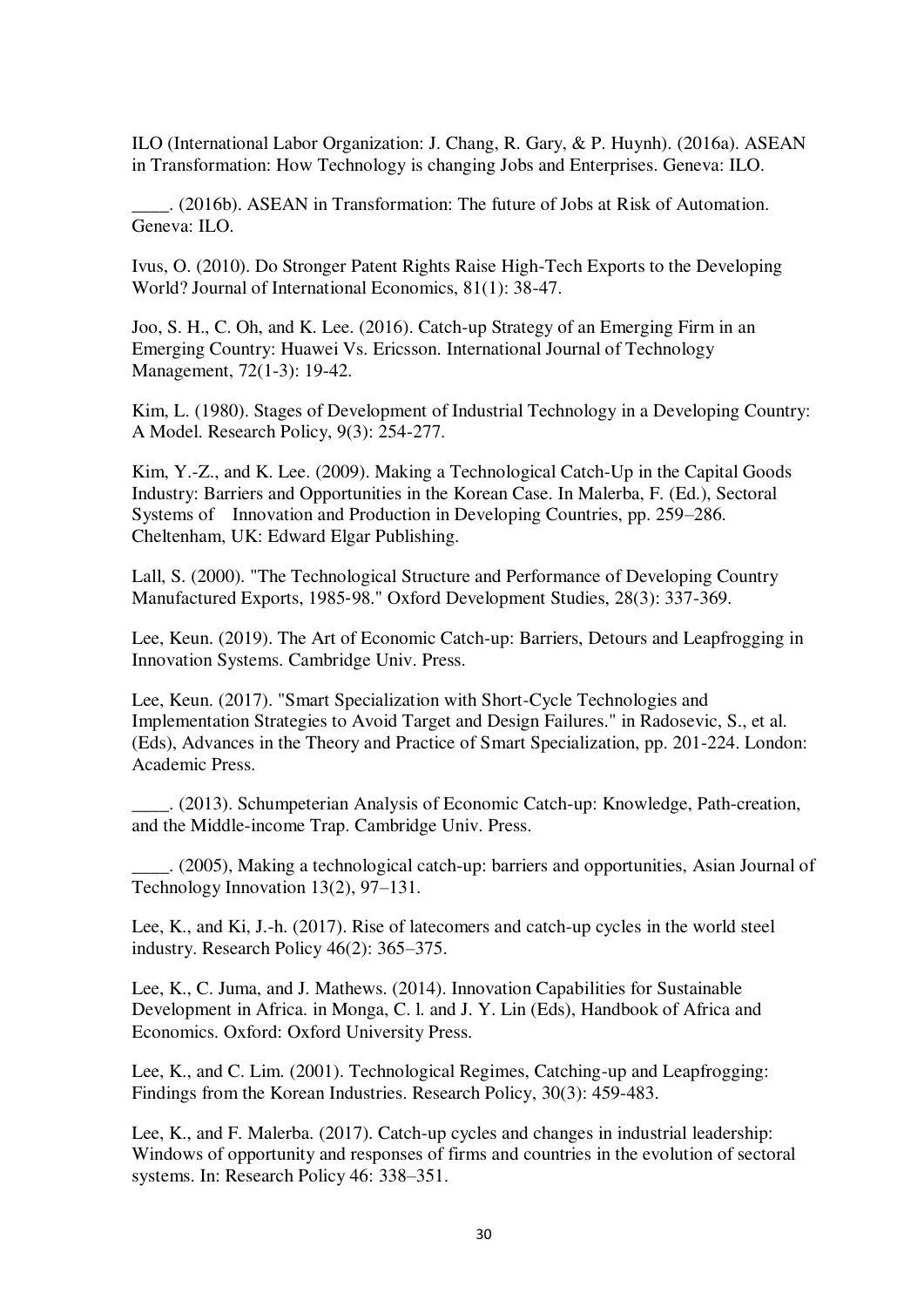Lee, K., and J. Mathews. (2018). How Emerging Economies Can Take Advantage of the Fourth Industrial Revolution. Agenda Weekly: Expert Edition. Geneva: World Economic Forum. Accessed at [https://www.weforum.org/agenda/2018/01/.](https://www.weforum.org/agenda/2018/01/)

\_\_\_\_. (2013). STI for Sustainable Development. UN: Committee for Development Policy, Background Paper, No. 16.

Lee, K., and Kim, Y.K., 2010. IPR and technological catch-up in Korea. In: Odagiri, H., Goto, A., Sunami, A., Nelson, R. (Eds.), Intellectual Property Rights, Development and Catch-up. Oxford University Press, London

Lee, K., and SS. Ramanayake. (2018). Adding-up problem and wage–productivity gap in exports of developing countries: A source of the middle-income trap. The European Journal of Development Research, 30(5): 769-788

Lee, K., C. Lim, and W. Song. (2005). Emerging Digital Technology as a Window of Opportunity and Technological Leapfrogging. International Journal of Technology Management, 29(1-2): 40-63.

Lee, K., Chan-Yuan Wong, Patarapong Intarakumnerd and Chaiyatorn Limapornvanich. (2020). Is the Fourth Industrial Revolution a window of opportunity for upgrading or reinforcing the middle-income trap?, Journal of Economic Policy Reform, DOI: [10.1080/17487870.2019.1565411](https://doi.org/10.1080/17487870.2019.1565411) 

Lee, K., M. Szapiro, and Z. Mao. (2018). From Global Value Chains (GVC) to Innovation Systems for Local Value Chains and Knowledge Creation. European Journal of Development Research, 30(3): 424-441

Lin, J. (2012). New Structural Economics: A Framework for Rethinking Development and Policy. Washington: World Bank

Lundvall, Bengt-Åke. (1992). National systems of innovation: Toward a theory of innovation and interactive learning. London: Frances Pinter.

Malerba, F. (2005). Sectoral Systems of Innovation: A Framework for Linking Innovation to the Knowledge Base, Structure and Dynamics of Sectors. Economics of innovation and New Technology, 14(1-2): 63-82.

\_\_\_\_. (2004). Sectoral Systems of Innovation: Concepts, Issues and Analyses of Six Major Sectors in Europe. Cambridge: Cambridge University Press.

\_\_\_\_. (2002). Sectoral Systems of Innovation and Production. Research Policy, 31(2): 247- 264.

Mathews, J. A. (2005). Strategy and the Crystal Cycle. California Management Review, 47(2), 6–32

Mu, Q., and K. Lee. (2005). Knowledge Diffusion, Market Segmentation and Technological Catch-Up: The Case of the Telecommunication Industry in China. Research Policy, 34(6): 759-783.

Nakamura, T., and H. Ohashi. (2012). Effects of Re-Invention on Industry Growth and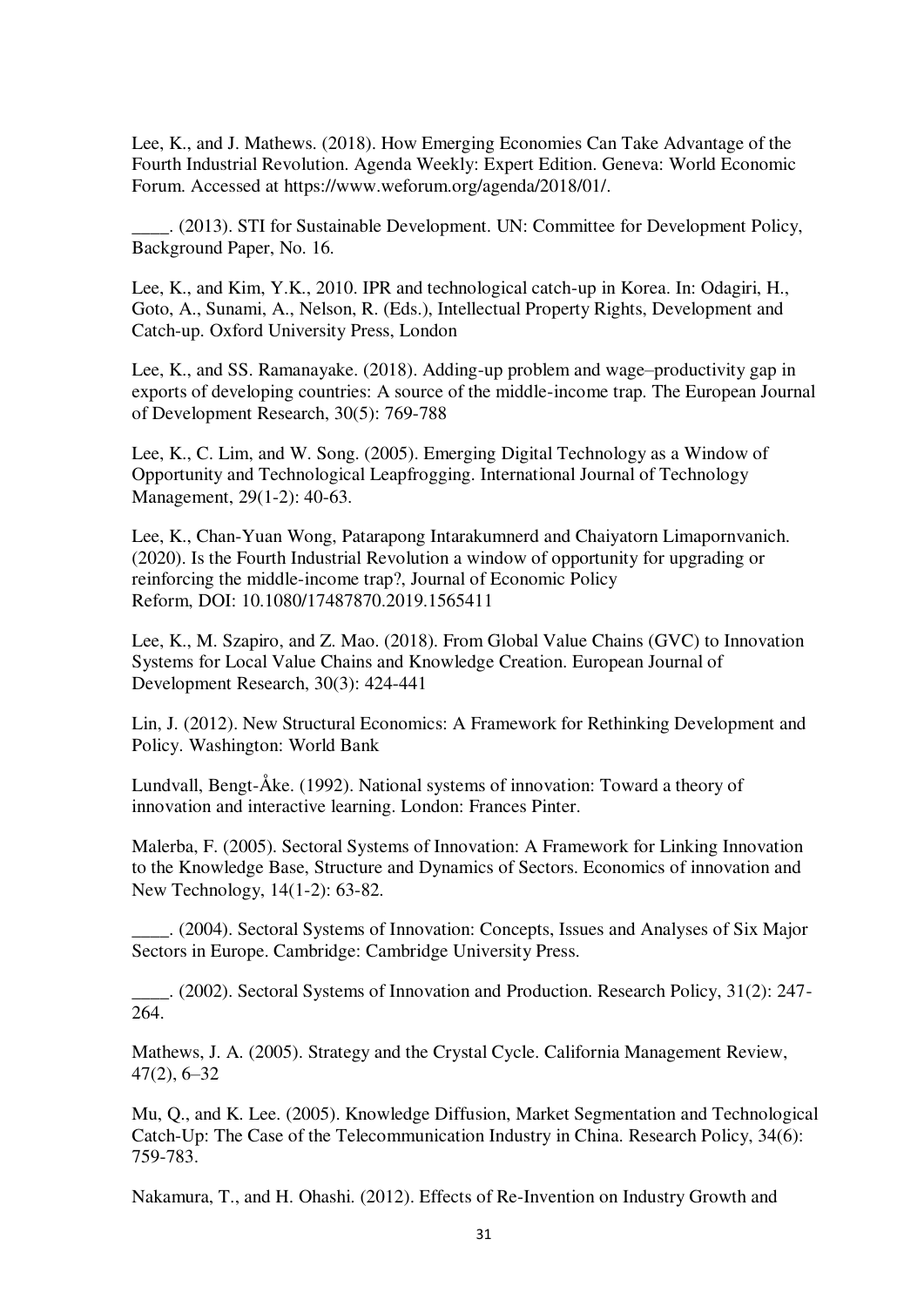Productivity: Evidence from Steel Refining Technology in Japan, 1957–1968. Economics of innovation and New Technology, 21(4): 411-426.

Nelson, R. R. (1993). National Innovation Systems: A Comparative Analysis. New York: Oxford University Press.

Perez, C., Soete, L. (1988). Catching-up in technology: entry barriers and windows of opportunity, in: Dosi, G., Freeman, C., Nelson, R., Silverberg, G., Soete, L. (Eds.), Technical Change and Economic Theory. Pinter Publishers, London, pp. 458-479.

Rogers, E. M. (2003). Diffusion of Innovations (5th Ed). New York: Free Press.

Schwab, Klaus. (2016). The Forth Industrial Revolution. World Econ Forum. Geneva.

Shapshak, T. (2016). How Kenya's M-Kopa Brings Prepaid Solar Power to Rural Africa. Forbes magazine. available at:

[https://www.forbes.com/sites/tobyshapshak/2016/01/28/how-kenyas-m-kopa-brings](https://www.forbes.com/sites/tobyshapshak/2016/01/28/how-kenyas-m-kopa-brings-prepaid-solar-power-to-rural-africa/#79415e822dbf)[prepaid-solar-power-to-rural-africa/#79415e822dbf.](https://www.forbes.com/sites/tobyshapshak/2016/01/28/how-kenyas-m-kopa-brings-prepaid-solar-power-to-rural-africa/#79415e822dbf)

Shin, J.-S. (2017). Dynamic Catch-up Strategy, Capability Expansion and Changing Windows of Opportunity in the Memory Industry. Research Policy, 46(2): 404-416.

Shin, W., Lee, K., & Park, W. G. (2016). When an Importer's Protection of IPR Interacts with an Exporter's Level of Technology: Comparing the Impacts on the Exports of the North and South. The World Economy, 39(6): 772-802

Spence, M. (2011). The Next Convergence: The Future of Economic Growth in a Multispeed World. New York: Farrar, Straus and Giroux.

Swart, G. (2015). Innovation Lessons Learned from the Joule EV Development. IAMOT 2015 Conference Proceedings.

Winters, L. Alan, and Shahid Yusuf. (2007). Dancing with giants: China, India, and the global economy. Washington DC: World Bank.

World Bank. (2010). Exploring the Middle-Income-Trap, East Asia Pacific Economic Update: Robust Recovery, Rising Risks, vol. 2. Washington, DC: World Bank.

Vernon, R. (1966). International Investment and International Trade in the Product Cycle. Quarterly Journal of Economics, 80(2): 190-207.

Westphal, L.E., L. Kim, and C.J. Dahlman. (1985). Reflections on the Republic of Korea's Acquisition of Technological Capability. in N. Rosenberg and C. Frischtak (eds). International Technology Transfer, Praeger Press, New York, pp. 167-221

Yonekura, S. (1994). The Japanese Iron and Steel Industry, 1850-1990: Continuity and Discontinuity. New York: St. Martin's Press.

Zhou, Y., Tong, Y., Liu, X. and Qiu, S. (2012). Diffusion of solar thermal in China's BoP market, Proceedings of PICMET conference 2012.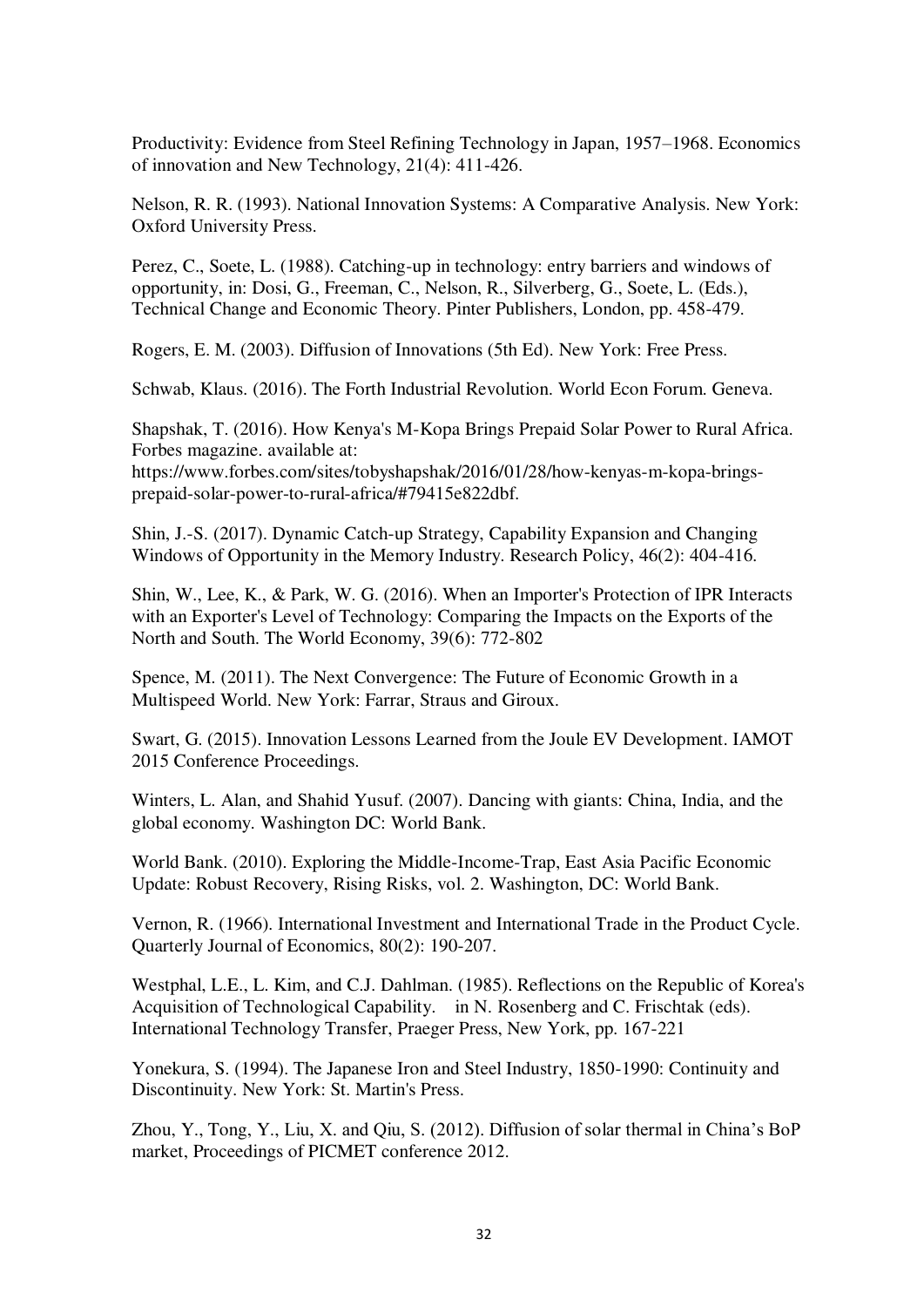| Table 1 Variations of Technological Leapfrogging                  |  |  |
|-------------------------------------------------------------------|--|--|
|                                                                   |  |  |
| 1) Compared with the Path of the Incumbent (Lee and Lim 2001)     |  |  |
| a) Stage-skipping                                                 |  |  |
| b) Path-creating                                                  |  |  |
| cf) Path-following Catch-up                                       |  |  |
| 2) Two variations of Path-creating Leapfrogging (Lee and Ki 2017) |  |  |
| a) Follow-on Innovation-based Leapfrogging                        |  |  |
| b) Radical innovation-based Leapfrogging                          |  |  |
| 3) Inter- vs. Intra- Sectoral leapfrogging (Lee 2019)             |  |  |
| a) Intra-sector Leapfrogging                                      |  |  |
| b) Inter-sector Leapfrogging                                      |  |  |
| Source: the author                                                |  |  |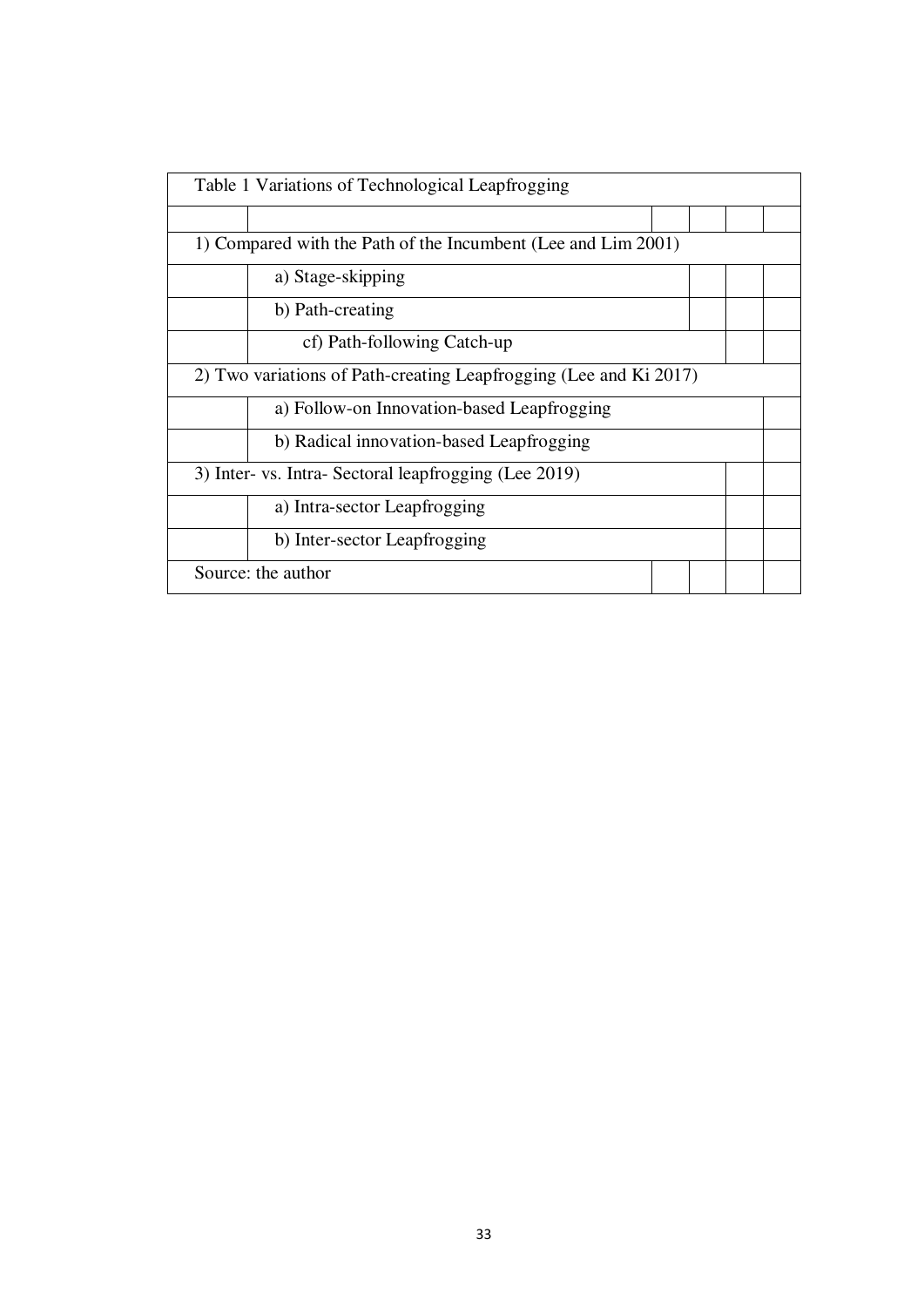|                            | Group A                                                           | Group B                                                   | Group C                                                          |
|----------------------------|-------------------------------------------------------------------|-----------------------------------------------------------|------------------------------------------------------------------|
| Main<br>feature            | <b>National</b>                                                   | FDI-based                                                 | Weak                                                             |
|                            | manufacturing base                                                | manufacturing                                             | manufacturing base                                               |
| Examples                   | China, Rep. of Korea,<br><b>Brazil</b>                            | Malaysia,<br>Thailand                                     | Indonesia, India, Philippines                                    |
|                            |                                                                   | Brazil, Mexico                                            | Africa, Argentina                                                |
| Promising                  | Leapfrogging into                                                 | Automation and                                            | 4IR-related                                                      |
| responses                  | smart factory                                                     | upgrading                                                 | service start-ups                                                |
| Main<br>initiator          | Public-private<br>partnership                                     | MNC decision                                              | Local entrepreneurs<br>introducing business model<br>innovations |
| Key<br>enabling<br>factors | policy<br>Industrial<br>funds<br>providing<br>and<br>technologies | Local existence of<br>skills and training<br>institutions | Initial financing;<br>venture capital                            |
| <b>Risks</b>               | Waste of public funds                                             | Relocation to<br>cheaper wage sites                       | Entry by, & competition with<br>large foreign businesses         |

| Table 1. Possible responses to the 4IR by country group |  |  |
|---------------------------------------------------------|--|--|
|---------------------------------------------------------|--|--|

Source: the author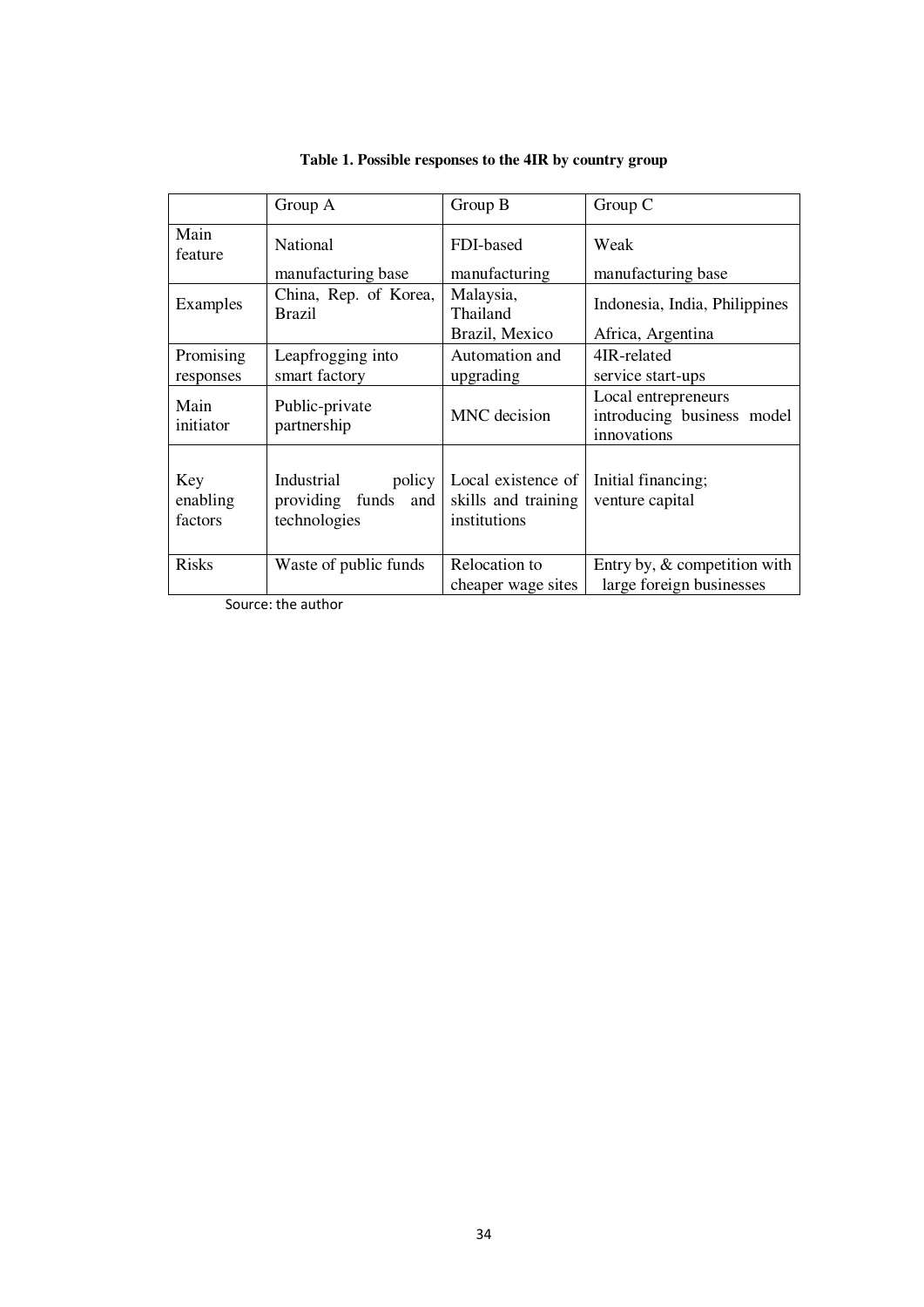



Source: Lee (2019: figure 5-1) which is from Lee and Ki (2017), adapted from Lee et al. (2016)

Notes: Path-following strategy = To adopt the oldest (generation 1) technology

Stage-skipping strategy (leapfrogging I) = To adopt the latest (generation 2) technology

Path creation (leapfrogging II) strategy = To adopt emerging (generation 3) technology.